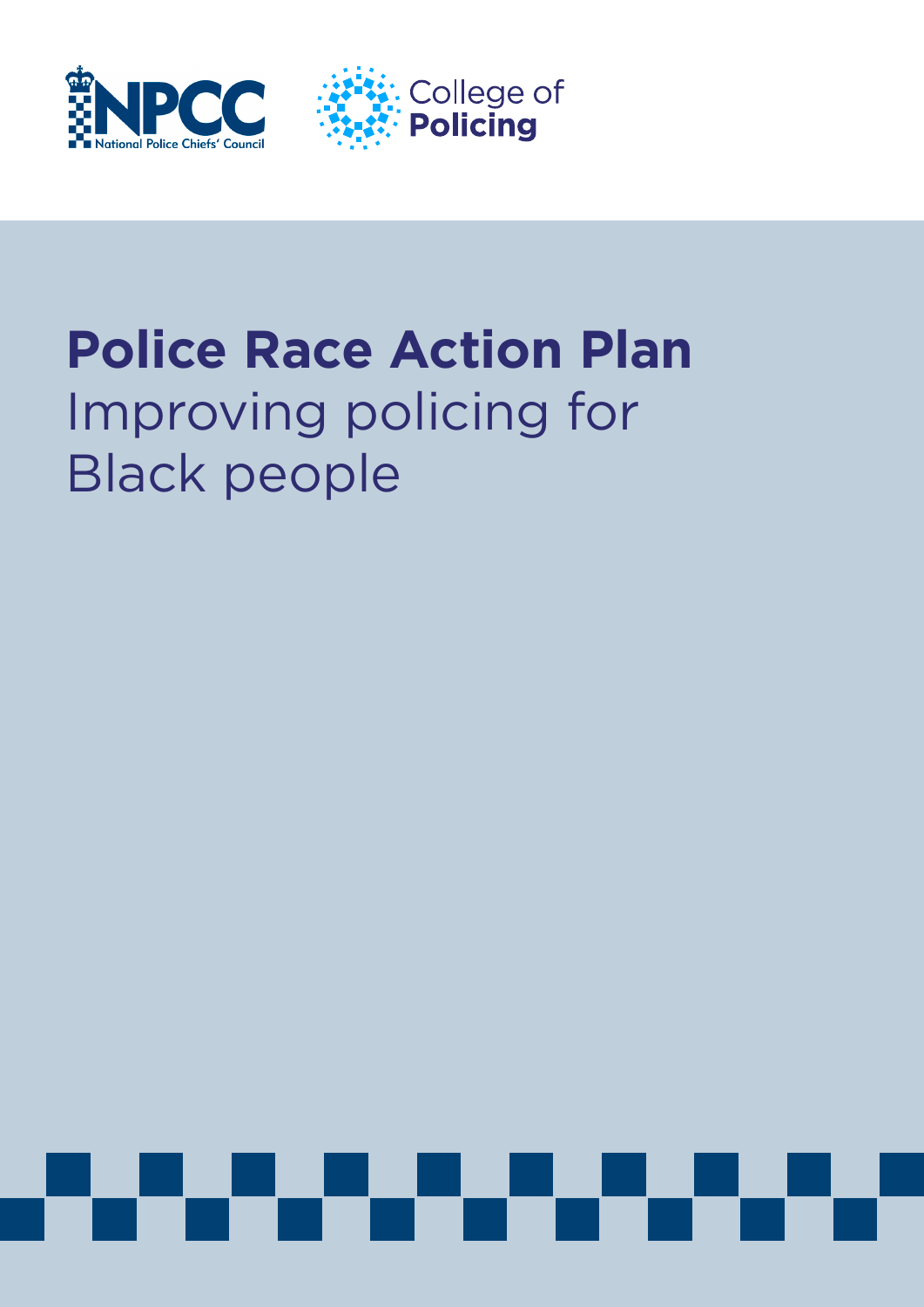The Police Race Action Plan has been developed jointly by the National Police Chiefs' Council (NPCC) and the College of Policing with input from stakeholders, including the National Black Police Association, the Independent Scrutiny and Oversight Board Chair, and the Association of Police and Crime Commissioners.

If you have any enquiries regarding this publication, please contact the NPCC Police Race Action Plan team at **[inclusionandrace@npcc.police.uk](mailto:inclusionandrace%40npcc.police.uk?subject=Police%20Race%20Action%20Plan)**

© College of Policing Limited (2022)

This publication is licensed under the terms of the **[Non-Commercial](https://www.college.police.uk/non-commercial-college-licence)  [College Licence v1.1](https://www.college.police.uk/non-commercial-college-licence)** except where otherwise stated.

Where we have identified any third-party copyright information, you will need to obtain permission from the copyright holders concerned. This publication may contain public sector information licensed under the Open Government Licence v3.0 at **[nationalarchives.gov.uk/doc/open-government-licence/](http://nationalarchives.gov.uk/doc/open-government-licence/version/3)  [version/3](http://nationalarchives.gov.uk/doc/open-government-licence/version/3)**

This document has been created with the intention of making the content accessible to the widest range of people, regardless of disability or impairment. To enquire about having this document provided in an alternative format, please **[contact us](mailto:contactus%40college.police.uk?subject=Police%20Race%20Action%20Plan)**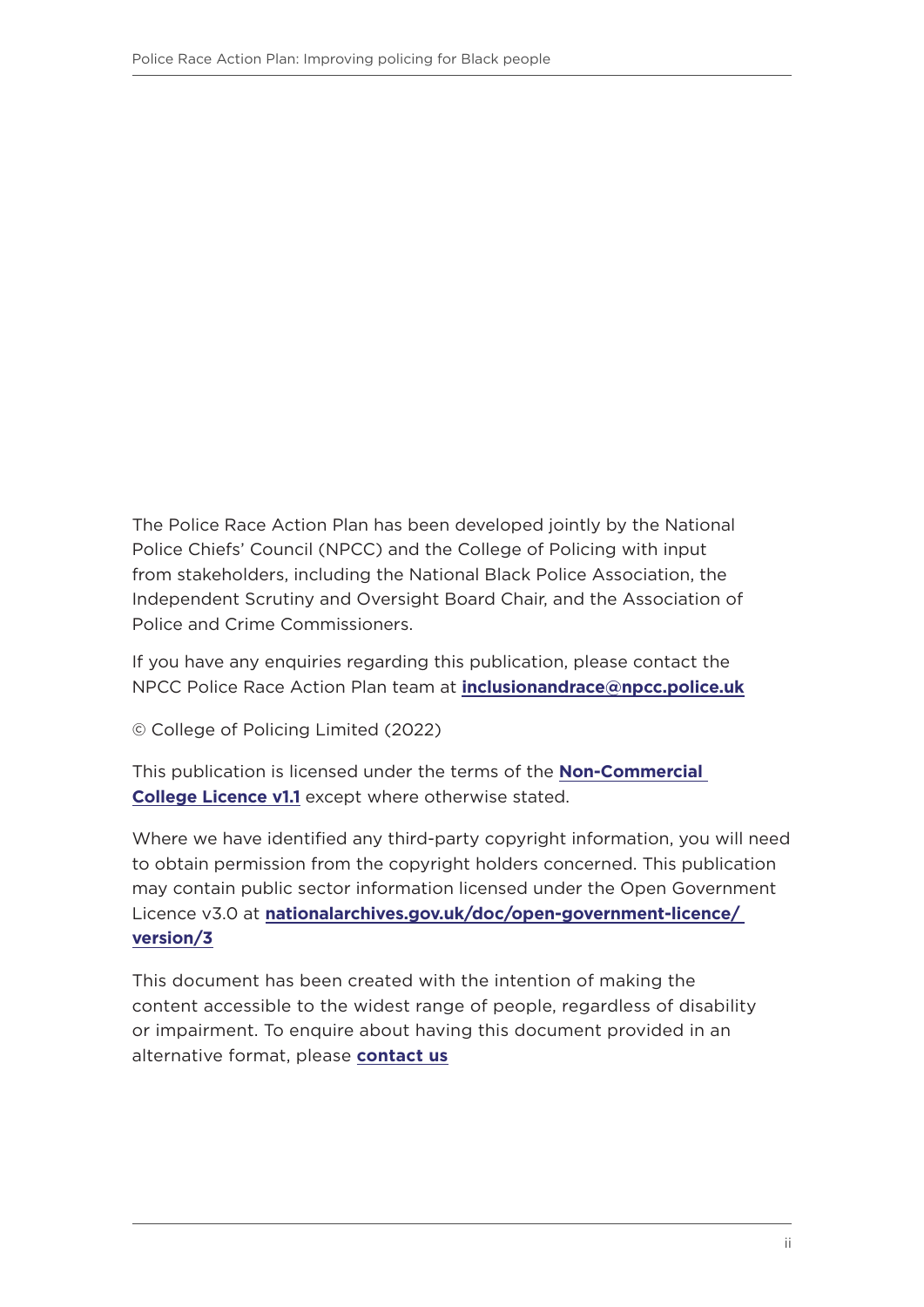# **Contents**

| <b>Foreword</b>                                                |                |
|----------------------------------------------------------------|----------------|
| <b>Overview</b>                                                | 5              |
| Development and scrutiny of the plan                           | 5              |
| The case for change                                            | 6              |
| Focus on Black communities and people                          | $\overline{7}$ |
| Our vision                                                     | 9              |
| Summary of the plan                                            | 11             |
| <b>Building an anti-racist police service</b>                  | 20             |
| Workstream 1: Represented (Internal culture and inclusivity)   | 21             |
| Workstream 2: Not over-policed (Use of powers)                 | 28             |
| Workstream 3: Involved (Community engagement<br>and relations) | 36             |
| Workstream 4: Not under-protected against victimisation        | 39             |
| <b>Appendix A</b>                                              | 48             |
| Glossary                                                       | 48             |
| <b>Appendix B</b>                                              | 50             |
| Data approach                                                  | 50             |
| <b>Appendix C</b>                                              | 51             |
| Referenced documents summary                                   | 51             |
| <b>Appendix D</b>                                              | 52             |
| Programme and governance structure                             | 52             |
| Board membership                                               | 53             |
| <b>Appendix E</b>                                              | 55             |
| Reports and reviews                                            | 55             |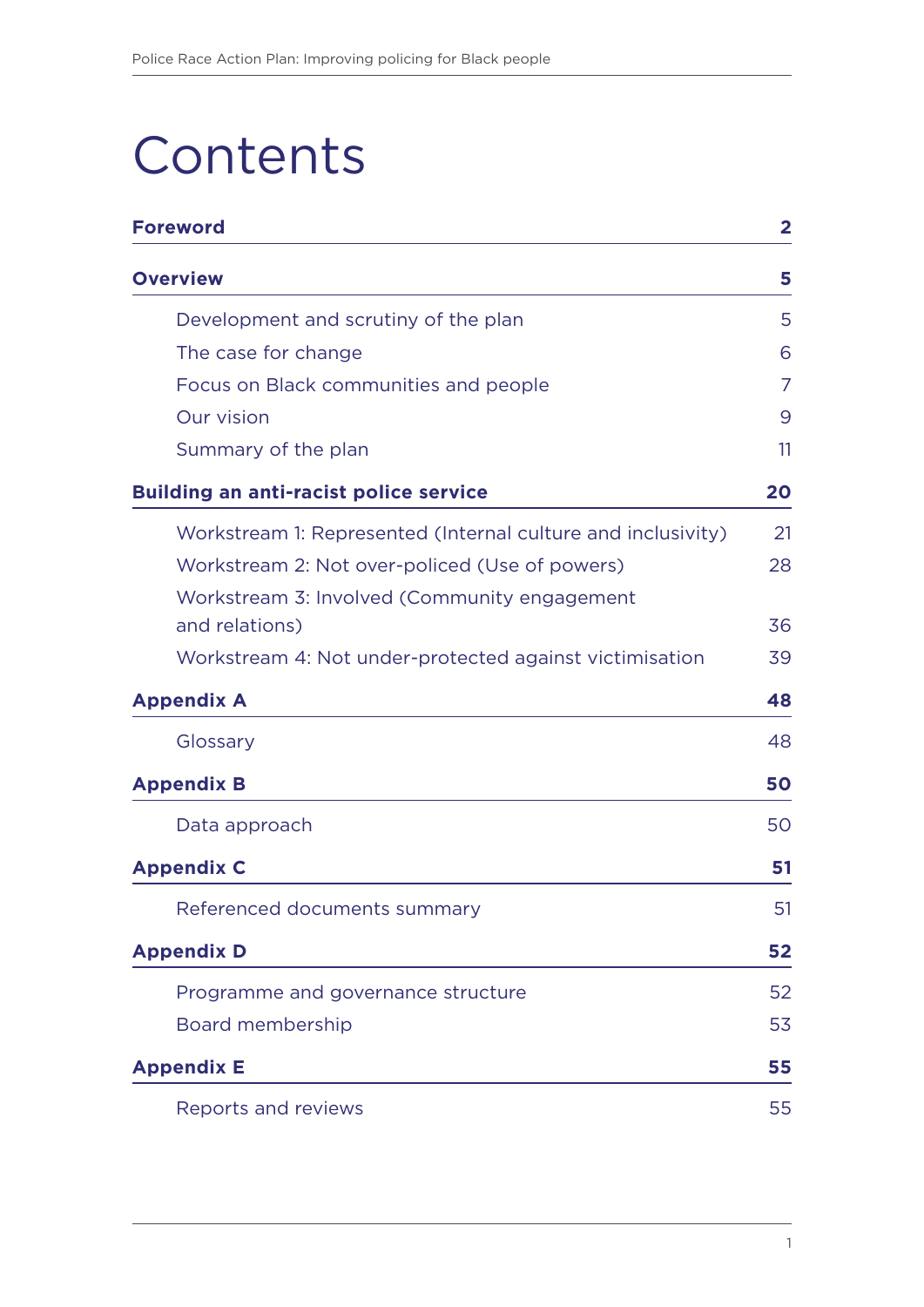# <span id="page-3-0"></span>Foreword



Chief Constable Sir David Thompson QPM DL



Chief Constable Andy Marsh QPM

In the summer of 2020, nations across the globe were rocked by the outpouring of emotion following the murder of George Floyd. It provided a catalyst for the expression of deep concerns about the social injustice experienced by Black people. This was the same in the UK. Although this was a wider expression against societal injustice, it was about policing.

Policing has a difficult history in its relationships with Black communities. The overt racism many of the Windrush generation experienced included policing. The Scarman report, following the 1981 riots across England's major cities, identified the harmful impact of policing on Black Britain.

Stephen Lawrence's murder in London in 1993 and the 1998 Stephen Lawrence Inquiry by Sir William Macpherson were watershed moments in facing up to racism in policing. The attribution of institutional racism, defined by Macpherson below, was a seismic moment in policing's history.

## **"**

The collective failure of an organisation to provide an appropriate and professional service to people because of their colour, culture or ethnic origin. It can be seen or detected in processes, attitudes and behaviour which amount to discrimination through unwitting prejudice, ignorance, thoughtlessness and racial stereotyping."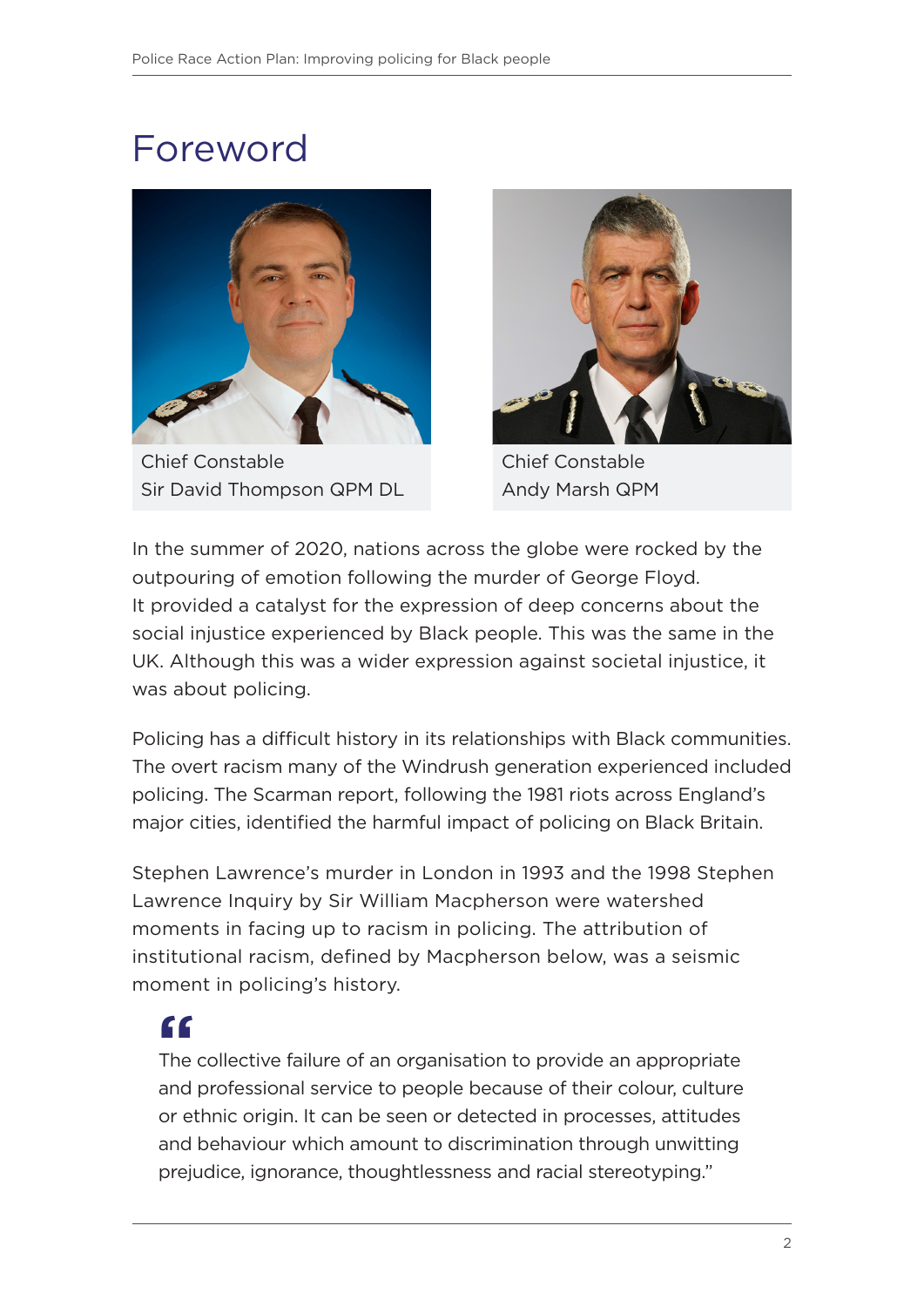Much has been done in the intervening years by policing to address racism in the police and society. There has been a stronger focus on neighbourhood policing to bring us closer to issues affecting communities and their involvement and oversight in areas such as protests and stop and search. A more robust independent inspection and complaints process has been introduced to scrutinise the police. And there has been a much greater focus on policing being diverse and inclusive. As policing grows as part of the Police Uplift Programme, there is a huge focus on building a more representative service.

Despite this, change has not been fast nor significant enough in Black communities. As we have prepared this plan, we have heard the views of Black people and their experiences of policing. We have listened to the voices of our own Black colleagues about the service they belong to. The challenge for reform, set out by Macpherson, cannot be said to have been unambiguously answered by policing. Many people believe policing to still be institutionally racist and have grounds for this view.

We accept that policing still contains racism, discrimination and bias. We are ashamed of those truths, we apologise for them and we are determined to change them. We have much to do to secure the confidence of Black people, including our own staff, and improve their experience of policing – and we will. We will be held to account and we welcome scrutiny. We hope that in the future, we will be seen as the institutionally anti-racist organisation we want to be, because we took action and delivered on our promise to change.

That need for change is evident. Policing lags behind almost every part of the public service as an employer of choice for Black people. Confidence levels are much lower, and our powers are disproportionately applied to Black people. In some crimes, victimisation rates are higher. Black officers and staff leave policing earlier in their careers than White staff and the fact we have only seen two Black officers reach chief constable or assistant commissioner rank in policing's history is a failure.

Chief constables have decided that they should initiate and own this plan. We need policing to be an actively anti-racist organisation and are taking the steps to achieve this. We need collective action across the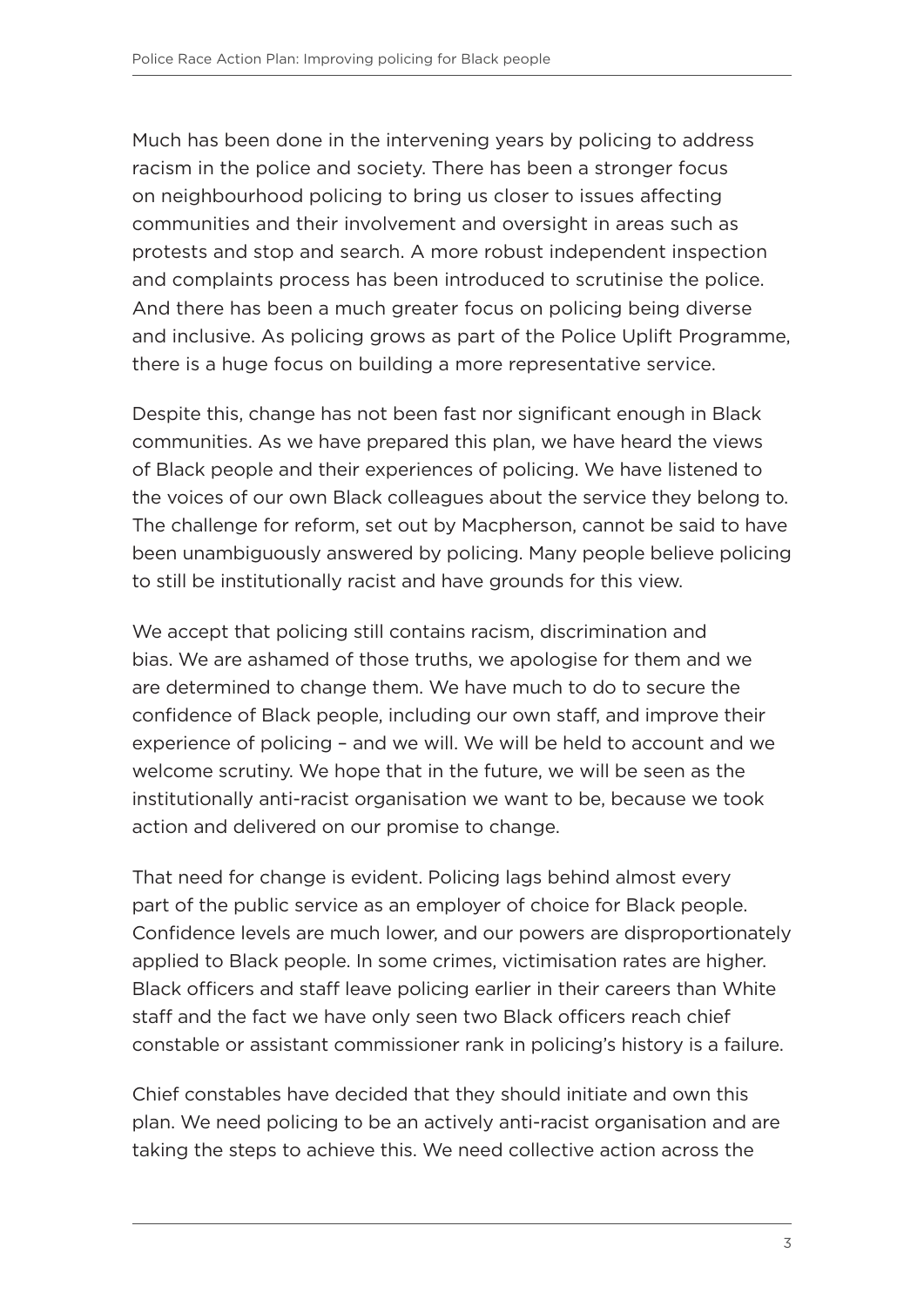entire police service to deliver the changes that we need, which is why we have agreed a national programme of action.

There remains overt racist behaviour in policing, which has been highlighted by recent criminal and misconduct proceedings. This will not be tolerated. No-one in policing can be a bystander to such behaviour. However, more is expected than this alone. The majority of police staff would assert they would not consciously tolerate racism. The challenge for this plan is to create a police service that is anti-racist. Only being 'not racist' is not enough. It requires a much more active approach and mind-set.

This has to be a mandate for a service that stands for justice. We know that societal racism to Black people is much wider than policing. However, policing has a much higher obligation than any other public service, given its ability to deprive liberty and use the most intrusive powers. The collective trust of society is critical to a police service built upon consent.

This plan and the work that flows from it is more than just tackling individuals who damage policing by their overt racism or just the necessity to recruit more Black officers and staff. It is about looking at how policing works and challenging the policies, procedures, operations and cultures in policing where racism, bias and discrimination exists, so we can ensure there is no longer a debate to be had on policing and institutional racism.

This plan starts to set out what we will do. As we develop the plan, we will publish new iterations. Our Independent Scrutiny and Oversight Board will actively challenge this work to ensure it is the best it can be, bringing public accountability and informed input.

David Thompson

Chief Constable Sir David Thompson QPM DL West Midlands Police Chief Constables Council, Vice Chair

 $+du$ Mor

Chief Constable Andy Marsh QPM Chief Executive Officer, College of Policing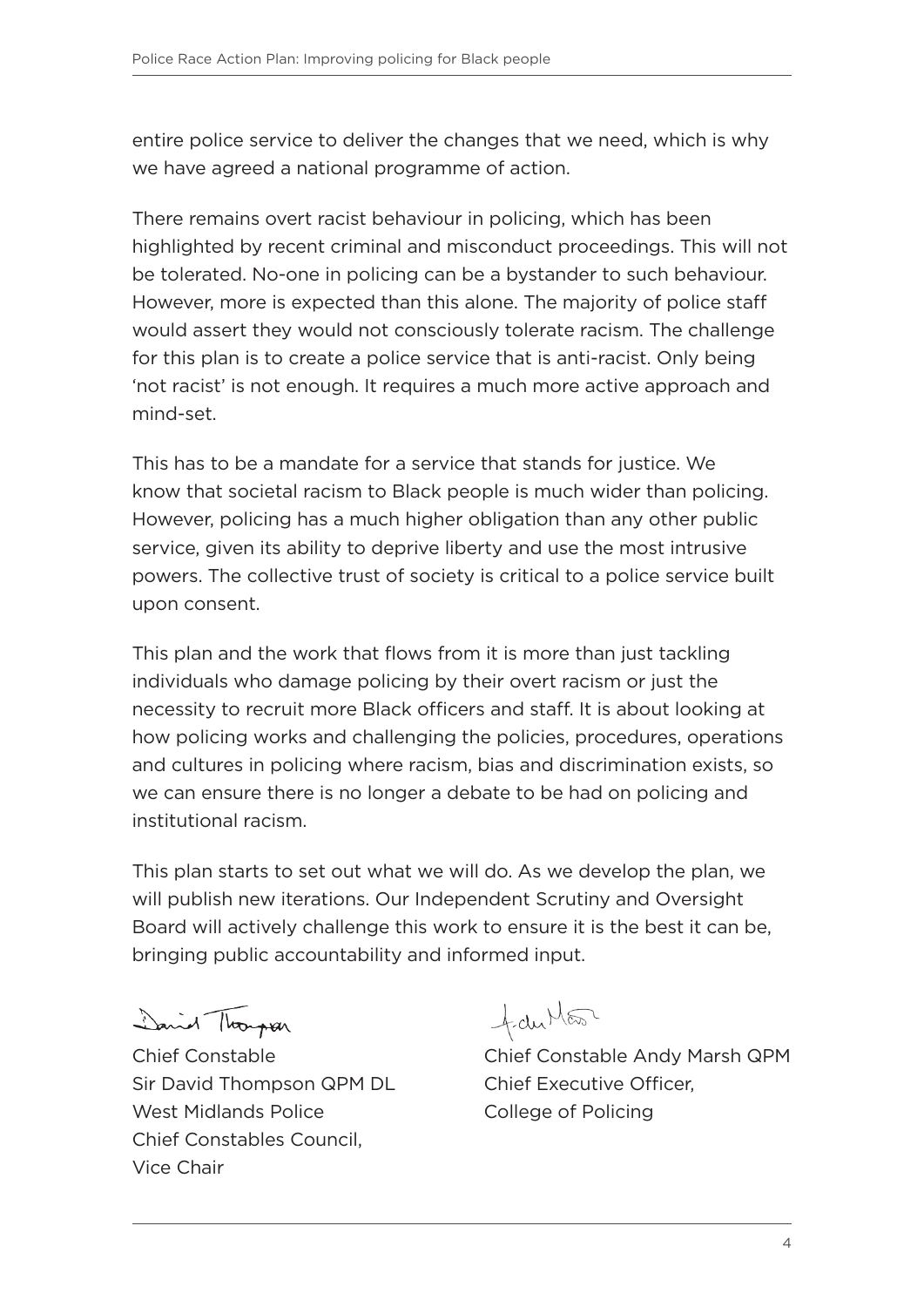# <span id="page-6-0"></span>**Overview**

### Development and scrutiny of the plan

The Police Race Action Plan ('the plan') has been developed jointly by the National Police Chiefs' Council (NPCC) and the College of Policing ('the College') with input from stakeholders, including the National Black Police Association (NBPA), the Independent Scrutiny and Oversight Board (ISOB) Chair, and the Association of Police and Crime Commissioners (APCC).

Some of the activity in the plan is already underway. Over the next six months, there will be wider engagement with stakeholders and communities to test and refine the actions. At the same time, the ISOB, chaired by Barrister Abimbola Johnson, will scrutinise the plan and the approach to delivery. Work will also be undertaken to determine timeframes for delivery of the actions.

As a result of this engagement, there will be scrutiny and further scoping of how and when actions will be delivered. An updated iteration of this plan will be published in December 2022 that contains further delivery detail.

We have taken into account the recently published **[Inclusive Britain](https://www.gov.uk/government/publications/inclusive-britain-action-plan-government-response-to-the-commission-on-race-and-ethnic-disparities/inclusive-britain-government-response-to-the-commission-on-race-and-ethnic-disparities)  [report](https://www.gov.uk/government/publications/inclusive-britain-action-plan-government-response-to-the-commission-on-race-and-ethnic-disparities/inclusive-britain-government-response-to-the-commission-on-race-and-ethnic-disparities)**, the government's response to the Commission on Race and Ethnic Disparities (CRED).

We have also considered the recommendations in the Independent Office for Police Conduct (IOPC) **[National Stop and Search Learning](https://www.policeconduct.gov.uk/national-stop-and-search-learning-report-april-2022)  [Report 2022](https://www.policeconduct.gov.uk/national-stop-and-search-learning-report-april-2022)**.

In developing the plan, we have referred to a clear evidence base in the information that is publicly available on GOV.UK's **[Ethnicity facts and](https://www.ethnicity-facts-figures.service.gov.uk/)  [figures webpage](https://www.ethnicity-facts-figures.service.gov.uk/)**. This data has been used throughout this document and forms our evidence base for action to be taken.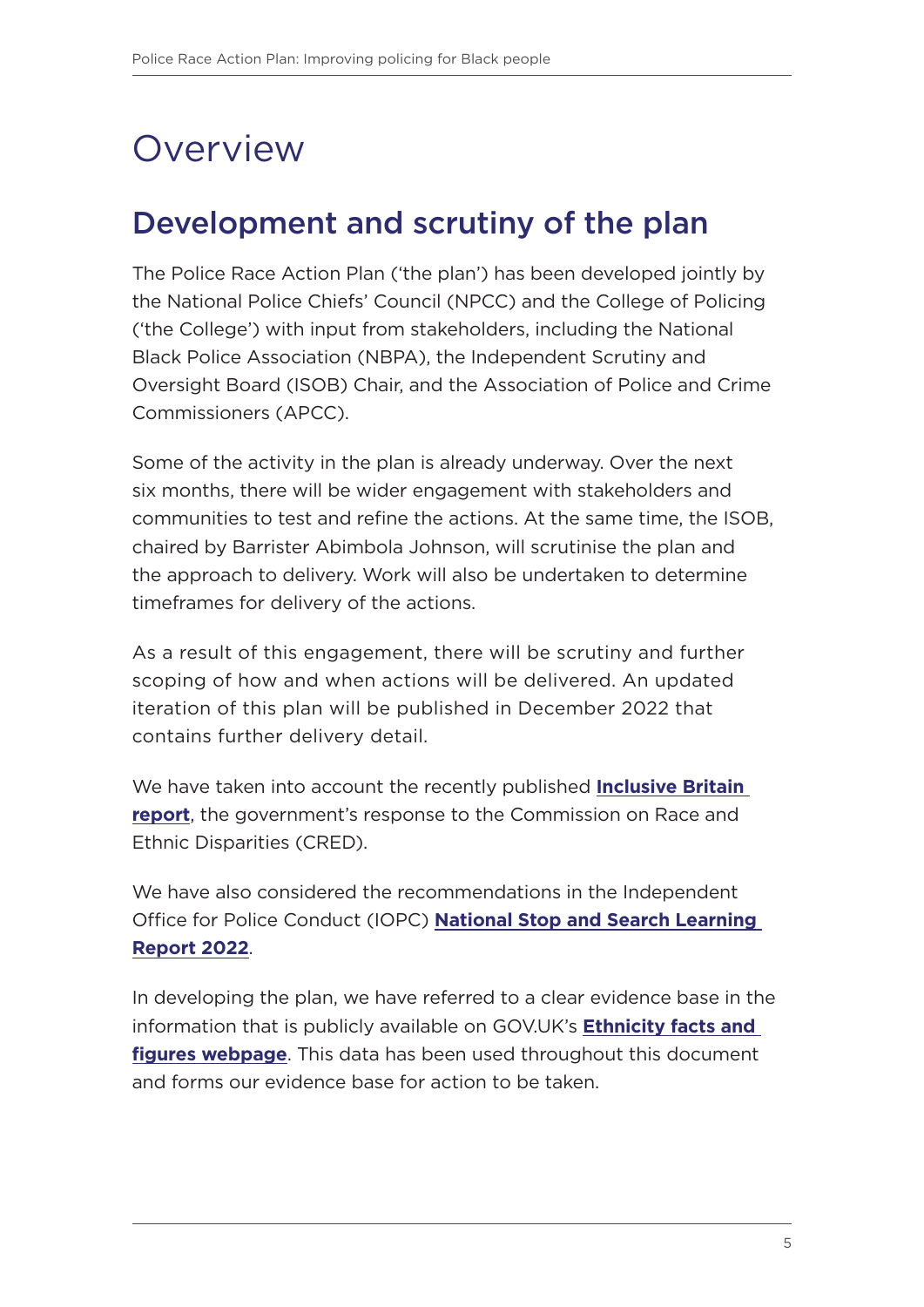## <span id="page-7-0"></span>The case for change

### Our vision is for a police service that is anti-racist and trusted by Black people

The legitimacy and effectiveness of UK policing is built on relationships between the police and the public, but there are longstanding challenges in our relationship with Black communities. Without the trust and confidence of Black communities, policing is less effective at protecting all communities.

Although much has been done over the years to tackle racism, discrimination and bias in policing, change has not been fast enough nor significant enough.

Black people are seven times more likely to be stopped and searched than White people and five times more likely to be subjected to the use of force.<sup>1</sup> Testimonies tell us that Black people find these encounters – particularly stop and search – confrontational, stigmatising and humiliating.<sup>2</sup>

Negative disparities also extend into the policing workforce itself. Although the service is more diverse than ever, Black people continue to be significantly under-represented. Black officers and staff are more likely to have routine performance management issues escalated into formal disciplinary proceedings and are less likely to progress through the ranks than their White counterparts. There are also accounts from whistle-blowers of experiencing victimisation after calling out racism and discrimination.

There is a trust deficit in the police among some Black communities – for example, confidence in the police is 20% lower in the Black Caribbean

<sup>1</sup> Home Office. (2021). **[Police use of force statistics, England and Wales: April](https://www.gov.uk/government/statistics/police-use-of-force-statistics-england-and-wales-april-2020-to-march-2021/police-use-of-force-statistics-england-and-wales-april-2020-to-march-2021)  [2020 to March 2021](https://www.gov.uk/government/statistics/police-use-of-force-statistics-england-and-wales-april-2020-to-march-2021/police-use-of-force-statistics-england-and-wales-april-2020-to-march-2021)**. [internet]. [Accessed May 2022]

<sup>2</sup> See, for example: Keeling P. (2017). **[No Respect: Young BAME men, the police and](https://www.criminaljusticealliance.org/wp-content/uploads/No-Respect-Young-BAME-men.pdf)  [stop and search](https://www.criminaljusticealliance.org/wp-content/uploads/No-Respect-Young-BAME-men.pdf)**, [internet]. Criminal Justice Alliance. [Accessed May 2022]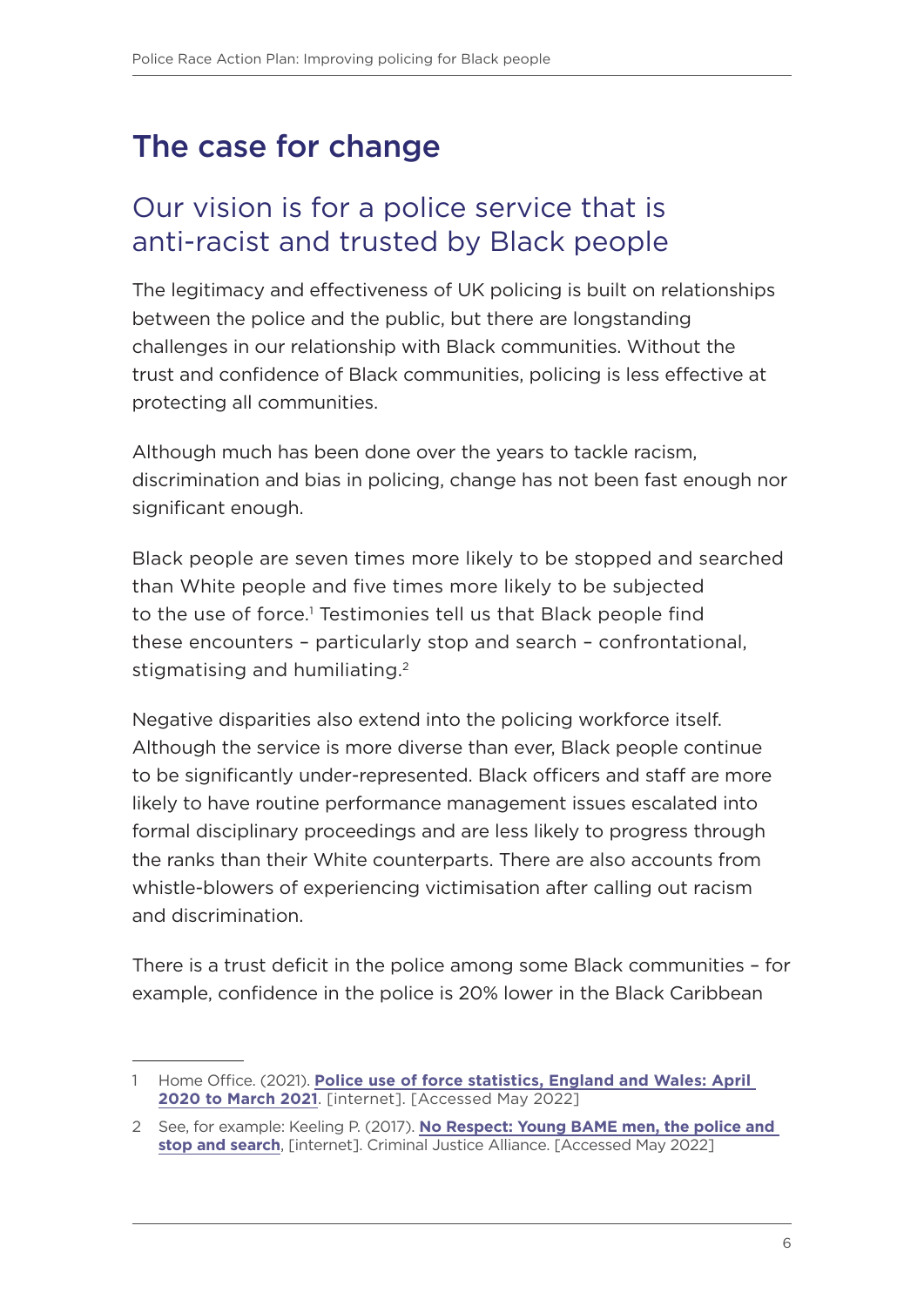<span id="page-8-0"></span>group than the national average. $3$  These historically low levels of trust in policing by Black communities risk undermining policing's Peelian mission of policing by consent.

The government's recent **[Beating Crime Plan](https://www.gov.uk/government/publications/beating-crime-plan)** sets clear expectations on policing to improve its performance in tackling the crimes that matter most to the public, as well as improving its service to victims. This cannot be achieved when sections of society, often those experiencing the highest levels of crime, are not engaged in the work of the service.

The aim of the plan is to give officers the tools they need to build trust and confidence with Black communities, so that they are better equipped to challenge racism and to identify and address any ingrained cultural biases that may be fuelling racial disparities across policing.

It is not the aim of the plan to characterise all officers as racist or to suggest that the entire system is broken. The vast majority of police officers are not racist, and racism is prohibited and repudiated in the rules and codes of practice that underpin policing.

### Focus on Black communities and people

Policing recognises that the racial disparities affecting Black people are most acute and the trust deficit presents a significant challenge to police legitimacy and effectiveness. This plan, therefore, focuses on improving policing for Black people.

When we say Black people, we mean Black African, Black British, Black Caribbean, Black Other and Mixed Black backgrounds.

Disparities also exist in policing's relationships with other ethnic minorities, including the UK's Asian communities and Gypsy, Roma and Traveller communities. We do not intend to minimise these issues. The plan is in addition to ongoing efforts to ensure that policing is inclusive and fair to all, and that concerns from minority or under-represented groups are acted on.

<sup>3</sup> GOV.UK. (2021). **[Confidence in the local police](https://www.ethnicity-facts-figures.service.gov.uk/crime-justice-and-the-law/policing/confidence-in-the-local-police/latest?msclkid=6dbe10b0cfb011ecaee49ed79937b909)** [internet]. [Accessed May 2022]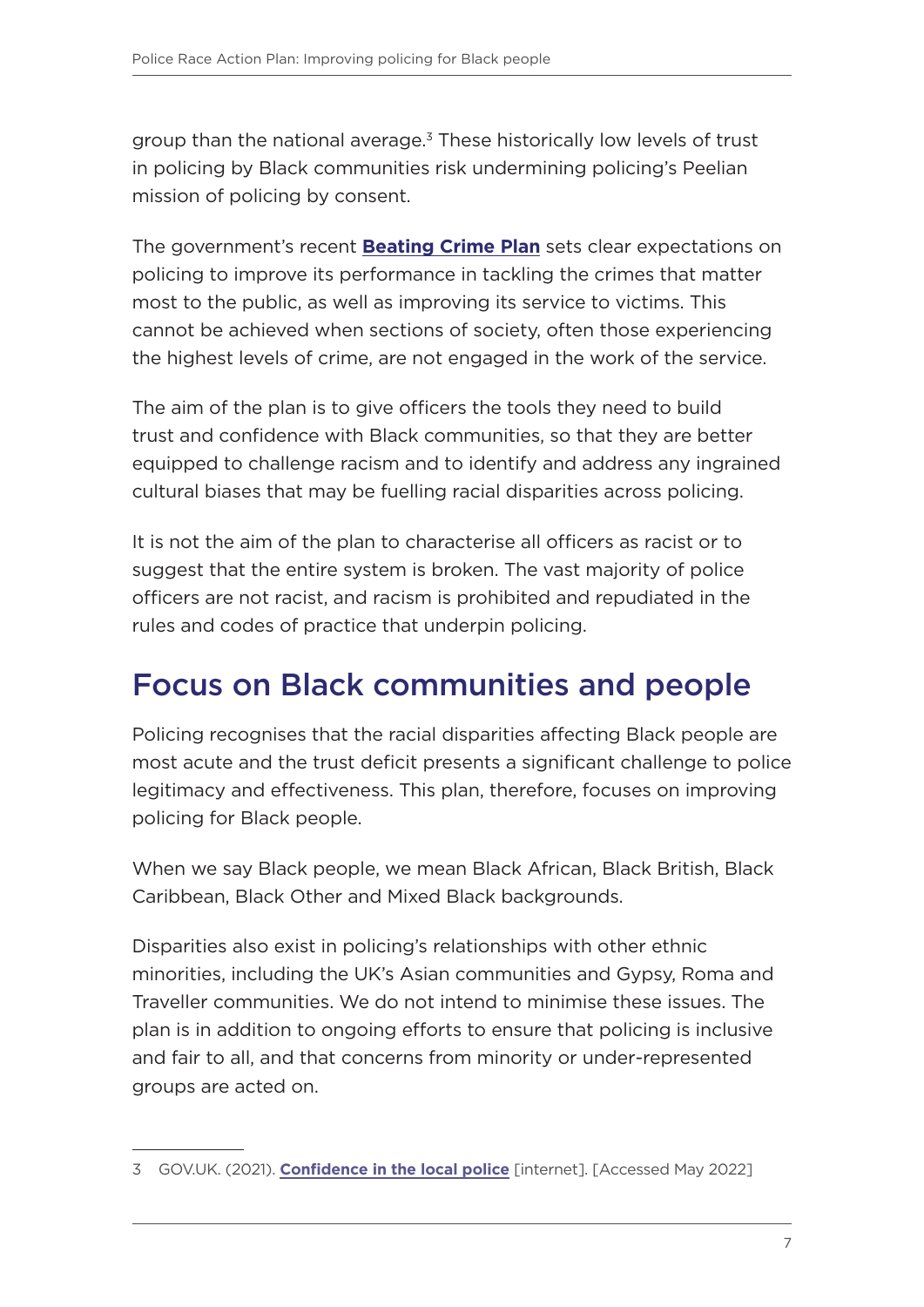Evidence shows that disparities are the widest among Black people.

- Black people have significantly lower than average rates of confidence in their police force, at 64% compared with an average of 74%. Among Black Caribbean people, the rate is just 54%. Asian people, meanwhile, have higher than average rates of confidence in their police force, at 77%.4
- **Nhile there is disparity in the rates of stop and search among other** ethnic minorities, these rates are at a much lower level than with Black people. The stop and search rates are:
	- Black people, 54 per 1,000
	- Asian people, 15 per 1,000
	- White people, six per 1,0005
- **Black men are over three times as likely to be arrested than White** men, with 60 arrests per 1,000 Black men, compared with 17 for every 1,000 White men.
- In the three years to the year ending March 2021, the average homicide rate for Black people was around six times higher than for White people and almost four times higher than victims of other ethnicities.<sup>6</sup> Other ethnic minorities are more likely to consider a career in policing: 4.8% of recent recruits from 2020 are Asian, compared with 1.5% who are Black.

<sup>4</sup> GOV.UK. (2021). **[Confidence in the local police](https://www.ethnicity-facts-figures.service.gov.uk/crime-justice-and-the-law/policing/confidence-in-the-local-police/latest#by-ethnicity-over-time)** [internet]. [Accessed May 2022]. See section 3, 'By ethnicity over time'.

<sup>5</sup> GOV.UK. (2021). **[Stop and search](https://www.ethnicity-facts-figures.service.gov.uk/crime-justice-and-the-law/policing/stop-and-search/latest#by-ethnicity)** [internet]. [Accessed May 2022]. See section 3, 'By ethnicity'.

<sup>6</sup> Office for National Statistics. (2021). **[Homicide in England and Wales: Year ending](https://www.ons.gov.uk/peoplepopulationandcommunity/crimeandjustice/articles/homicideinenglandandwales/yearendingmarch2021)  [March 2021](https://www.ons.gov.uk/peoplepopulationandcommunity/crimeandjustice/articles/homicideinenglandandwales/yearendingmarch2021)** [internet]. [Accessed May 2022]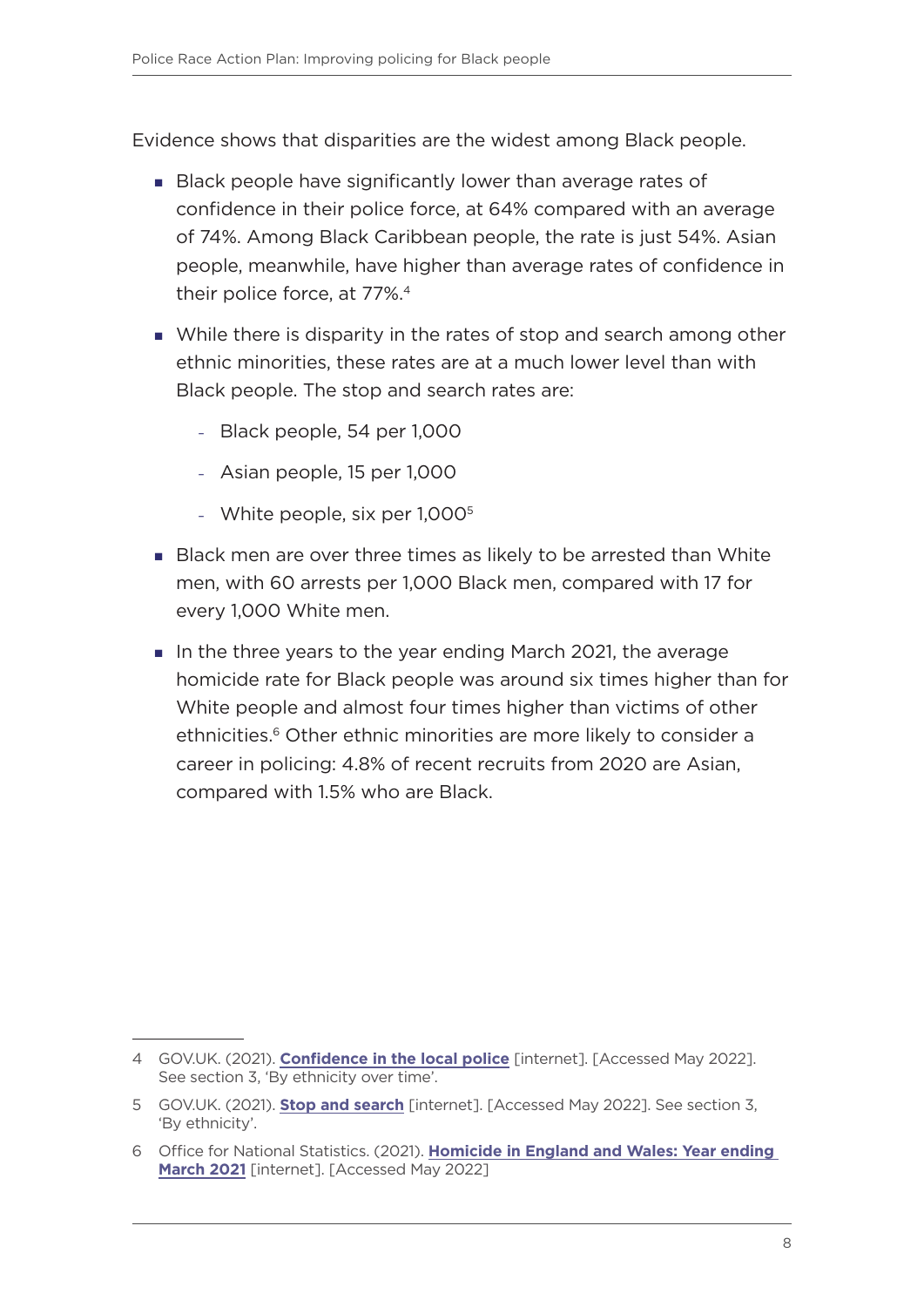## <span id="page-10-0"></span>Our vision

### Our vision is for a police service that is anti-racist and trusted by Black people

The plan seeks to create an anti-racist culture, values and behaviours within policing. This will inform all operational policing practice, improving the experience and outcomes for Black people. It will enable the experiences of our Black communities, officers and staff to have a direct influence on our policies and practices going forward.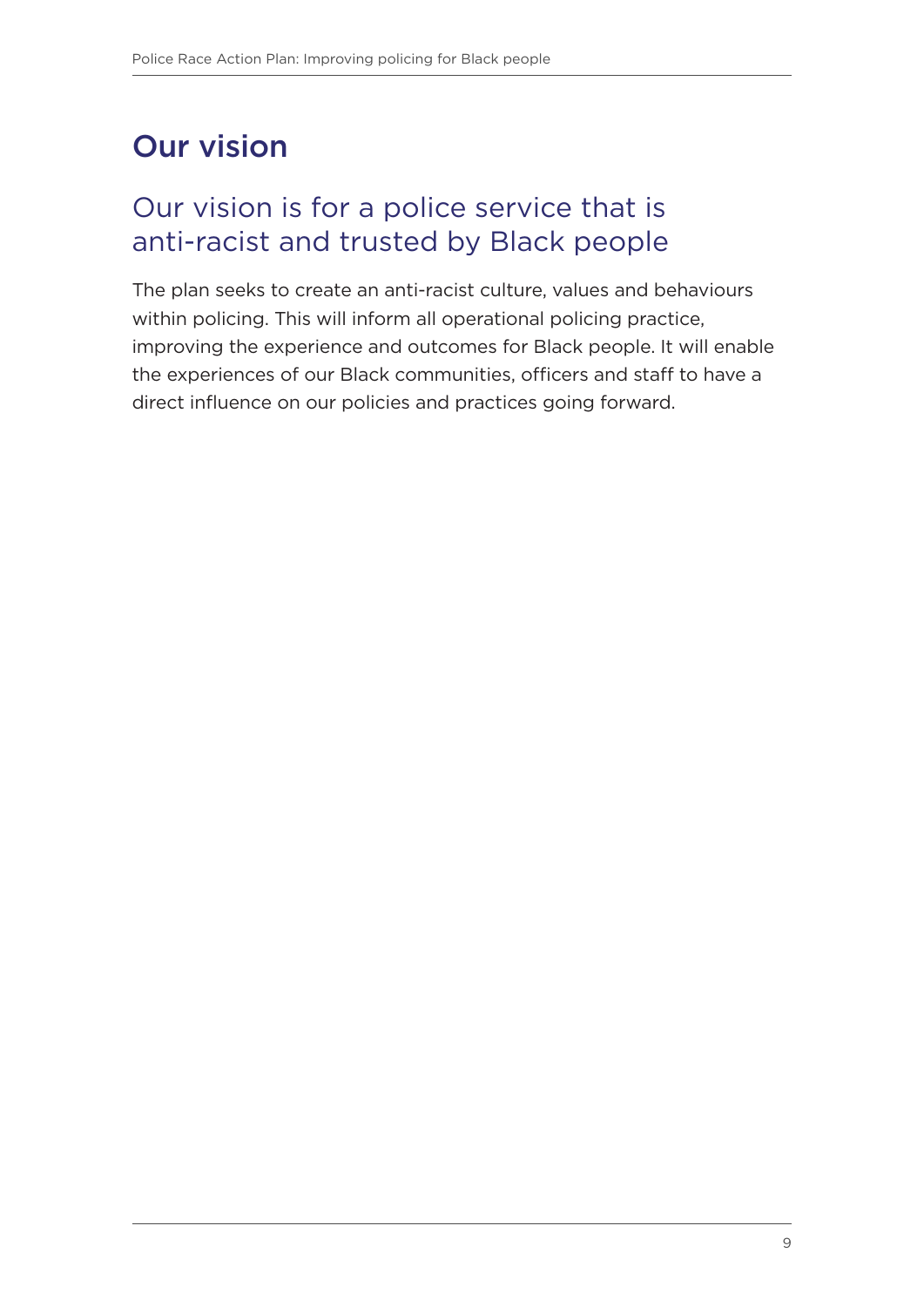A police service that routinely involves Black people in its governance.

- Accepting the impact of historic policing practice, which has led to community trauma and distrust of the police.
- **Understanding the frustrations of Black** people about the slow speed of change.
- **Responding to community traumally** and reconciling police and community divisions.
- Involving Black people in our oversight and scrutiny processes proactively and as a matter of course.
- **Making sure that Black people:** 
	- can influence our decisions at different stages in the process
	- are able to voice their opinions, to which we listen and take into account
- receive timely and meaningful information from us about our decisions and how we reached them
- have opportunities to review our decisions and have appropriate means of redress
- are treated with dignity and respect

#### Involved **Represented**

**Eliminating any racial bias,** stereotyping, profiling or discrimination from our policies, procedures, processes and practices.

**Approaching racial disparities in the** police as problems in themselves, regardless of their causes, because of their impact on our Black officers, staff and volunteers.

**Making sure that Black people:** 

A police service that is representative of Black people, and supports its Black officers, staff and volunteers.

- **Eliminating any racial bias,** stereotyping, profiling or discrimination in our actions.
- **Treating Black people as individuals,** and taking account of their needs, vulnerabilities, experiences and circumstances, such as trauma.
- **Approaching racial disparities in our** actions as problems in themselves, regardless of their causes, because of their impact on Black people.
- **Minimising any harms we inadvertently** cause, because of their differential impact on Black people.
- Reducing the risk of criminalising Black people by ensuring that they benefit from early action, prevention and diversion.

- are encouraged and well-prepared to apply for police roles
- submit good applications
- are not disadvantaged in the process
- are assessed fairly
- are able to develop and progress, including to the most senior levels
- have their individual needs met
- are listened to and have influence
- have good experiences in the workplace
- feel valued and want to stay in the police

### An anti-racist police service – the outcomes we are seeking to achieve

### Outcome framework

### A police service that is anti-racist and trusted by Black people

- **Making sure Black people feel, and are,** safer.
- Reducing Black victimisation, especially of hate crime and serious youth violence.
- Reducing the harm caused by the crime and disorder experienced by Black people, particularly by the most vulnerable.
- **Treating Black victims and witnesses** better, understanding their needs and vulnerabilities.
- Improving the quality and outcome of our investigations for Black victims.
- **Taking clearer action to tackle far-right** extremism and racist violence.
- Improving how we prevent, and respond to, the crime and disorder concerns of Black communities, particularly of young people.
- **Helping Black communities to address** local crime and disorder problems.
- **Actively supporting services that make** a difference to young Black people's lives, and reduce the need for us to be involved later on.

An anti-racist police service requires us to tackle racial disparities in policing proactively, to not exacerbate racial disparities that may exist elsewhere in society, and to be continually alive to issues of race and racism. We are responsible for making sure Black people feel…

#### Not under-protected Not over-policed

A police service that is fair, respectful and equitable in its actions towards Black people.

#### A police service that protects Black people from crime, and seeks justice for Black victims.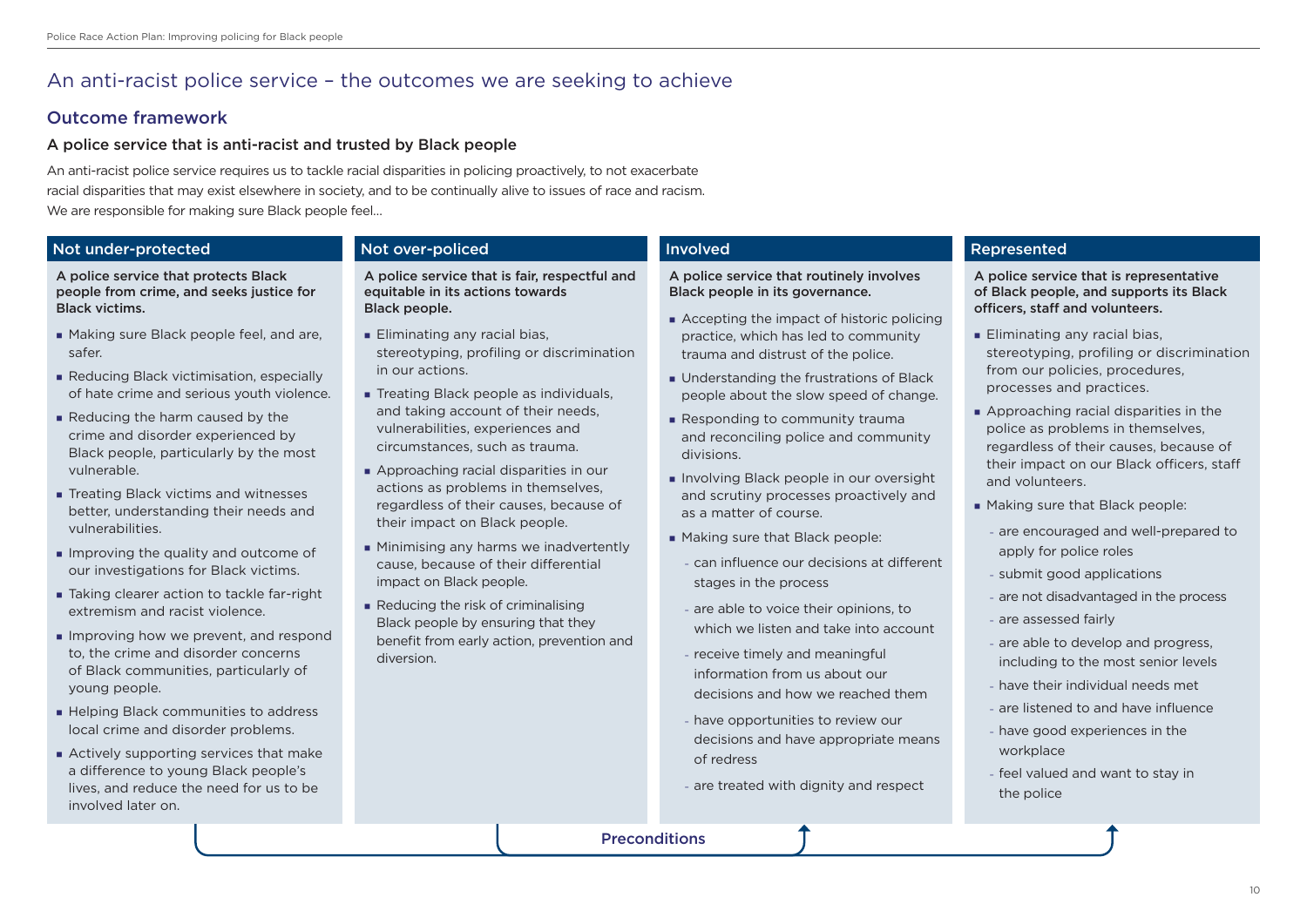### <span id="page-12-0"></span>Summary of the plan

The plan sets out our core commitments and the actions we will take to build an anti-racist police service. These are set out below.

### Our commitments

### 1. Zero tolerance of racism in policing.

**At a personal and interpersonal level** – Racist behaviour can be a criminal or disciplinary offence, which blights the reputation of forces and has significant consequences for individuals involved. The police service will enforce a zero-tolerance approach to racism in policing. That means it will not tolerate racist language, behaviour or actions by any serving officer or staff member. This includes behaviour in person, via social media or online to policing colleagues and members of the public. There is an explicit expectation for all serving officers and staff members to speak up and report inappropriate behaviours by colleagues. Mandatory national training, rolled out under this plan, will help drive home the fundamental importance of reporting. The training, which will be co-designed by the NBPA, will deliver the knowledge, cultural competence and confidence that officers and staff need to challenge, interrupt and report racism wherever they see it. It will strive to embed a proactive approach to opposing discrimination in any form, and to ensure that all officers are actively tackling racism in society and within the service.

The service will protect any affected officer or staff member who speaks up to report racist and discriminatory behaviours. As part of this plan, enhanced nationwide support will be put in place for Black officers and staff who are subject to alleged racial victimisation or racially motivated harassment and hate crime from any source.

**At a force level** – Reports of racist behaviour or action by officers and staff will be thoroughly investigated and will be dealt with swiftly and robustly, with appropriate support for victims and those reporting racist behaviours. The police service will not only deal with racism and discrimination where it occurs, but will be proactive in preventing it from happening in the first place.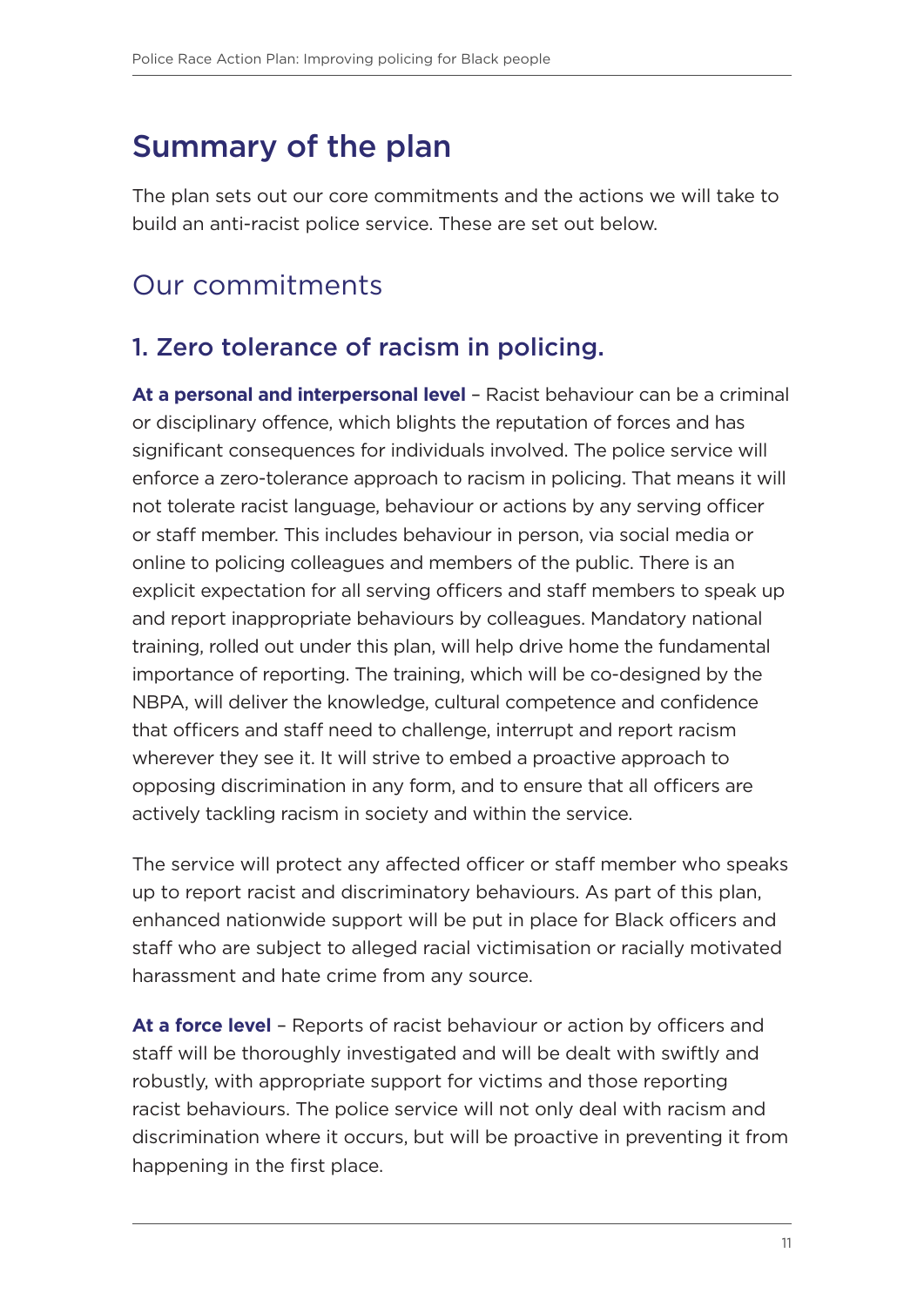We will use available sanctions within the disciplinary process and, where criminal offences may be disclosed, we will liaise with the Crown Prosecution Service (CPS). Every police force in England and Wales will review their policies, procedures and practices, embedding an antiracist stance. Chief officers will be accountable for the identification and remedy of areas of potential conscious bias, unconscious bias or discrimination, at both personal and institutional levels. They will also ensure the effective investigation of any concerns raised by officers and staff, and will ensure that those who raise these concerns receive appropriate support. Under this plan, the NPCC will design new antiracism principles for police standards and disciplinary departments. Misconduct panels will be made appropriately diverse, and members will receive anti-racism training that emphasises the gravity of racist and discriminatory behaviour. Progress within this area will be scrutinised by both local communities and the ISOB.

**At a national level** – The College and the NPCC will review all national standards for practice and training, ensuring that we support the development of an anti-racist police service. Commitment to anti-racism will be embedded as part of leadership programmes at all levels, wider promotion frameworks and appraisal processes. These programmes will be developed using both internal and external expertise. Actions under this plan will put in place national standards for recruitment and promotion to minimise racial disparities. These will be made subject to independent inspection by Her Majesty's Inspectorate of Constabulary and Fire & Rescue Services (HMICFRS).

The College and the NPCC will review the Code of Ethics, to further define the exemplary professional standards required of all police personnel. Chief officers in forces will be responsible for promoting increased levels of self-awareness, ensuring that everyone in policing feels able to always do the right thing and is confident to challenge colleagues irrespective of their rank, role or position.

The College and the NPCC will continue to work with partners and wider public services to develop an integrated and coherent approach to address inequalities faced by Black people. The police service will seek the support of HMICFRS to maintain this focus and accelerate change.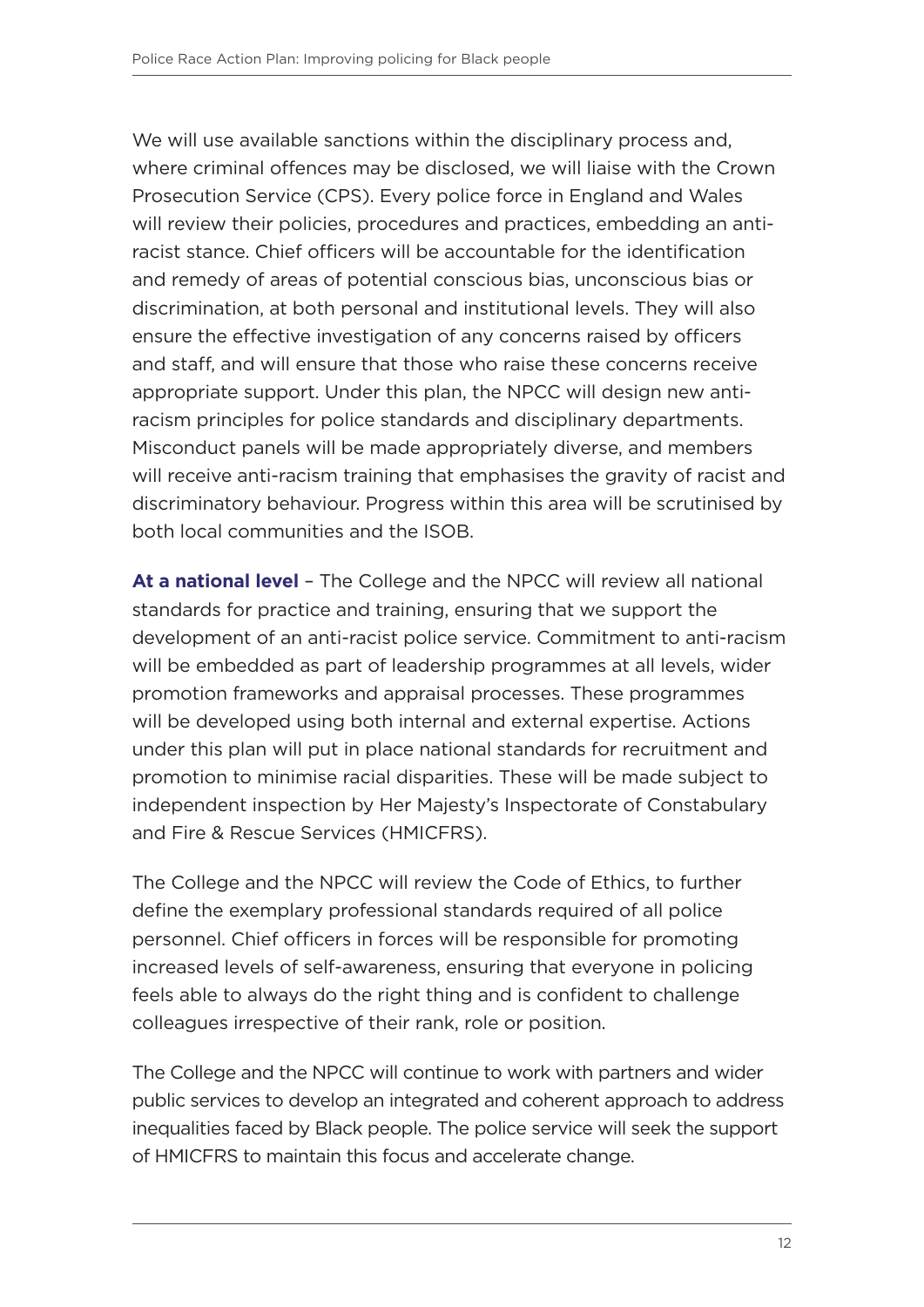### 2. Policing will adopt an 'explain or reform' approach to address the negative impact and outcomes experienced by Black people.

Every police force in England and Wales will adopt an 'explain or reform' approach to examining policy or practice where racial disparity exists. At times, there will be reasons why disparity exists. Where disparity cannot be explained, the expectation is that it should be changed. There will be a particular focus on the lawfulness, proportionality and necessity of the use of police powers to ensure demonstrable legitimacy.

### 3. Policing will ensure that officers and staff understand the history of policing Black people and the ongoing impact and trauma of disproportionality.

The College and the NPCC will develop a mandatory programme that ensures every police officer, member of staff and volunteer is provided with training and education. This will support greater understanding of the national and local history of policing Black communities. It will seek to provide staff with confidence in discussing race and racism, as well as a greater understanding of historical relationships with Black communities, their personal role and the impact of their behaviours, in order to improve trust and confidence within Black communities.

### 4. The development of a representative workforce.

The College and the NPCC will improve attraction, retention and progression of Black people. This will include improving and/or changing processes and practices to eliminate any discrimination or bias from initial recruitment and at each stage of an individual's career. This will ensure that the potential, talent, energy, enthusiasm and expertise of Black officers and staff is not wasted. The police service will seek the support of HMICFRS to inspect every force in England and Wales to determine the progress that it has made in this regard.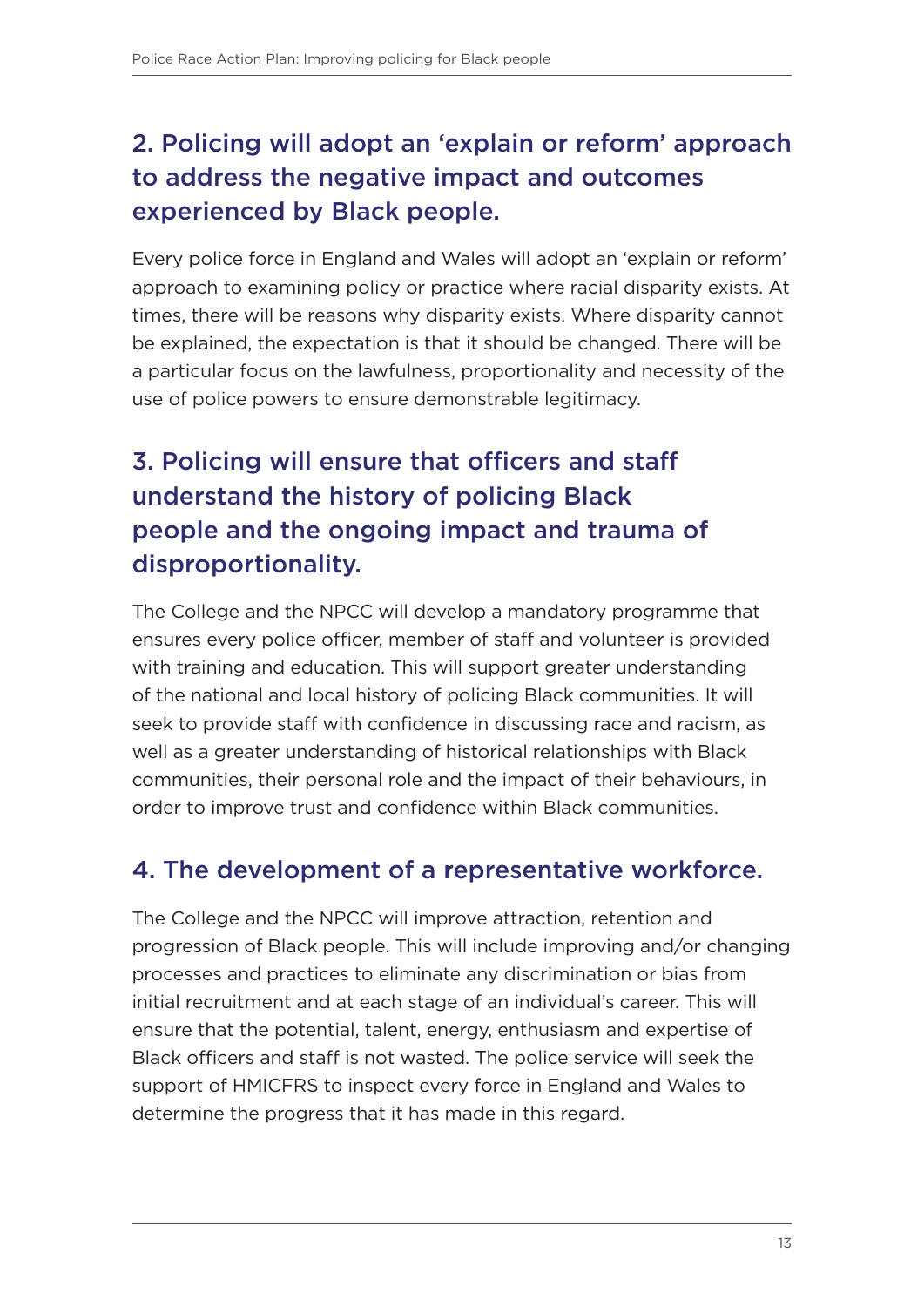### 5. Policing will increase the involvement of Black communities in its work and improve support to Black victims of crime.

The plan sets out a series of actions that will support a step change in the way that policing engages with, and responds to, input and feedback from Black communities. This includes greater involvement of Black communities in oversight and scrutiny activity, as well as input to inform strategic decision-making at national and local levels. It also includes wide-ranging activity that will improve policing response and effectiveness to support Black victims of crime and vulnerable group.

### Our activity

We will deliver these core commitments through the actions set out across four areas of work which seek to ensure the following.

- 1. Black people and communities are properly **represented** within policing, with an internal culture that promotes inclusivity and supports their development and progression.
- 2. Black people and communities are **not over-policed** and treated in a fair and equitable way.
- 3. Black people and communities are routinely **involved** in the governance of policing.
- 4. Black people are **not under-protected** and properly supported as victims of crime and as vulnerable groups.

Each of these **areas of work**, have distinct programmes and delivery plans. They are each led by senior officers from across the service, who will continue to be responsible for delivery of actions across them.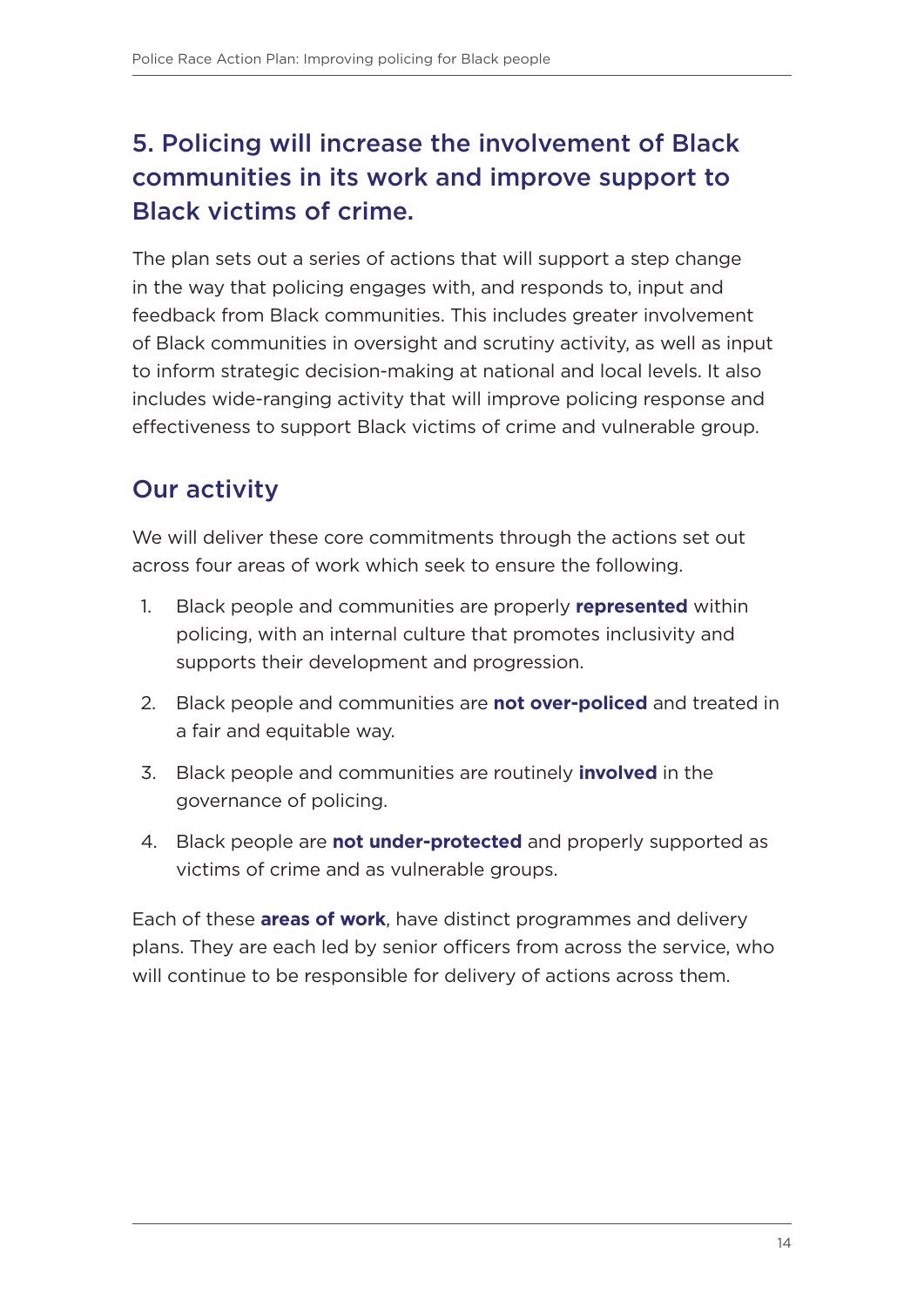### Summary of actions we will take

A thematic summary of the actions we will take across these areas of work is set out below.

**Workstream 1:** Black people and communities are properly **represented** within policing, with an internal culture that promotes inclusivity and supports their development and progression.

- 1. Increasing the awareness and understanding of every officer and member of staff of racism, anti-racism, Black history and its connection to policing through:
	- the introduction of a mandatory programme of training for all police officers and staff

#### 2. Improving the recruitment, retention and progression of Black people within policing through:

- targeted mentoring and talent development programmes to build the confidence and skills of – and to promote progression of – Black officers and staff
- implementation of a national standard across all recruitment and promotion processes to minimise racial disparities
- a commitment from the College to establish an advisory group comprising members of Black heritage to help inform and develop its work

#### 3. Improving understanding of, and addressing, workplace disparities and the experiences of Black officers and staff through:

- collation and annual reporting of the ethnicity pay gap across forces to understand and address any pay disparities
- annual force surveys to capture data on the experiences and perceptions of Black officers and staff
- using that data to monitor and improve the experience and confidence of Black officers and staff within the workplace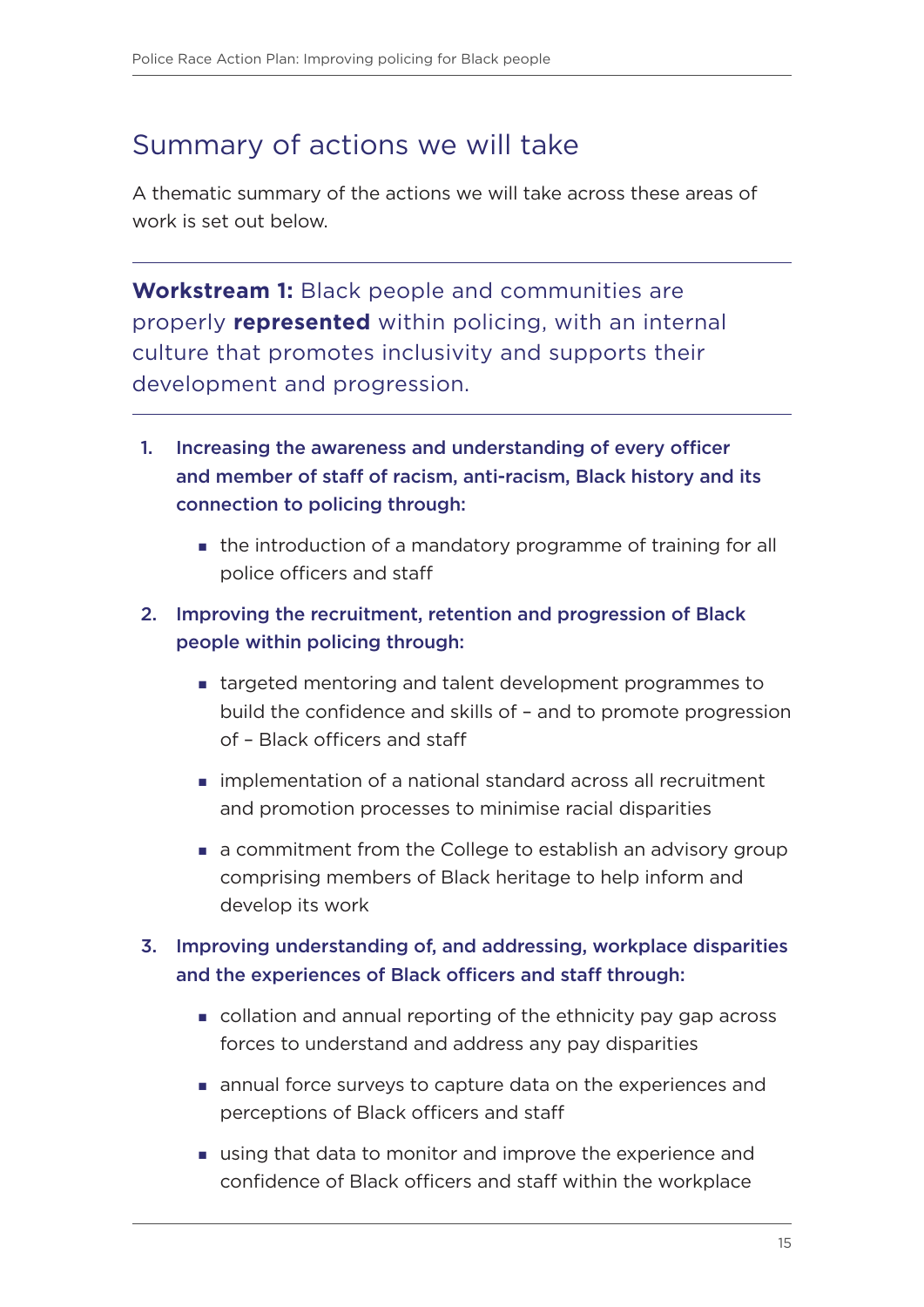### 4. Reducing racial disparities in misconduct and complaints processes and improving support to Black officers and staff through:

- the NPCC, working with APCC colleagues, reviewing misconduct and disciplinary processes from initial assessment, investigation and outcomes, then implementing necessary changes
- the NPCC and the College leading on the collation and analysis of disciplinary data, to identify and support forces in addressing any racial disparities
- ensuring that the work of Professional Standards Departments (PSDs) across forces is informed by best anti-racist practice
- every force ensuring that Black officers and staff have access to appropriate support, including to their local Black Police Association (BPA) and Race Equality Networks
- the provision of enhanced nationwide support for all Black officers and staff who are subject to alleged racial victimisation or racially motivated harassment or hate crimes

**Workstream 2:** Black people and communities are respected and treated in a fair and equitable way.

- 1. Development of a new national approach to help forces identify and tackle racial disparities in the use of powers, particularly those that have the greatest impact on Black people:
	- traffic stops under section 163 of the Road Traffic Act 1988 (RTA)
	- stop and search that require reasonable grounds for suspicion (including intimate searches)
	- stop and search under section 60 of the Criminal Justice and Public Order Act (CJPOA) 1994
	- the use of Taser and other types of force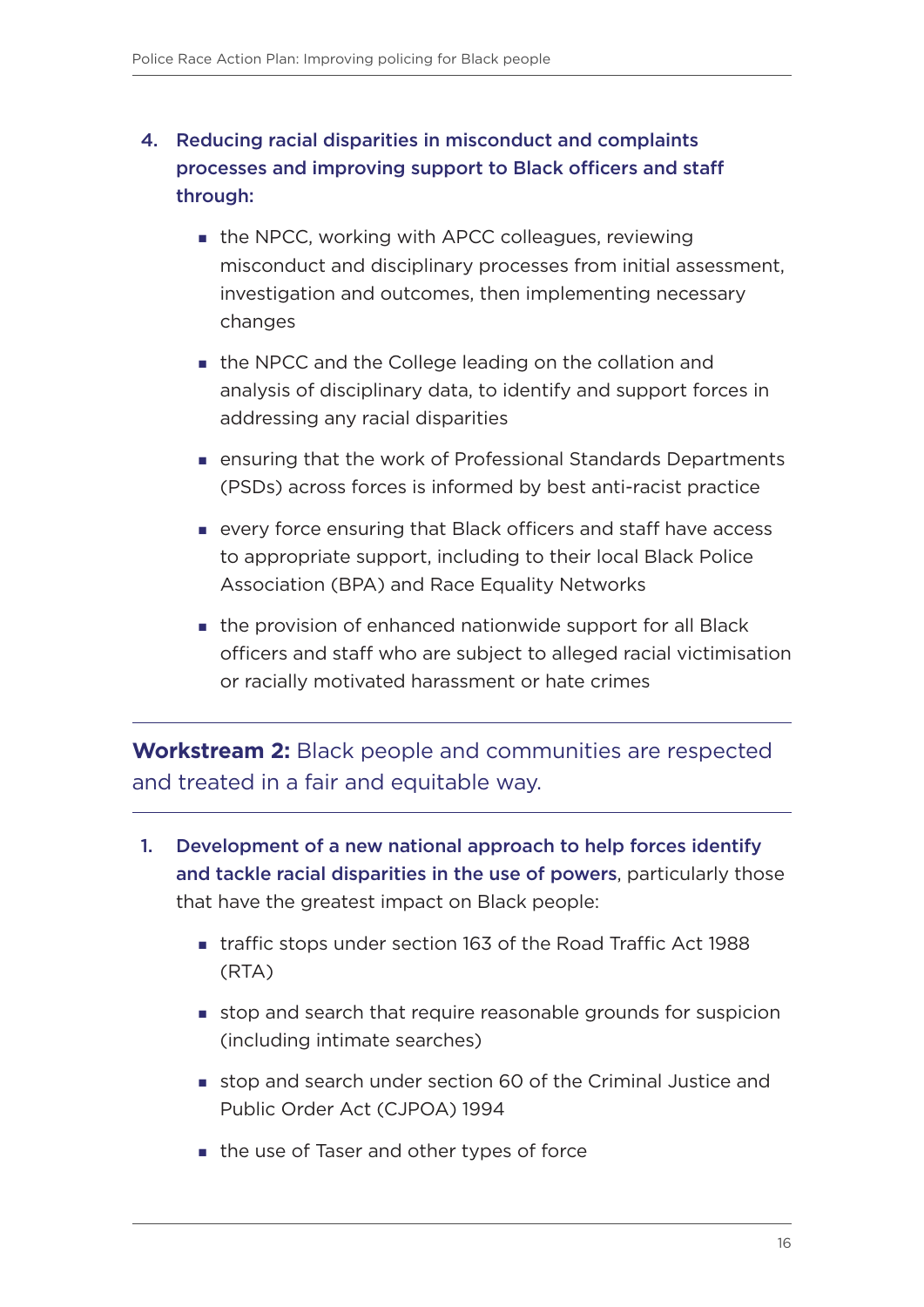- 2. Use of the new national approach to improve and promote consistency in the recording, analysis, monitoring and publication of data on police powers and the effective use of that data at force level to tackle inequalities.
- 3. Proposals to strengthen governance and oversight of the use of police powers through effective supervision and community scrutiny of police data and body-worn video (BWV) footage of police interaction with Black people.
- 4. Improving the knowledge and skills of all officers on the use of powers, including:
	- **I** lawful and legitimate use of powers
	- **e** leadership
	- supervision
	- intelligence-led deployment
	- **decision-making**
	- communication and de-escalation
	- peer challenge and active bystandership
- 5. Assessing the impact of digital forensics on Black people (biometric data, facial recognition and artificial intelligence) and taking action to reduce bias.

**Workstream 3:** Black people and communities are routinely **involved** in the governance of policing.

- 1. Developing a stronger national-level and force-level approach to improving the engagement of Black communities in policing activity and governance.
	- The NPCC will work with the APCC and with Black communities to review existing engagement channels, such as independent advisory groups and scrutiny panels, to identify ways of further strengthening the voice and influence of Black communities in policing governance.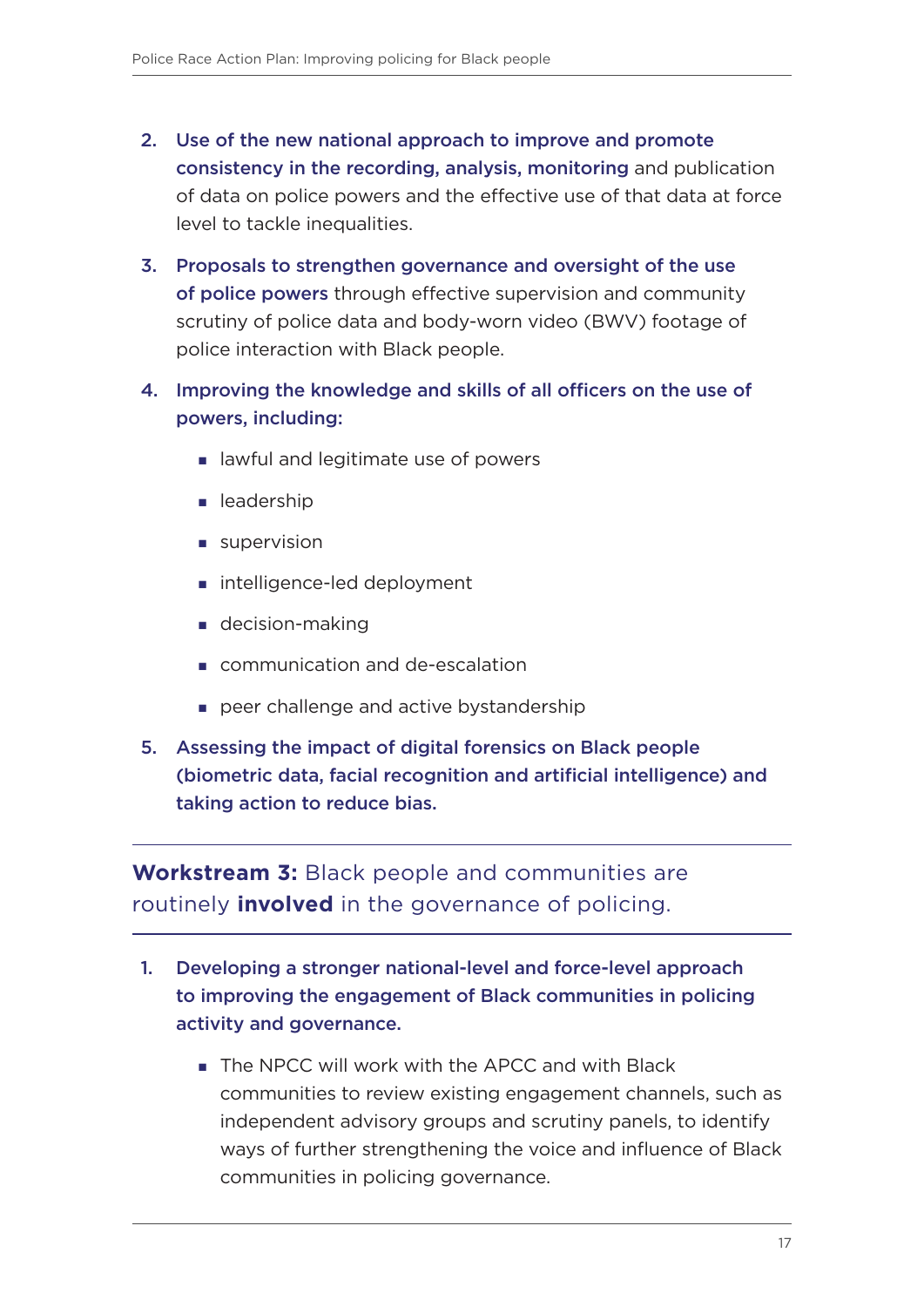- The College will build the evidence base on effective community engagement and share it with forces, including piloting and evaluating different approaches for engagement.
- Work will be undertaken to define a national data approach to support community confidence mapping by forces.
- Forces will map community confidence, produce local action plans to support community engagement, publish outcomes of their engagement and publish their response to issues raised by Black communities locally.

#### 2. Evaluating current and new approaches for building trust and confidence with Black communities, including young Black people.

- The College will review evaluations of the impact of using specialist police school and education officers to support engagement with young Black people to understand what works.
- The College will draw upon the findings of its rapid evidence review looking at whether approaches such as community trauma and reconciliation support can help build trust, confidence and engagement with Black communities, and will pilot approaches with forces.

**Workstream 4:** Black people are not 'under-protected' and are properly **supported** as victims of crime and as vulnerable groups.

- 1. Developing a national programme of work, engaging the NPCC, the APCC and the College, to understand which crime types have a disproportional impact on Black people and the service level that Black victims receive.
- 2. Developing a more effective police response to hate crime committed against Black people, including online and on social media, to improve governance, understanding and police response.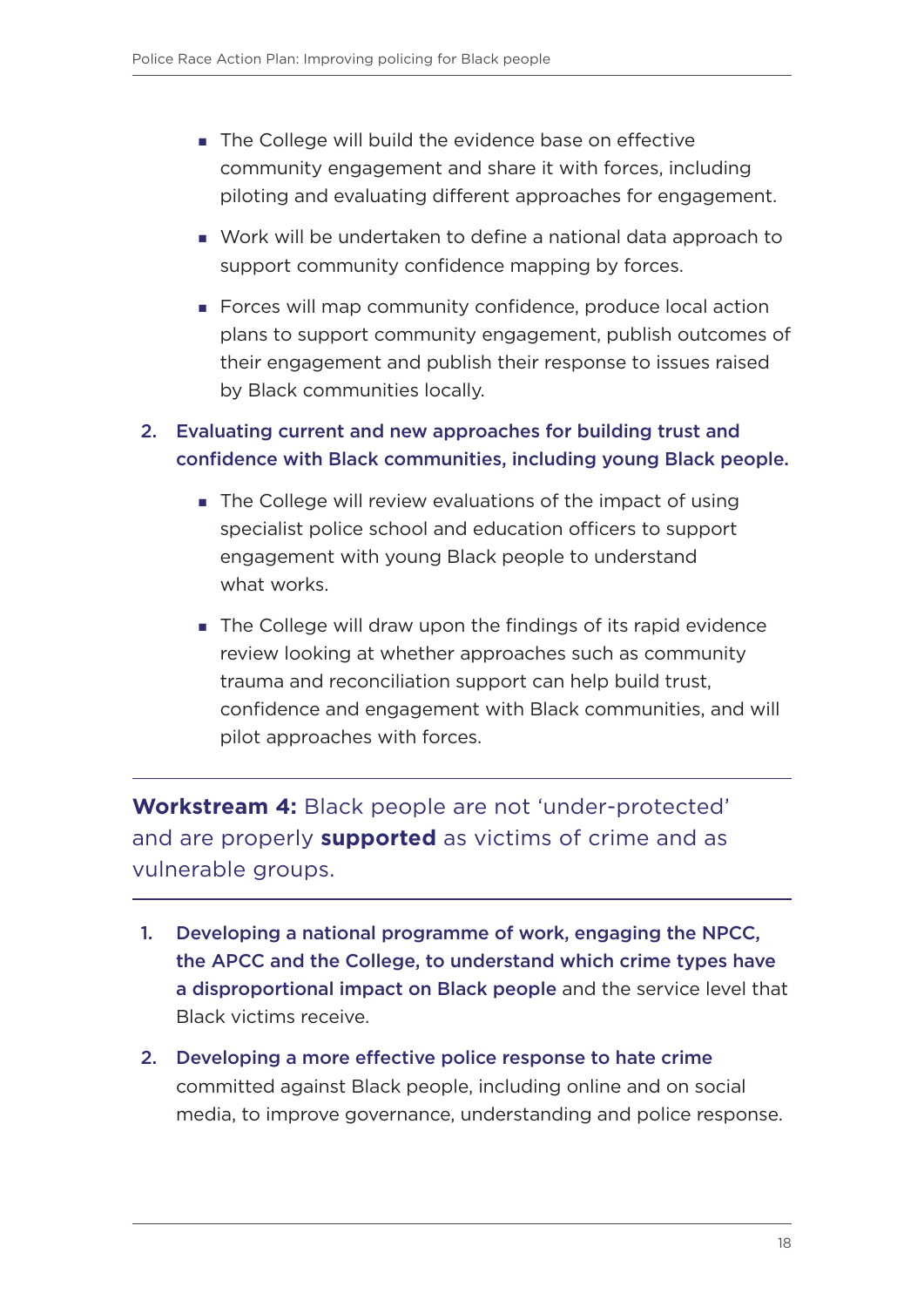#### 3. Work to improve understanding, police interaction and support for vulnerable groups within Black communities, including:

- addressing the criminal exploitation of vulnerable young Black people
- disrupting the cycle of victims becoming offenders
- ensuring the consistent use of age-appropriate policing
- **n** improving police response and effectiveness in supporting missing persons from Black communities
- **n** improving police response and effectiveness in supporting vulnerable Black people with mental ill health issues
- 4. Police and crime commissioners leading a refresh of local crime prevention plans to improve support to Black communities, to reduce the victimisation and marginalisation experienced by Black people, and to improve victim satisfaction.
- 5. Establishing a National Black Mentoring Scheme to develop a national register and cohort of Black peer mentors to work with frontline officers, chief officer teams and national policing bodies to improve engagement with, understanding of, and support for marginalised Black communities.
- 6. The NPCC and the College to work with PCCs and departments across government to explore opportunities to secure additional funding to support more effective outcomes for Black people.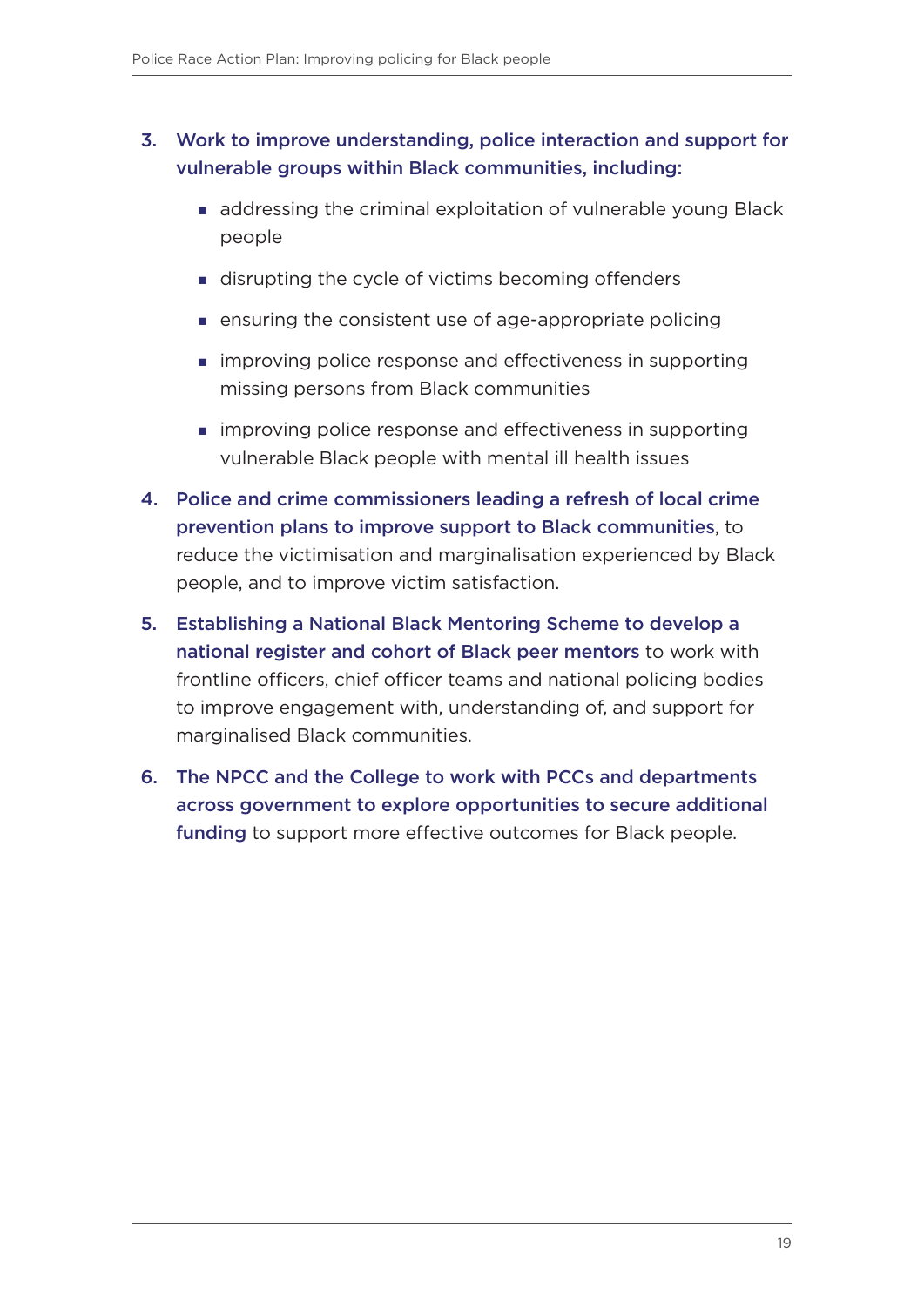- Addressing racial disparities in misconduct and disciplinary processes through end-to-end review, consistent national collation and use of data, and ensuring that best anti-racist practice informs the work of Professional Standards Departments.
- **Enhancing support for all Black officers and** staff, including those subject to alleged racial victimisation or harassment.
- **Improving the knowledge and** skills of all officers on the use of powers, including lawfulness, proportionality and necessity.

footage of police interaction

with Black people.

**How progress will be monitored:** Governance and scrutiny of this plan, including progress against delivery, will take place through engagement and feedback from Black communities at a local force level, through the Independent Scrutiny and Oversight Board, and through elements that will be inspected by Her Majesty's Inspectorate of Constabulary and Fire & Rescue Services (HMICFRS).

#### **Our activity and the actions we will take to ensure:** Black people and communities are properly represented within policing, with an internal culture that promotes inclusivity and supports their development and progression. Introducing a mandatory training programme for all officers and staff on racism, anti-racism, Black history and its connection to policing. **Improving the recruitment, retention and** progression of Black people through mentoring and talent development, as well as new national standards for recruitment and progression informed by Black people's experiences. Understanding and addressing racial disparities through consistent recording and reporting of pay gaps, and introducing annual force surveys to capture the experiences and prospectives of Black officers and staff. Black people and communities are respected and treated in a fair and equitable way. Developing a new national approach for forces to identify and tackle racial disparities in the use of police powers. **Promoting consistent recording,** analysis, monitoring and publication of data on police powers, as well as the effective use of that data at force level to tackle disparities. **Strengthening governance** and oversight of the use of police powers through effective supervision and through community scrutiny of police data and body-worn video **Our commitments** 1 Zero tolerance of racism in policing. 2 Policing will adopt an 'explain or reform' approach to address the negative impact and outcomes experienced by Black people. 3 Policing will ensure that officers and staff understand the history of policing Black people and the ongoing impact and trauma of disproportionality. 4 The developm of a representa workforce. involvement of Black victims of crime. Black people and communities are routinely involved in the governance of policing. **Strengthening national and local** approaches to engaging with Black communities by reviewing and improving engagement channels, building the evidence base on effective community engagement, and sharing and piloting new approaches. **Mapping community confidence at** force level, developing a national data framework to support confidence, mapping and producing local action plans to support engagement, and publishing outcomes of engagement, including responses to issues raised by Black communities locally. Black people are protected and properly supported as victims of crime and as vulnerable groups. **Improving our understanding of** enhancing the service victims receive. Developing a more effective police Black people. Improving policing's response to vulnerable groups within Black criminal exploitation and people with mental ill health. Refreshing local crime prevention to reduce victimisation and improve outcomes for Black communities.

**Establishing a National Black Mentoring** Scheme where peer mentors from Black communities work with senior police personnel to improve understanding and engagement.

**I** Identifying opportunities for additional funding to support better outcomes for Black communities.

| 5 Policing will increase the<br>ent<br>involvement of Black<br>ative<br>communities in its work and<br>improve support to Black |                   |
|---------------------------------------------------------------------------------------------------------------------------------|-------------------|
|                                                                                                                                 | victims of crime. |

- Assessing the impact of digital forensics on Black people.
- Assessing the impact of neighbourhood policing on community confidence, school, education and community support activities carried out by police officers, staff and volunteers.
- Developing a framework for reconcilliation between policing and Black communities based on research and emerging practice in forces.

# <span id="page-21-0"></span>Building an anti-racist police service: Summary of the plan

disproportionate Black victimisation and

response to hate crime committed against

communities, including those at risk of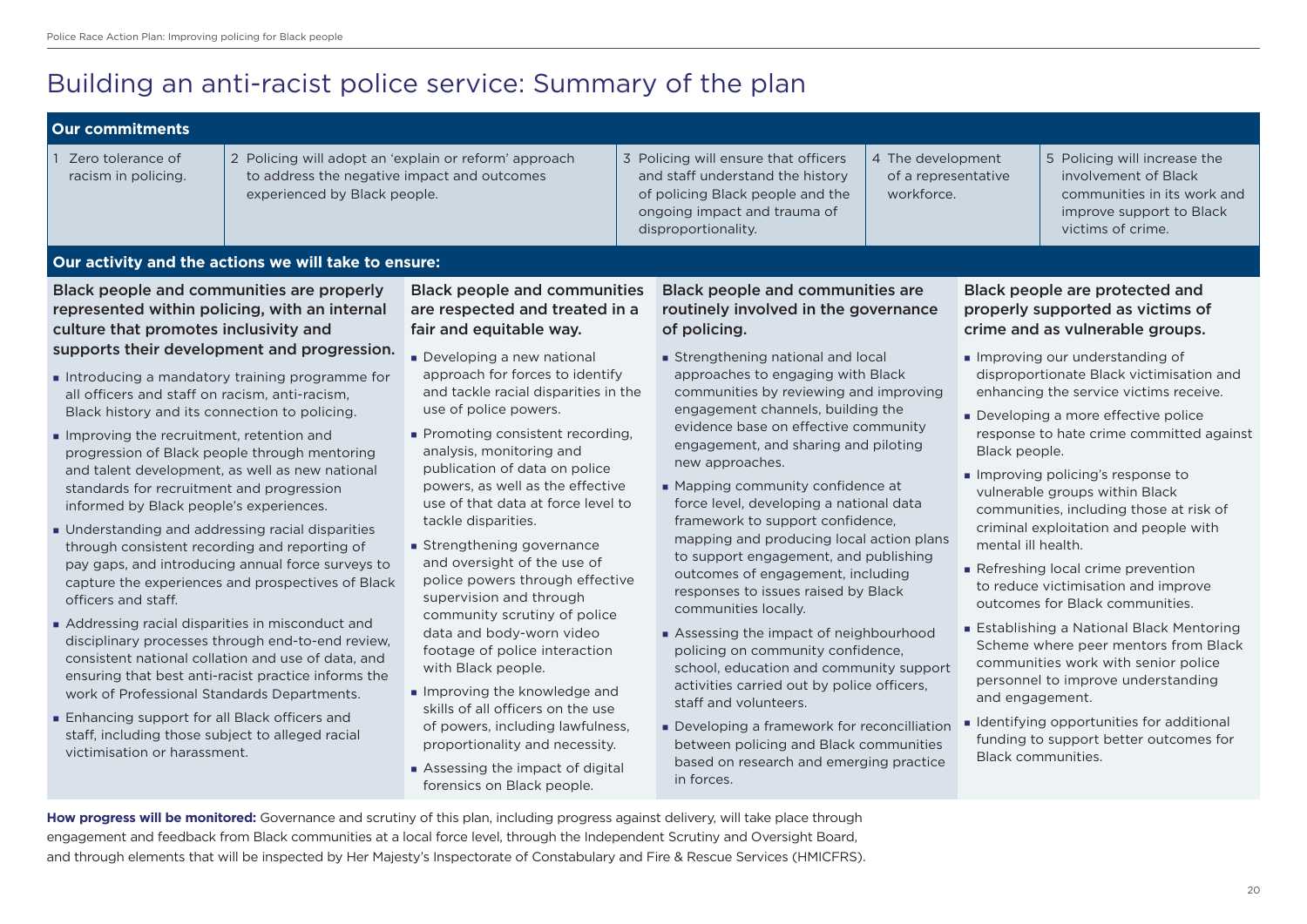### <span id="page-22-0"></span>Workstream 1: Represented (Internal culture and inclusivity)

#### A police service that is representative of Black people and supports its Black officers, staff and volunteers.

The policing workforce is far from representative. Just 1.3% of police officers are Black, compared to 3.5% of the wider population.7 That equates to fewer than 1,600 Black police officers (full-time equivalent) spread across all 43 forces in England and Wales. The proportion has barely increased at all over the past decade. In 2010, Black people made up 1.0% of the force.<sup>8</sup>

The Police Uplift Programme to recruit an additional 20,000 police officers over three years has succeeded in increasing the proportion of female recruits, as well as Asian and other minority ethnic recruits. However, the proportion of Black new recruits remained low, at just 1.7%.<sup>9</sup>

Once recruited, progression through the ranks for Black officers is markedly slow. The vast majority of Black officers are constables (83%).<sup>10</sup> There are no Black chief constables. There has only ever been one.<sup>11</sup>

Black officers are more likely to leave the force early through voluntary resignation or dismissal than their White counterparts.<sup>12</sup> A report commissioned by the NPCC found that a disproportionately large number of internal conduct allegations against Black, Asian and minority ethnic officers are being assessed by Police Standards

<sup>7</sup> GOV.UK. (2021). **[Police workforce](https://www.ethnicity-facts-figures.service.gov.uk/workforce-and-business/workforce-diversity/police-workforce/latest#main-facts-and-figures)** [internet]. [Accessed May 2022]. See section 1, 'Main facts and figures'.

<sup>8</sup> GOV.UK. (2021). **[Police workforce – GOV.UK Ethnicity facts and figures \(ethnicity](https://www.ethnicity-facts-figures.service.gov.uk/workforce-and-business/workforce-diversity/police-workforce/latest#main-facts-and-figures)[facts-figures.service.gov.uk\)](https://www.ethnicity-facts-figures.service.gov.uk/workforce-and-business/workforce-diversity/police-workforce/latest#main-facts-and-figures)** [internet]. [Accessed May 2022]. See section 1, 'Main facts and figures'.

<sup>9</sup> Home Office. (2022). **[Police officer uplift, England and Wales, quarterly update to](https://www.gov.uk/government/statistics/police-officer-uplift-quarterly-update-to-december-2021/police-officer-uplift-england-and-wales-quarterly-update-to-31-december-2021)  [31 December 2021](https://www.gov.uk/government/statistics/police-officer-uplift-quarterly-update-to-december-2021/police-officer-uplift-england-and-wales-quarterly-update-to-31-december-2021)** [internet]. [Accessed May 2022]

<sup>10</sup> GOV.UK. (2021). **[Police workforce](https://www.ethnicity-facts-figures.service.gov.uk/workforce-and-business/workforce-diversity/police-workforce/latest#by-ethnicity-and-role-whole-workforce)** [internet]. [Accessed May 2022]. See section 8, 'By ethnicity and role (whole workforce)'.

<sup>11</sup> Mike Fuller QPM, Chief Constable of Kent Police, 2004-2010.

<sup>12</sup> Home Office. (2022). **[Police workforce, England and Wales: 31 March 2021 second](https://www.gov.uk/government/statistics/police-workforce-england-and-wales-31-march-2021/police-workforce-england-and-wales-31-march-2021)  [edition](https://www.gov.uk/government/statistics/police-workforce-england-and-wales-31-march-2021/police-workforce-england-and-wales-31-march-2021)** [internet]. [Accessed May 2022]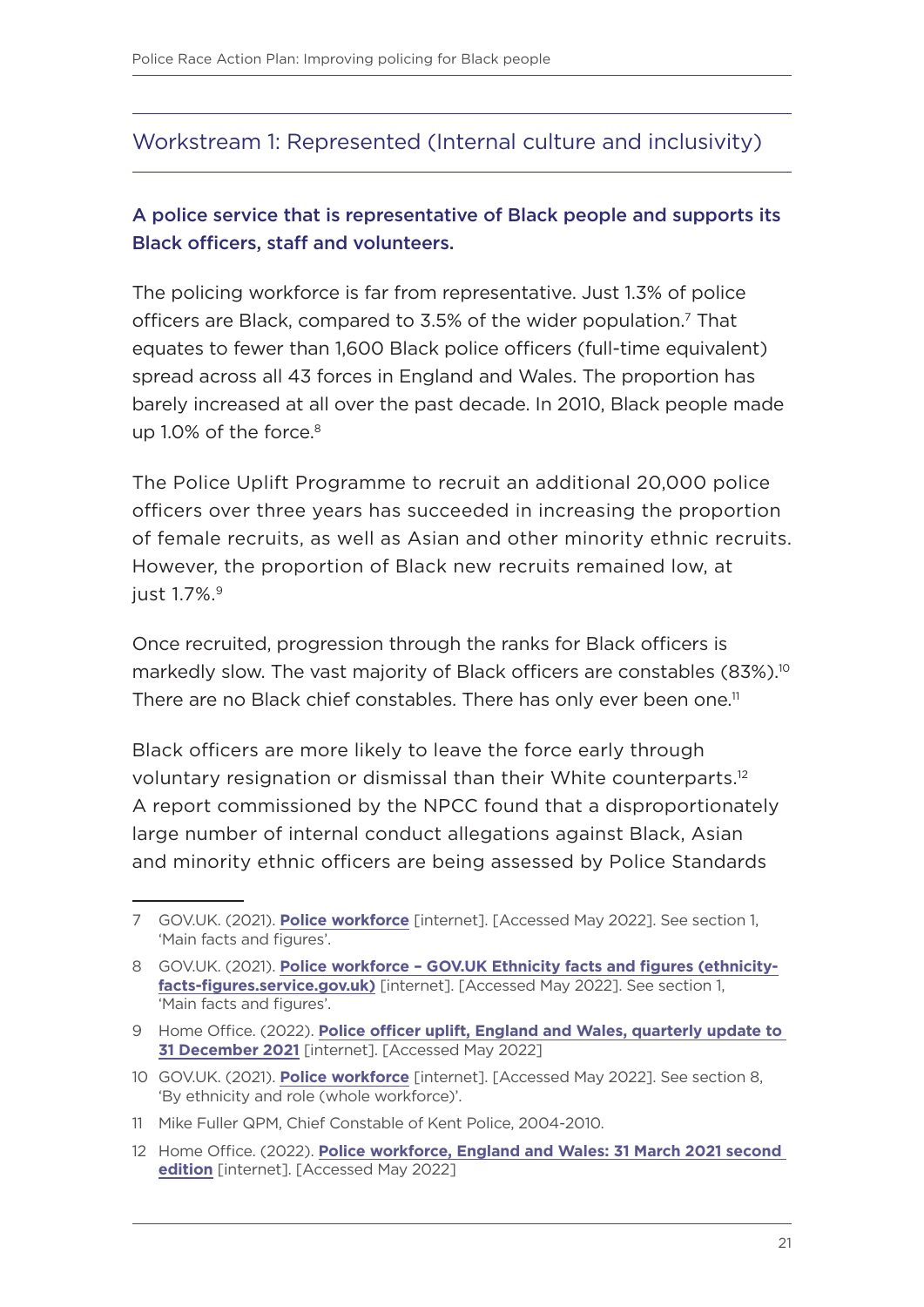Departments, with supervisors failing to deal with low-level matters at the earliest opportunity and proportionately.<sup>13</sup>

In February 2022, the IOPC published its report into Operation Hotton, which shone a light on racist attitudes and conduct in policing. The IOPC emphasised that this was not an isolated case and that similar instances have been uncovered in subsequent separate allegations in policing.<sup>14</sup>

Here, we set out a series of actions designed to address the unrepresentative nature of police recruitment, retention and progression of Black people, to ensure that the misconduct system is fair and representative, and to work towards building a more inclusive working culture across policing.

### Detailed overview of actions and delivery: Represented workstream

1. Develop officers' and staff members' understanding of Black history and the relationship between policing and Black communities. This will be mandatory and role- or rank-specific for all staff. It will challenge assumptions and bias. This will also be used to assist with developing a shared local and mutual understanding with Black communities.

- forces will review local products and existing initiatives
- the College will work with the NBPA and external partners to co-design a product for inclusion in the national curriculum (including anti-racism training)

<sup>13</sup> Cain P. (2019). **[NPCC: Understanding Disproportionality in Police Complaint &](https://www.npcc.police.uk/documents/NPCC%20Understanding%20Disproportionality%20in%20Police%20Complaint%20Misconduct%20Cases%20for%20BAME%20Police%20Officers%20and%20Staff%202019.pdf)  [Misconduct Cases for BAME Police & Staff 2019](https://www.npcc.police.uk/documents/NPCC%20Understanding%20Disproportionality%20in%20Police%20Complaint%20Misconduct%20Cases%20for%20BAME%20Police%20Officers%20and%20Staff%202019.pdf)** [internet]. National Police Chiefs' Council. [Accessed May 2022]

<sup>14</sup> Independent Office for Police Conduct. (2022). **[Operation Hotton Learning report](https://www.policeconduct.gov.uk/sites/default/files/Operation%20Hotton%20Learning%20report%20-%20January%202022.pdf)** [internet]. p 4, paragraph 5. [Accessed May 2022]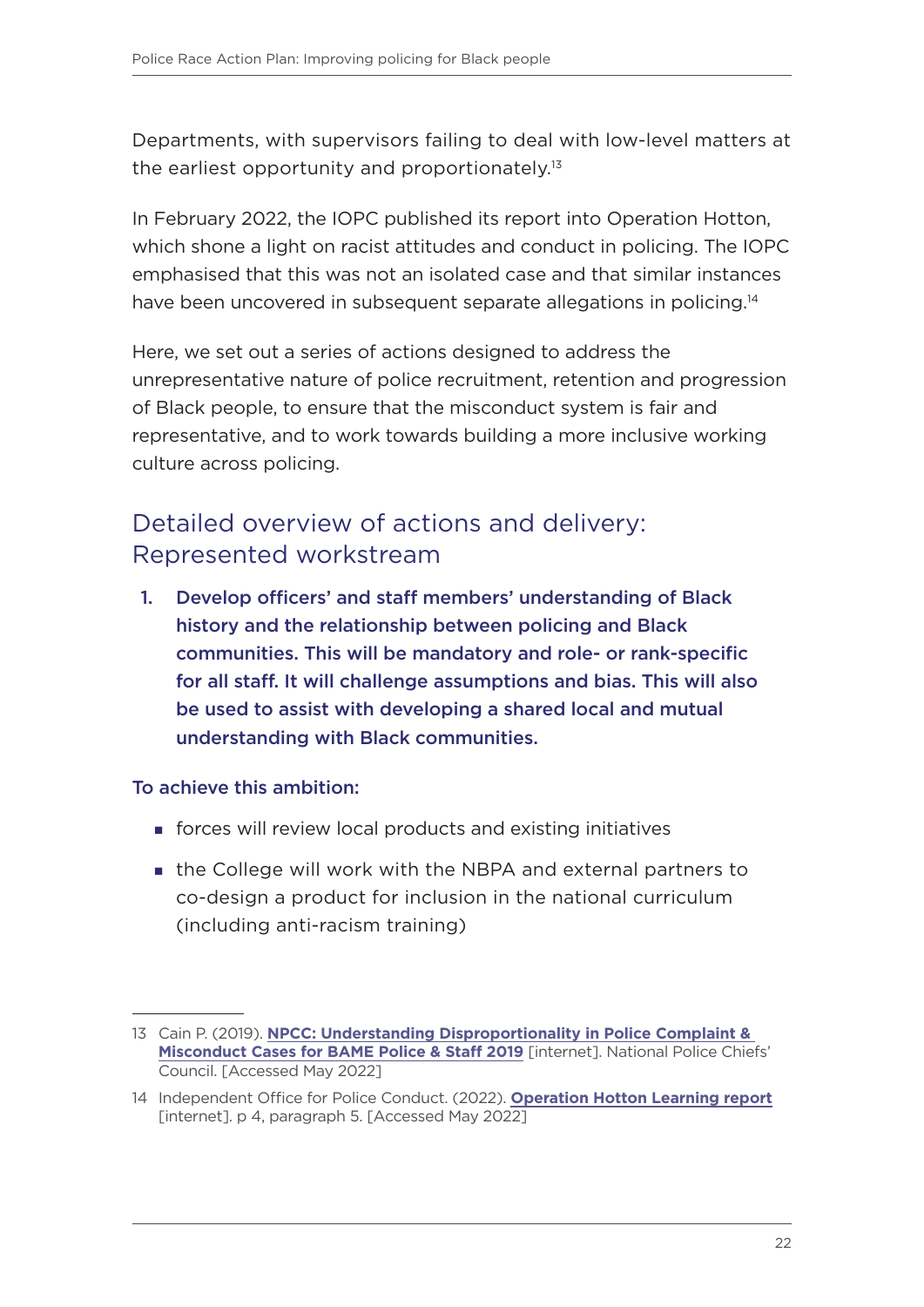- forces will work with their local BPA and Race Equality Network to develop an action plan to deliver and implement a local bespoke version of the national product produced by the College
- 2. Create an advisory group within the College, with membership from those of Black heritage, to provide constructive challenge and advice about the development of policies, procedures and practices. This affirms the College's commitment to becoming anti-racist in all activities and deepening its understanding and use of the experiences of Black officers, staff and communities.

- the College will establish a Black Heritage Advisory Group
- **t** together with the NPCC, the College will agree the process for, and governance of, how the programme will engage with the group
- the NPCC and the College will build in a periodic review of the process, which includes assessing the experience of those involved
- 3. Implement a national standard throughout all police officer recruitment and promotion processes. This will minimise the racial disparity that Black officers and staff face in selection and progression.

- the College will complete ongoing work to develop standards
- the College and the NPCC will work with forces to roll out and implement the standards
- the College and the NPCC will work with HMICFRS to develop the inspection regime for compliance with the standards
- 4. Develop mentoring and talent management programmes, as well as an approach for adoption and delivery of those programmes. These programmes will be proactively offered to all Black officers and staff. All those who mentor or coach staff across policing will be required to develop their anti-racism awareness and will be provided with access to guidance and materials to do so.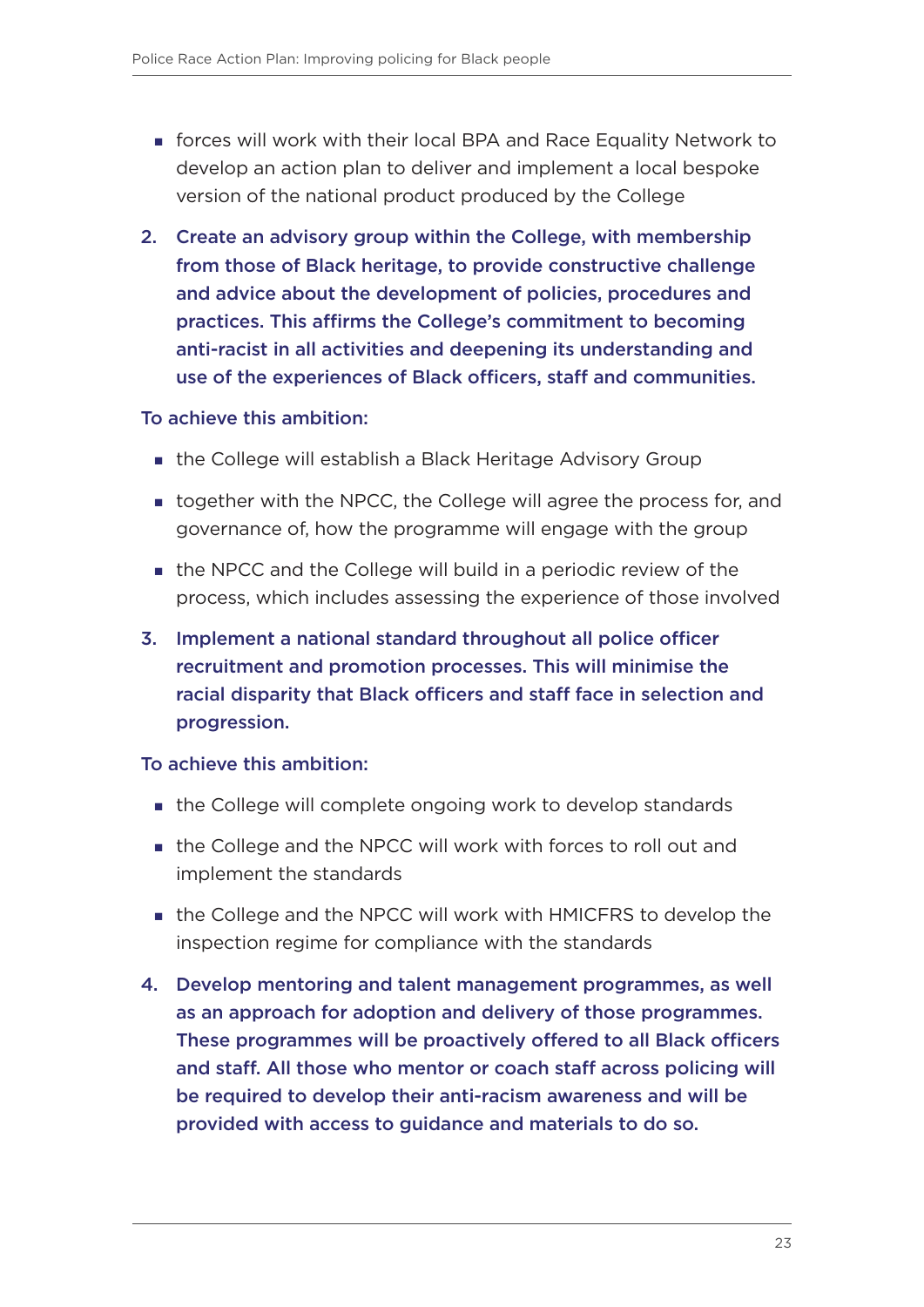- the College will develop national guidance on mentoring and coaching support (including anti-racism training awareness for mentors and coaches)
- forces will develop an implementation plan for this guidance
- the NPCC will measure and monitor implementation of guidance
- 5. We will recommend that the Chief Constables' Council (CCC) adopt annual ethnicity pay gap reporting, mirroring the College's decision to develop and publish this data by the end of 2022. This action, if approved, will be implemented by forces within the 2023/24 fiscal period.

#### To achieve this ambition:

- the NPCC Police Race Action Plan will present proposals to CCC and obtain agreement from forces
- during the fiscal year 2022/23, forces will implement recommendations to enable them to publish data for the 2023/24 financial year
- annual monitoring will be carried out within the annual data requirement (ADR) and HMICFRS inspection regimes
- 6. Every Black officer and member of staff will be offered access to their local BPA or Race Equality Network. These must have the capacity and capability to provide strategic advice to chief officer teams, must offer bespoke welfare support to members and must enhance community engagement.

- **the NPCC will build on ongoing work within the Diversity, Equality** and Inclusion Committee to develop principles and service-level agreements for staff networks
- the NPCC will carry out a comparative analysis between BPAs, Race Equality Networks and other associations to identify learning, capability and capacity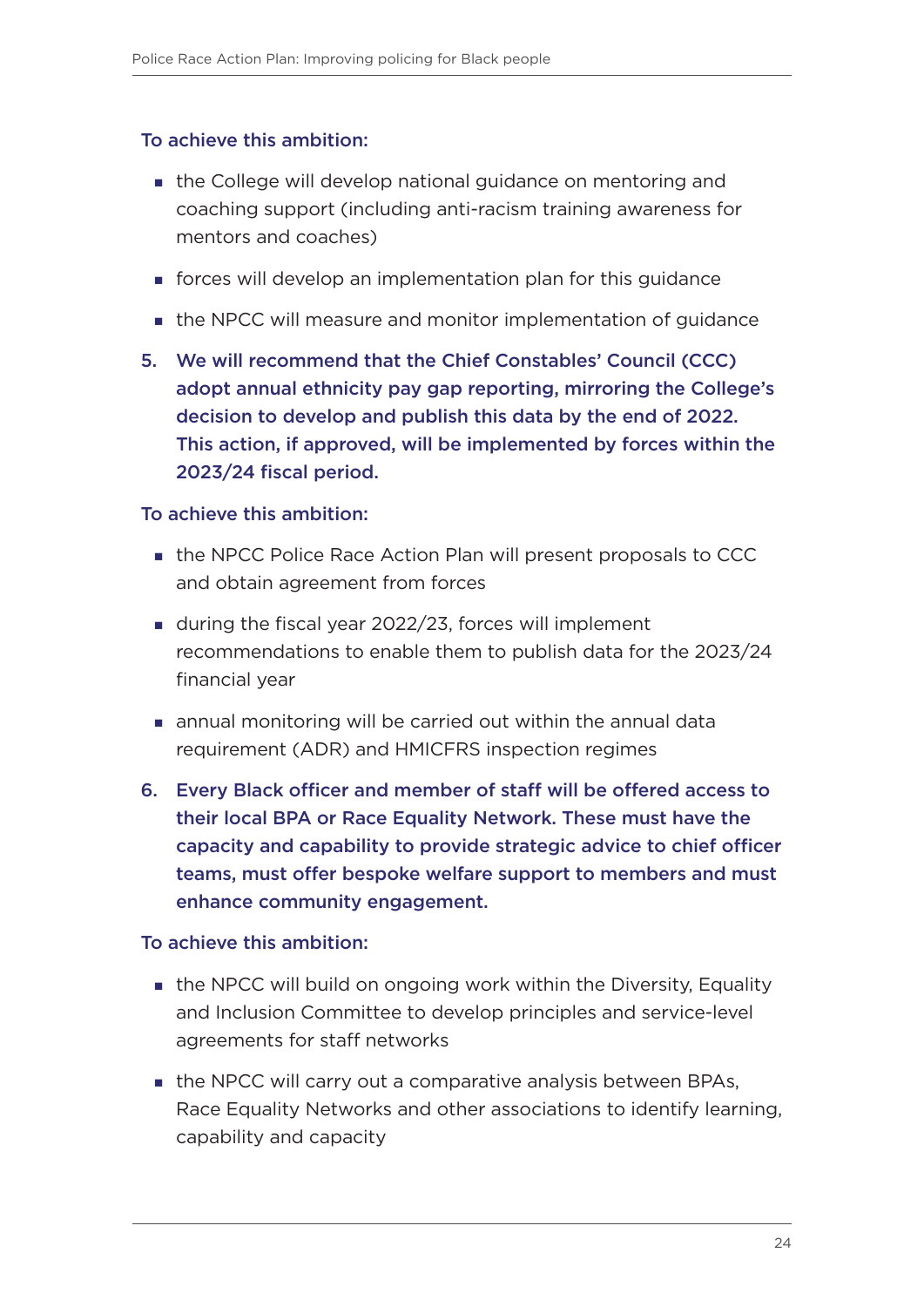- the NPCC will identify what additional support is required to enable BPAs and Race Equality Networks to provide strategic advice to chief officer teams, bespoke welfare support to members and enhance community engagement
- the NPCC will publish analysis and recommendations for forces to adopt
- **the NPCC, working with the NBPA, will monitor progress and** publicise the benefits and good practice demonstrated by forces
- 7. All Black officers and members of staff will be encouraged to complete a survey to capture their experiences within policing. This aims to establish a national baseline data set of experiences, attitudes and perceptions. This annual commitment ensures that the experiences of Black personnel have a direct influence on the strategic direction of the College, the NPCC and local forces. Its aim is to improve the experience and confidence of Black officers and staff within the workplace.

- the NPCC and the College will develop and issue a commitment to those taking part, taking a 'You said, we did' approach
- forces will actively encourage Black officers and staff to complete the questionnaire, discussing its context and potential impact on policing
- forces will produce a local action plan for addressing issues and will implement learning from the survey
- the NPCC will review action plans and monitor implementation of these by forces
- the NPCC will monitor participation rates and uptake by forces, although responses will be anonymous
- **the NPCC will measure improvement against the baseline**
- forces will be required to contribute to a national strategic assessment around race – this survey baseline will inform the assessment and the results will be published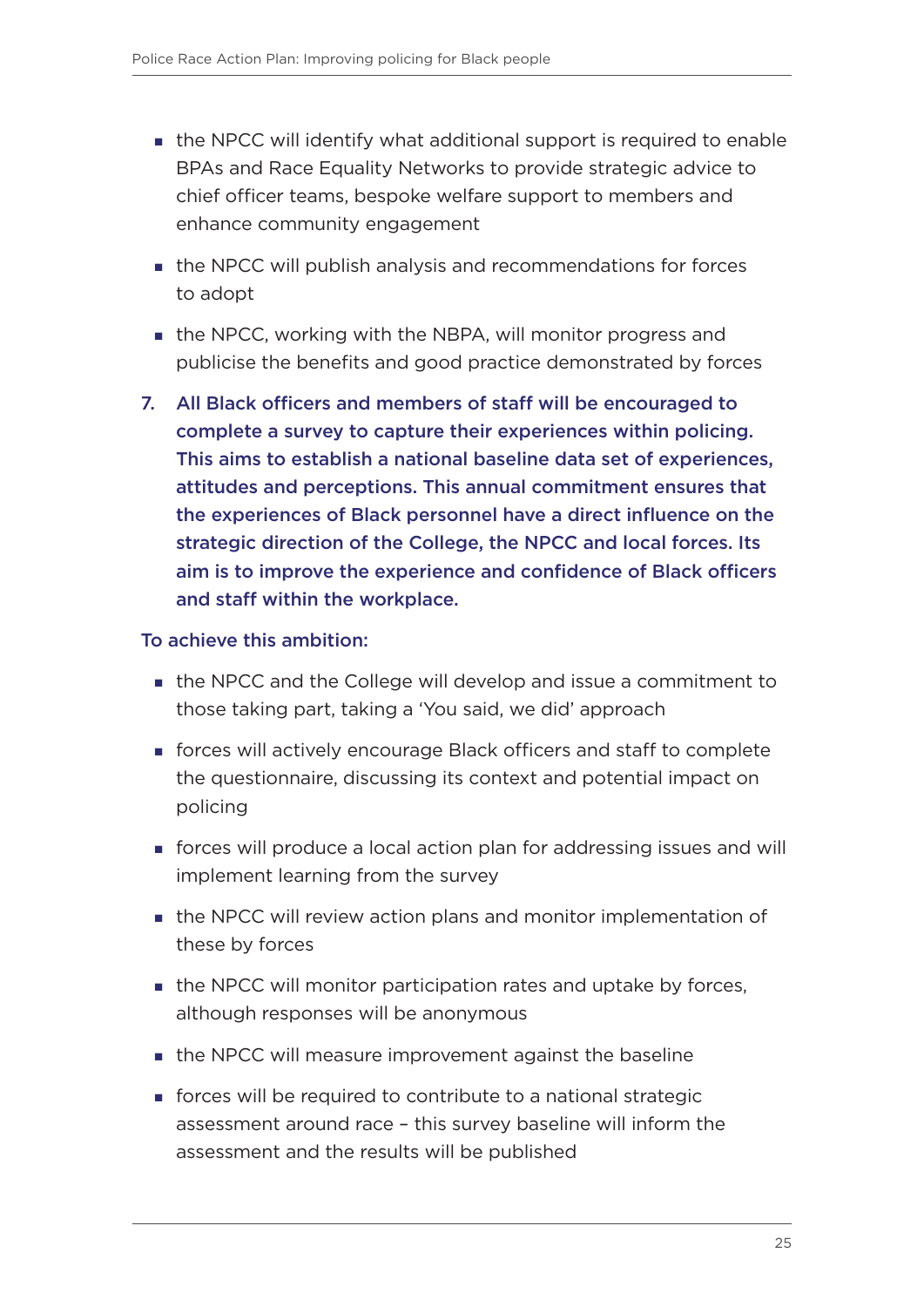#### 8. Develop a nationwide minimum level of support for Black officers and staff who are subject to alleged racial victimisation or racially motivated harassment and hate crime from whatever source.

#### To achieve this ambition:

- the NPCC will build upon existing work around supporting internal victims of hate crime using recommendations and initiatives, and will provide an assessment of force practice across the country
- via the National Wellbeing Service, the NPCC will identify any gaps in behaviour or provision to local forces
- the NPCC will put in place arrangements to monitor and measure the availability and effectiveness of support in place across the country
- 9. Develop a fair and equitable misconduct and complaints process from initial assessment through to investigation and outcome. This will minimise the racial disparity that Black officers and staff face in the disciplinary process.

- the NPCC will work with the APCC to develop quidance around Independent Panel Chair selection and the provision of anti-racism training for all panel members, building on actions within the APCC Race Disparity Action Plan and Equality Framework
- the NPCC will work with the APCC to develop guidance, where there will be an assumption of seeking panel members from an ethnic minority where race is considered a factor in the case or where the officer is from a visible ethnic minority
- **the NPCC will develop a measurement and reporting approach**
- **NPCC leads will work with the APCC and forces to implement** changes to the misconduct and complaints processes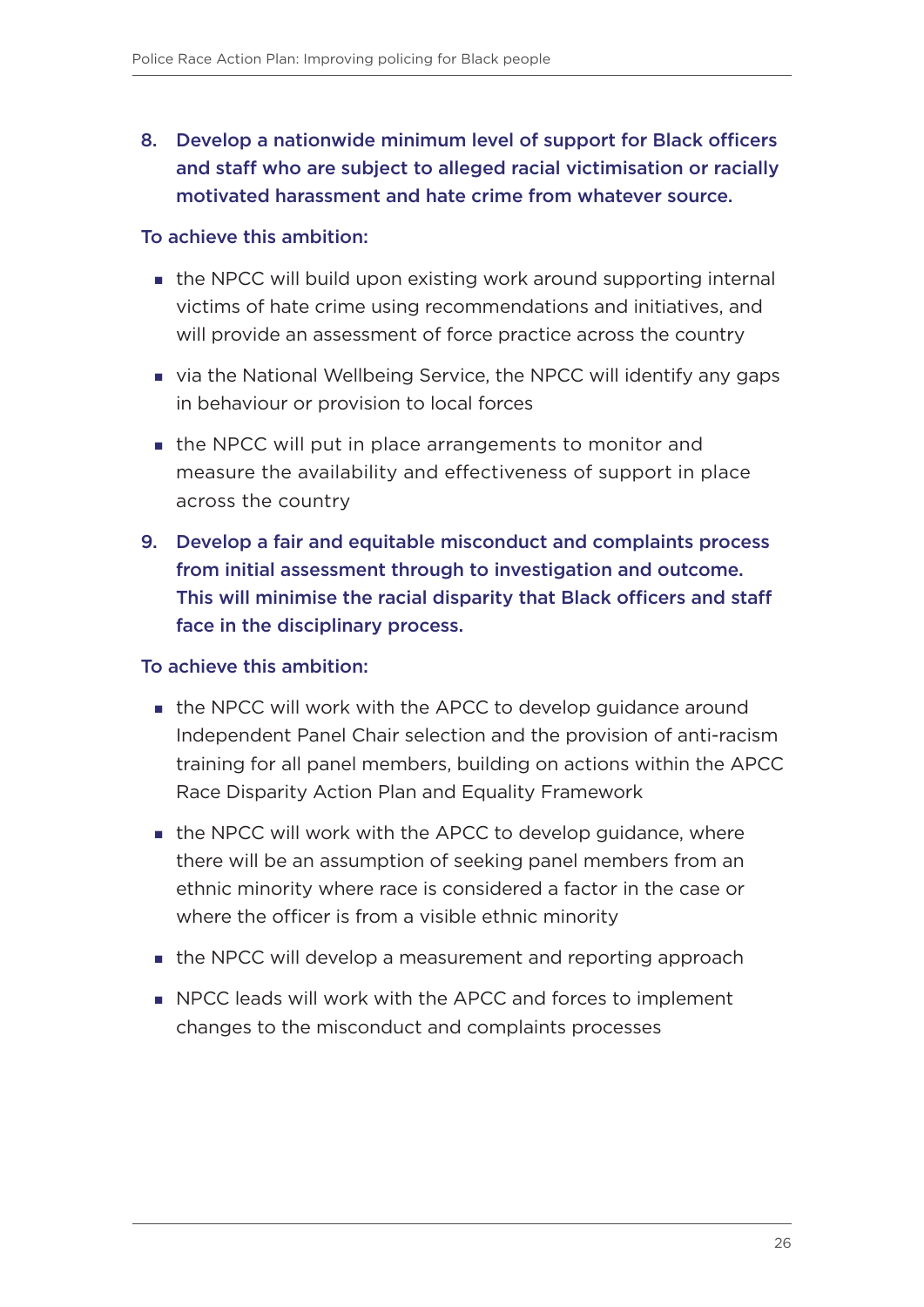### 10. The NPCC and the College will collate data and scrutinise police staff disciplinary processes to identify any disproportionality for Black police staff and develop an anti-racist response.

#### To achieve this ambition:

- the NPCC will establish minimum data standards against which forces will be required to submit data returns (initially and then annually) relating to police staff disciplinary processes
- the NPCC will develop anti-racism principles and responses within police staff disciplinary processes
- 11. Collate best practice to maximise the benefits of utilising Black officers, staff and scrutiny panels to inform PSDs' initial severity assessment, investigation and decision-making processes in forces.

- the NBPA will work with the NPCC's Misconduct and Complaints lead to collate practice relating to use of Black staff in scrutiny panels within the initial assessment investigation and decisionmaking process in forces' PSDs
- the NPCC lead will develop guidance for forces around the use of local BPA members within PSD decision-making processes
- the NPCC will implement and roll out guidance, including baseline data
- the NPCC will monitor usage and application of guidance and measure this against baseline data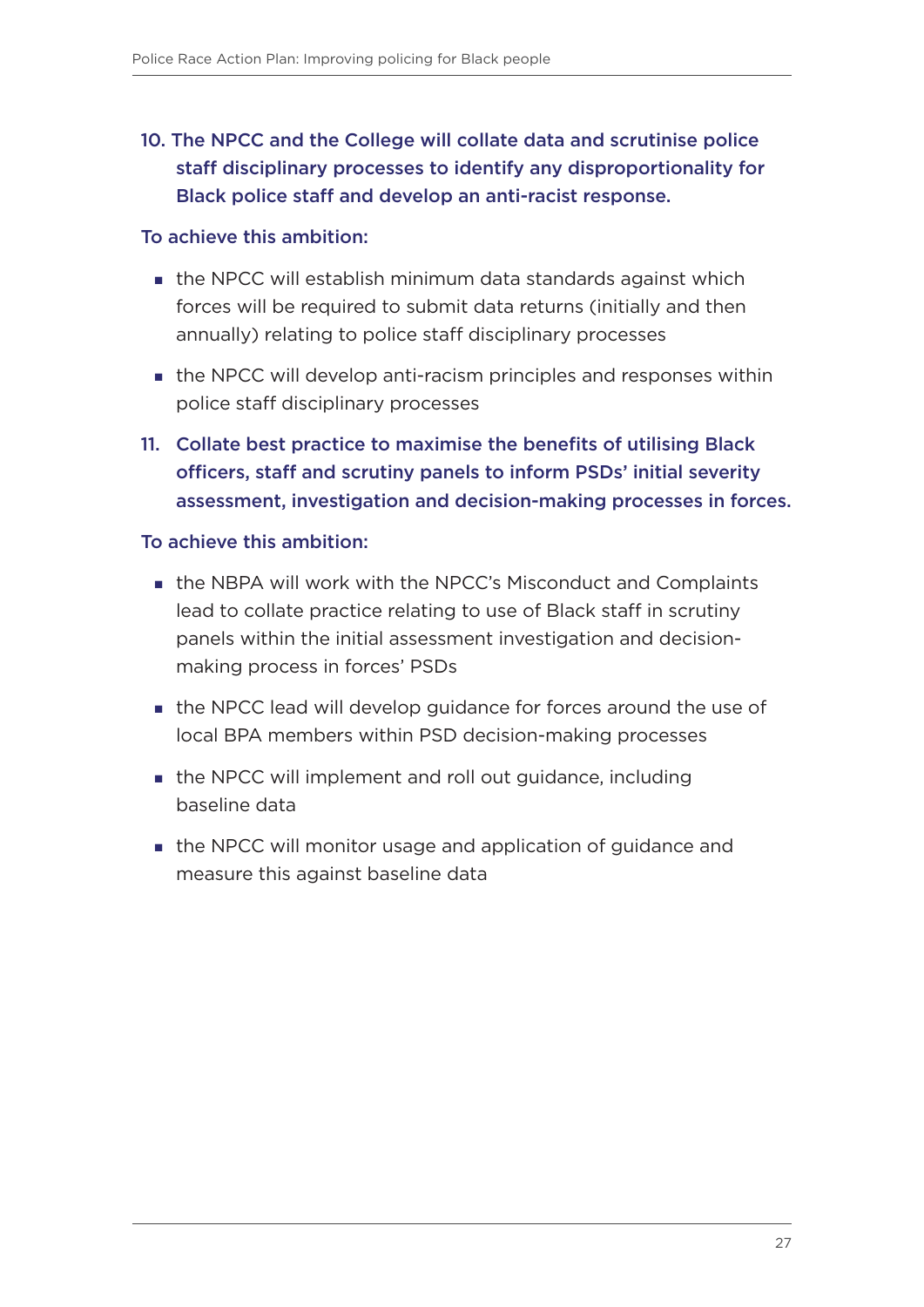#### <span id="page-29-0"></span>Workstream 2: Not over-policed (Use of powers)

#### A police service that is fair, respectful and equitable in its actions towards Black people.

We are entrusted with powers on behalf of the public. As such, we must ensure that they are used in a fair and just way that seeks to protect the public and secures trust from all communities. When we use – or are seen to use – our powers in ways that are unequitable or unfair, or when we do not treat people with respect, we undermine the trust that the public has in us. Over time, this could lead to communities withdrawing their consent from the police. We should consider where racial inequality in the application of police powers is amplified due to overlapping with other protected characteristics, such as age and gender.

Concerns about the over-policing of Black communities are longstanding. There is a body of evidence that points to racial disparities in the use of police powers at a national level. As the Stephen Lawrence Inquiry highlighted,15 attempts to 'explain away' these disparities and suggest they do not exist, create a climate of distrust and deny the experiences of Black people.

We will do everything in our power to overhaul systems, processes and procedures that drive bias, discrimination and racism in how we operate.

We expect police leaders to understand and care about their responsibilities, creating an environment and culture in which police powers are used appropriately to keep the public safe. Leaders must demonstrate and welcome scrutiny of the use and impact of police powers within the communities they serve.

Our intention is to remove bias, discrimination and racism from the use of police powers. Where disparities remain, we will explain why and set out what we believe can be done to address them.

While powers such as stop and search are important for the police, particularly in tackling drug offending and violent crime, they have to be

<sup>15</sup> Macpherson W. (1999). **[The Stephen Lawrence Inquiry](https://assets.publishing.service.gov.uk/government/uploads/system/uploads/attachment_data/file/277111/4262.pdf)** [internet]. [Accessed May 2022]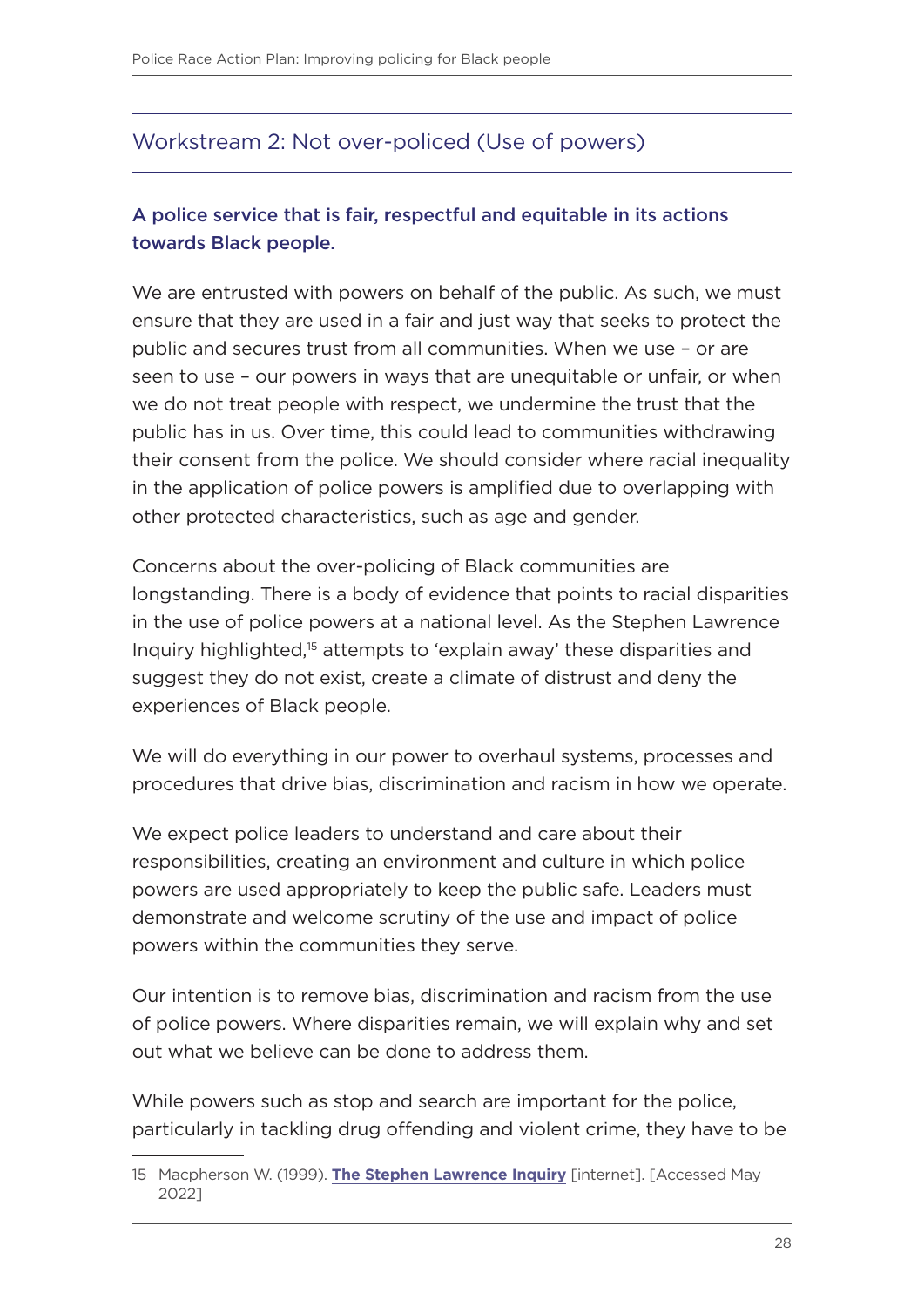used proportionately and sensitively. The actions proposed here do not seek to fetter police ability to take action needed to cut crime and keep people safe, but rather to tackle misuse, poor behaviours and activities that ultimately undermine that core mission.

The official statistics for England and Wales, which are published by the Home Office and based on police-recorded data, regularly show that we use our powers on Black people disproportionately often compared with White people. Last year, we stopped and searched Black people at a rate that was seven times higher than it was for White people.<sup>16</sup> The rate at which we used force was five times higher for people we perceived to be Black.17 We discharged or drew Taser on Black people at a rate that was six times higher. $18$ 

Looking at this data in a different way, 10% of our recorded searches, 27% of use-of-force incidents and 35% of Taser incidents involved someone from a Black ethnic group. The latest estimates suggest that only 3.5% of the population is Black.<sup>19</sup>

Other sources present a similar picture. The Crime Survey of England and Wales, which does not rely on police recording, shows that Black people are significantly more likely than White people to experience police contact that has been initiated by officers, even after controlling for other explanatory factors.<sup>20</sup>

Gaps in our knowledge remain. We do not routinely record or monitor the use of some of our most contentious powers, such as section 163 of the RTA, which allows an officer to stop any vehicle being driven on a road without grounds of a criminal offence being committed. This lack of data hampers the scrutiny of police practices and prevents us

<sup>16</sup> Home Office. (2022). **[Police powers and procedures: Stop and search and arrests,](https://www.gov.uk/government/statistics/police-powers-and-procedures-stop-and-search-and-arrests-england-and-wales-year-ending-31-march-2021/police-powers-and-procedures-stop-and-search-and-arrests-england-and-wales-year-ending-31-march-2021)  [England and Wales: 31 March 2021 second edition](https://www.gov.uk/government/statistics/police-powers-and-procedures-stop-and-search-and-arrests-england-and-wales-year-ending-31-march-2021/police-powers-and-procedures-stop-and-search-and-arrests-england-and-wales-year-ending-31-march-2021)** [internet]. [Accessed May 2022]

<sup>17</sup> Home Office. (2021). **[Police use of force statistics, England and Wales: April 2020](https://www.gov.uk/government/statistics/police-use-of-force-statistics-england-and-wales-april-2020-to-march-2021/police-use-of-force-statistics-england-and-wales-april-2020-to-march-2021)  [to March 2021](https://www.gov.uk/government/statistics/police-use-of-force-statistics-england-and-wales-april-2020-to-march-2021/police-use-of-force-statistics-england-and-wales-april-2020-to-march-2021)** [internet]. [Accessed May 2022]

<sup>18</sup> Home Office. (2021). **[Police use of force statistics, England and Wales: April 2020](https://www.gov.uk/government/statistics/police-use-of-force-statistics-england-and-wales-april-2020-to-march-2021/police-use-of-force-statistics-england-and-wales-april-2020-to-march-2021)  [to March 2021](https://www.gov.uk/government/statistics/police-use-of-force-statistics-england-and-wales-april-2020-to-march-2021/police-use-of-force-statistics-england-and-wales-april-2020-to-march-2021)** [internet]. [Accessed May 2022]

<sup>19</sup> Office for National Statistics. **[Population estimates by ethnic group and religion,](https://www.ons.gov.uk/peoplepopulationandcommunity/populationandmigration/populationestimates/articles/populationestimatesbyethnicgroupandreligionenglandandwales/2019)  [England and Wales 2019](https://www.ons.gov.uk/peoplepopulationandcommunity/populationandmigration/populationestimates/articles/populationestimatesbyethnicgroupandreligionenglandandwales/2019)** [internet]. [Accessed May 2022]

<sup>20</sup> Bradford B. (2017). 'Stop and search and police legitimacy'. London: Routledge.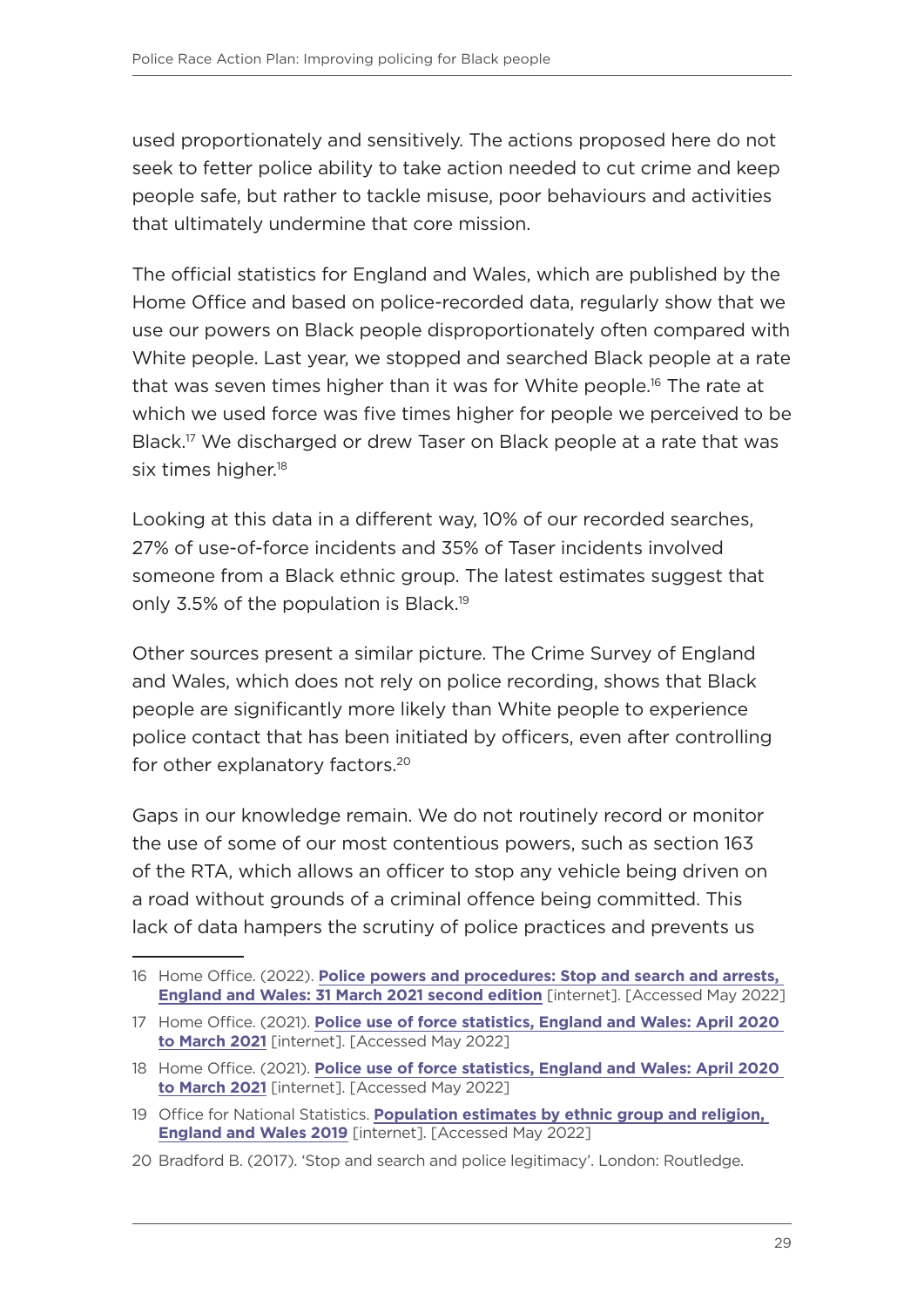from tackling concerns that we stop Black motorists disproportionately often. We have data on other police powers, but spend too much time discussing the validity of different measures or carrying out analysis inconsistently, without properly understanding the causes of racial disparities or taking action to eliminate them.

We understand that the disproportionate use of police powers is a problem in and of itself, regardless of the reasons for those racial disparities. There is growing evidence to suggest that coercive police contact can be traumatic, damage the public's trust in the police, undermine the legitimacy of the police and be counter-productive in the long term. Racial disparities mean that these adverse impacts will be experienced more strongly by Black people.

Here, we set out a series of actions designed to address racial disparities in the use of police powers, with a commitment that policing must explain or reform to reduce such disparities. The actions seek to address recommendations within **['Inclusive Britain'](https://www.gov.uk/government/publications/inclusive-britain-action-plan-government-response-to-the-commission-on-race-and-ethnic-disparities/inclusive-britain-government-response-to-the-commission-on-race-and-ethnic-disparities)** (the government's response to the CRED report) and the IOPC's **['National Stop and Search learning](https://www.policeconduct.gov.uk/national-stop-and-search-learning-report-april-2022)  [report, April 2022'](https://www.policeconduct.gov.uk/national-stop-and-search-learning-report-april-2022)**.

### Detailed overview of actions and delivery: Not over-policed workstream

1. Chief constables will adopt an agreed national approach for the recording, analysis, supervision and scrutiny of police powers (section 163 of the RTA, section 60 of the CJPOA, use of Taser, use of force), to identify and take actions to eliminate racial disparities at force and individual levels.

- **the NPCC and the College will develop and set a national approach,** process and guidance
- the NPCC will drive implementation of this approach
- the NPCC will pilot an ADR for the use of section 163 of the RTA
- the College will develop a code of practice to put the national approach on a statutory basis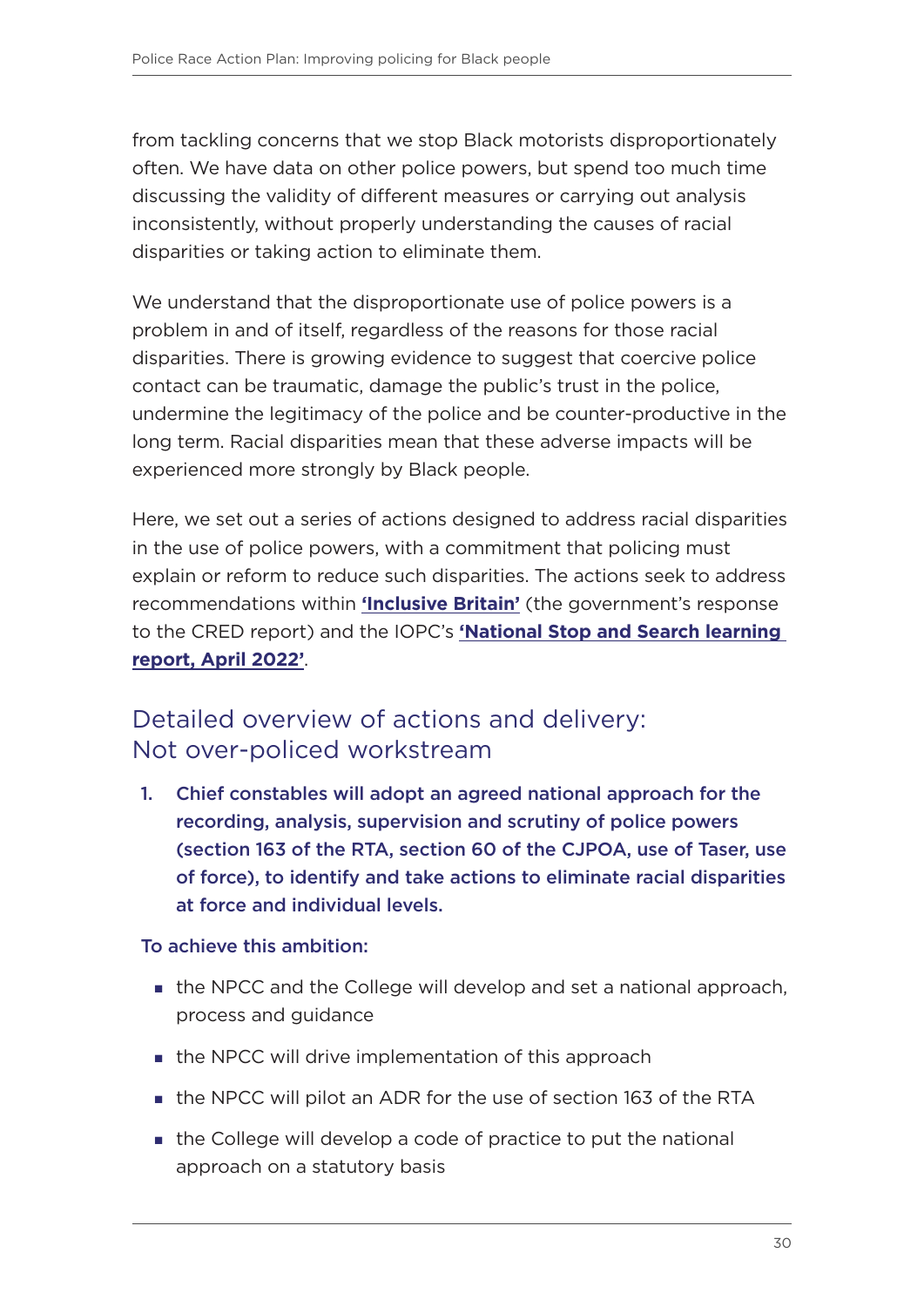- the NPCC will support forces with a mechanism to be able to proactively identify and rectify racist behaviours and bias in interactions with Black people when using powers
- forces will adopt an agreed method of consistency of publishing data and put in place processes to effectively scrutinise the information
- 2. Chief constables will identify and address disproportionality in the use of Taser and use of force, by having robust accountability and learning processes based on scrutiny and supervision. This will include:
	- training and continuous professional development (CPD) in legitimate use, decision making and communication
	- **n** managing the deployment of Taser officers
	- **EXECCLE EXECUTE:** effective de-escalation training
	- **Example 1** community involvement in scrutiny of Taser usage

- we will publish the results of an independent programme of research that explores the causes of racial disparities in the police use of Taser – the College and the NPCC will fund the delivery of this independent research programme by a consortium of UK universities, which is being overseen by an independent academic advisory panel
- **the NPCC will commit to adopting a publication scheme on an** annual basis, relating to training activity
- **following publication of the independent research findings, the** NPCC will set out where and how recommendations need to be implemented across policing, including any changes to the national policing curriculum and guidance in relation to the use and scrutiny of Taser, guided by the independent academic advisory panel for Taser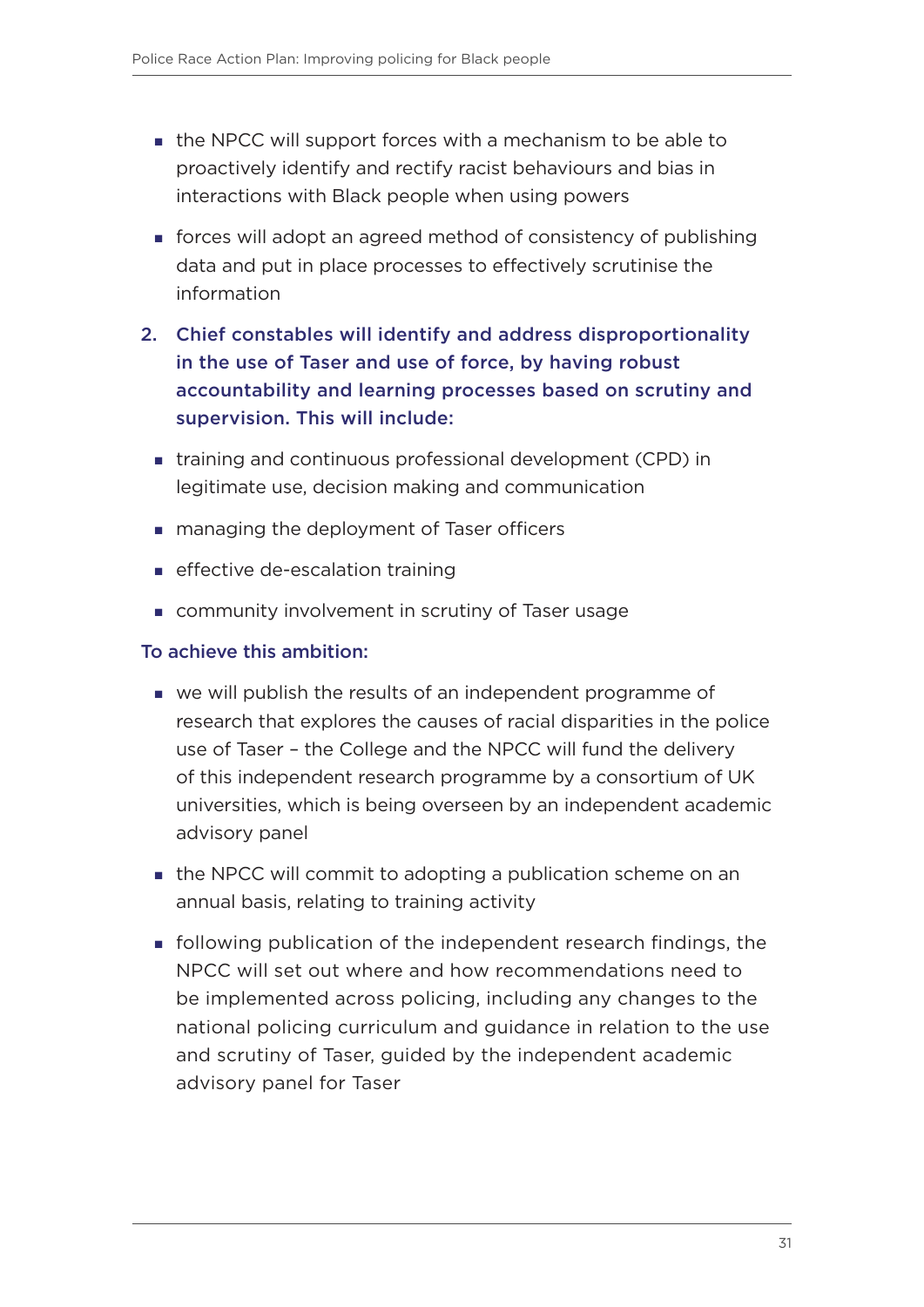3. Chief constables will identify and address disproportionality in the use of stop and search, particularly in relation to drugs and the searches of children. This will be achieved by having robust accountability and learning processes based on scrutiny and supervision. This will include training and CPD in legitimate use, decision making and communication, effective de-escalation training and community involvement in scrutiny of stop and search powers. These activities address the recommendations within **['Inclusive Britain'](https://www.gov.uk/government/publications/inclusive-britain-action-plan-government-response-to-the-commission-on-race-and-ethnic-disparities/inclusive-britain-government-response-to-the-commission-on-race-and-ethnic-disparities)**, the government's response to the CRED report.

- the College will review current activity within forces piloting the use of procedural justice approaches, with assessment considering the identification of trends, the impact on officer behaviour, communication and empathy
- the College and NPCC leads will work with forces to establish a procedural values approach that goes beyond assessment of lawful activity, focusing on the fairness and respect in the use of police powers
- the College will deliver revised Authorised Professional Practice (APP) and appropriate amendments to the national training curriculum
- clear policy decision will be provided to officers clarifying the consideration of the smell of cannabis as potential grounds for searching
- **the NPCC and the College will develop toolkits for the supervision** and scrutiny of BWV of stop and search
- the NPCC and the College will establish good practice guidance to improve our interactions with Black people and to improve trust and legitimacy within Black communities in relation to police use of powers (section 163 of the RTA, section 60 of the CJPOA, use of Taser, use of force)
- the NPCC and the College will work with the Home Office in development of a national approach for the scrutiny of stop and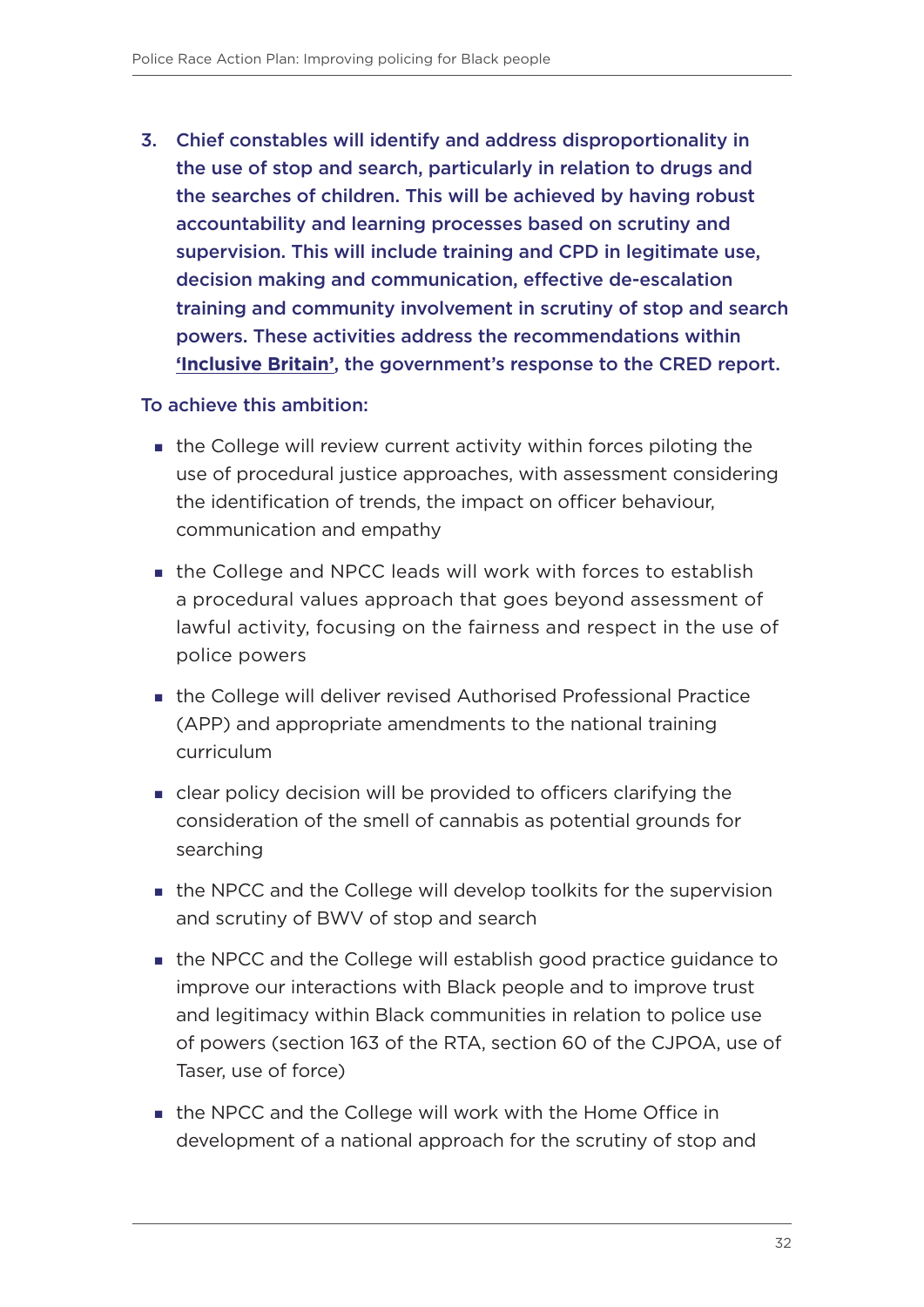search (delivery by Summer 2023), which will consider adoption of additional metrics:

- the reduction in racial disparity in the use of force
- a public attitude survey to determine any change in Black people's confidence in the police use of powers
- forces will implement the national approach for scrutiny of stop and search
- the NPCC will advocate for mandated levels of supervision in a national approach for scrutiny of stop and search, section 60 CJPOA searches and searches involving intimate places on the body
- the NPCC will develop a strategy to drive consistent implementation of College Standards
- forces will carry out an audit of training provision in place
- forces will carry out a self-assessment as to whether they are complying with APP and provide feedback on its suitability to the College
- the NPCC will commit to adopting a consistent national publication scheme on an annual basis, relating to training
- 4. Chief constables will identify and address disproportionality in the use of section 60 of the CJPOA and its impact on communities, by having robust accountability and learning processes based on scrutiny and supervision. This will include training and CPD in legitimate use, decision making and communication, managing the intelligence-led use of the powers and its effectiveness in dealing with serious violence, and community involvement in the scrutiny of section 60 CJPOA usage.

- the NPCC will review and challenge the efficacy of current legislation, and will provide any evidence to suggest amendments
- forces will commence local scrutiny and monitoring of authorisations of section 60 CJPOA usage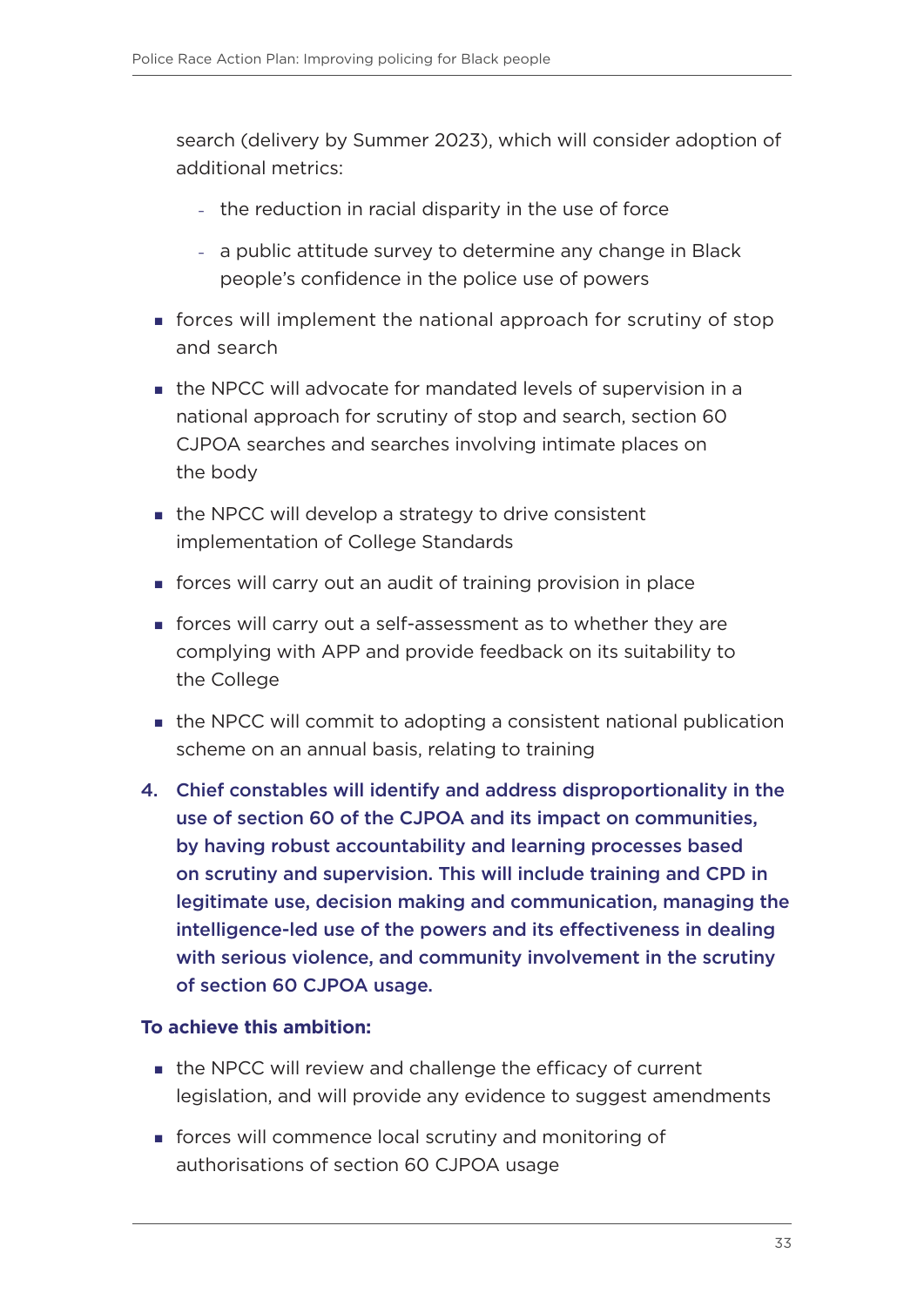- forces will carry out an audit of training provision in place
- forces will carry out a self-assessment as to whether they are complying with APP and provide feedback on its suitability to the College
- **the NPCC will commit to adopting a publication scheme on an** annual basis, relating to training
- 5. Chief constables will develop a framework to implement the recording of vehicle stops under section 163 of the RTA. They will encourage other stakeholders within the motoring and insurance industry to supply relevant data. As this information is collated, its impact on Black people will be considered. Any apparent disparities will be subject to challenge and learning processes will be implemented based on scrutiny and supervision. This will include training and CPD in legitimate use, decision making and communication.

- the NPCC will develop a consistent approach on the recording of the use of section 163 RTA powers by all forces by working with the College of Policing and reviewing previous force pilots on the collection and analysis of this data
- the NPCC and the College will consider data, identifying and challenging any apparent disproportionality
- the NPCC will implement a trial for inclusion of section 163 RTA monitoring within the annual data requirement
- the NPCC will monitor the effect of activity in recorded disparities identified within national and force data
- the NPCC to commit to adopt a publication scheme on an annual basis
- 6. The College will review the **[national decision model](https://www.college.police.uk/app/national-decision-model)** (NDM) to ensure that officers and staff are equipped to consider cultural impact and trauma when considering the use of powers (section 163 of the RTA, section 60 of the CJPOA, use of Taser, use of force). The NPCC will make recommendations for changes required to the NDM.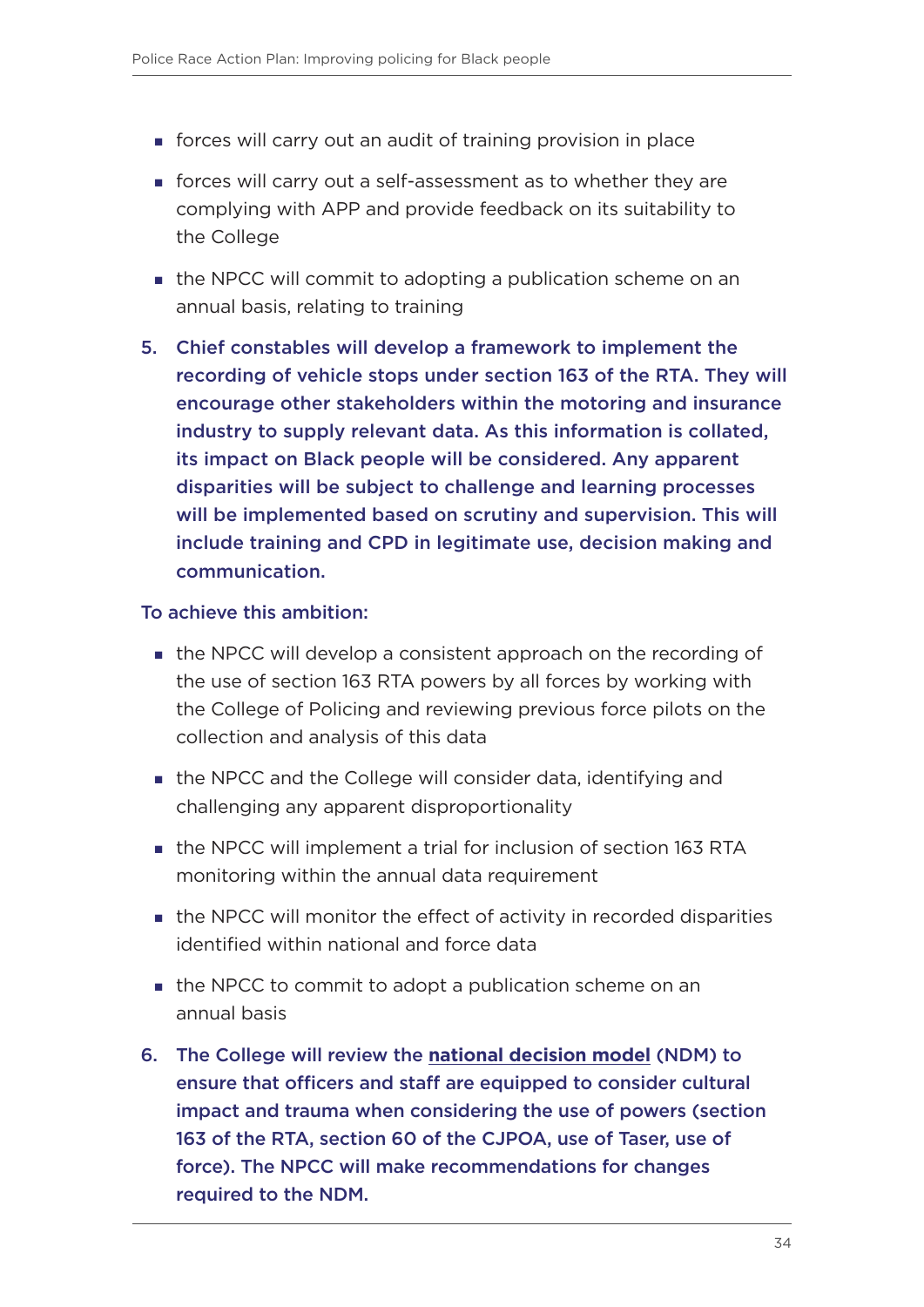- **the College will review the NDM**
- the NPCC will provide recommendations for changes to ensure that the NDM meets the operational necessity of consideration of community trauma and cultural impact
- the College will implement any changes to the current national training curriculum
- the NPCC will implement any changes to standardised recording practice to capture elements around cultural impact and trauma
- **the NPCC leads will apply the revised NDM to portfolio areas, then** the College will amend APP accordingly
- forces will assess changes to APP, ensuring that local training delivery is amended to demonstrate compliance
- 7. The NPCC lead for BWV will define operational parameters that ensure consistent national usage by police officers and staff. This will deliver enhanced confidence in policing legitimacy, providing a mechanism to proactively identify and rectify racist behaviours and bias in interactions with Black people when using powers.

- the NPCC lead on BWV will make a policy decision defining the usage of BWV within policing activities
- the College will determine guidance on the use of BWV in an operational context
- the NPCC will produce guidance around scrutiny and monitoring of BWV relating to quality assurance of encounters
- forces will implement the NPCC guidance for use and scrutiny of BWV
- the NPCC will monitor compliance in use of BWV operational guidance
- the NPCC will explore use of further technology in monitoring encounters and when applying powers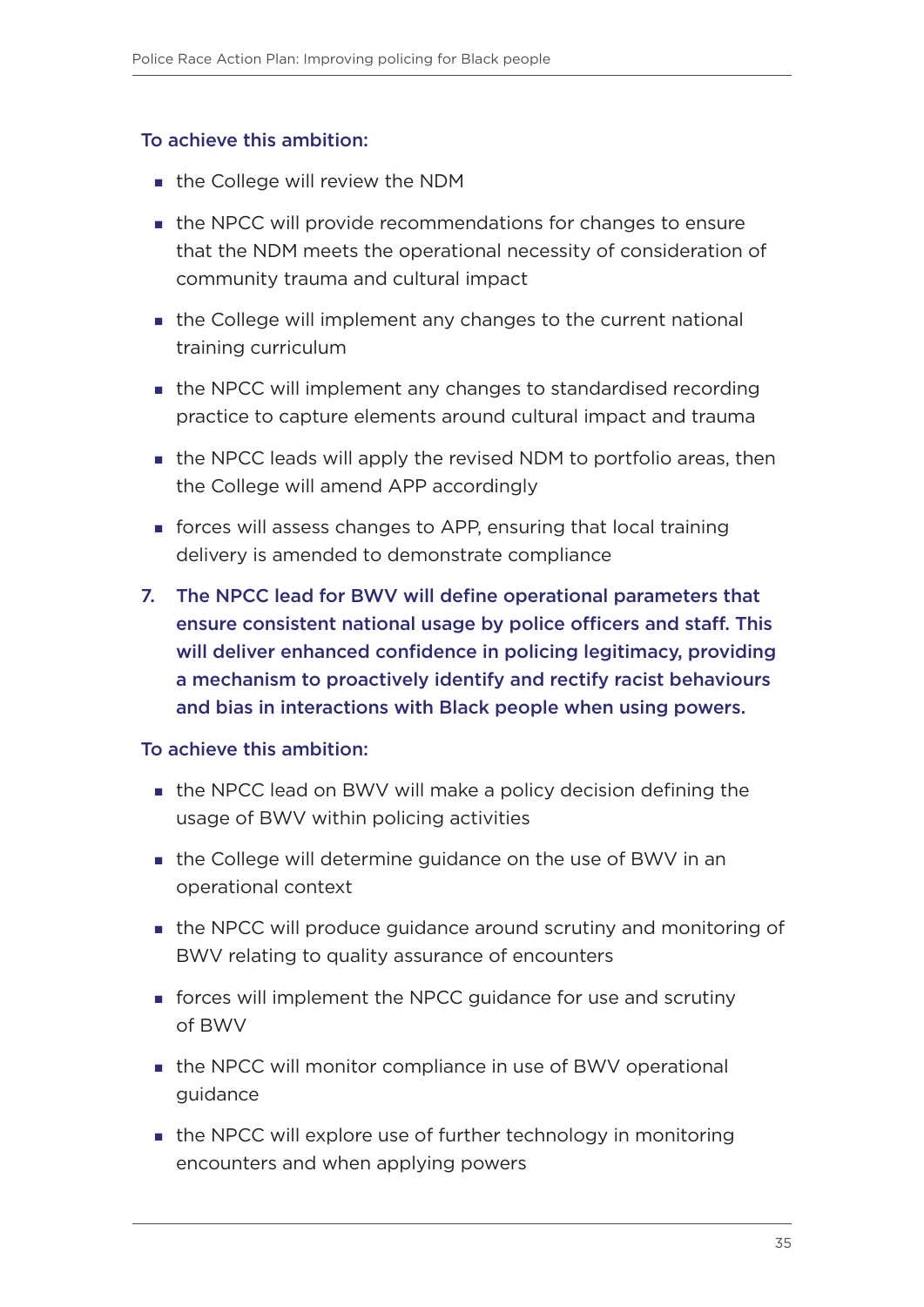<span id="page-37-0"></span>8. Policing will develop an ethical approach governing the use of digital forensics, eliminating the influence of unconscious bias, assumptions or discriminatory practice (to include the use of biometric data, facial recognition and artificial intelligence).

#### To achieve this ambition:

- policing will develop a national approach for data ethics to help ensure that digital policing is not biased
- policing will develop a digital strategy for the ethical use of digital forensics and introduce a national approach for data ethics
- the NPCC will develop and implement a publication and scrutiny standard
- the NPCC will invite PCCs to scrutinise the activity

Workstream 3: Involved (Community engagement and relations)

#### A police service that routinely involves Black people in its governance.

The relationship between policing and Black communities has been damaged by evidence of racism, as well as failures in protection and support experienced by many Black people over the years. The IOPC Operation Hotton report shows the reality that racism still exists in policing.

The impact of these events is deeply damaging, and it perpetuates the legacy of Black communities' trauma and mistrust of the police. Confidence in the police is at the lowest it has ever been across Black communities. Building relationships of trust between policing and Black communities has never been more critical.

This can only be achieved by ensuring that Black people have a genuine voice and influence in the oversight, shaping and scrutiny of the police service, and by ensuring that we achieve our commitment to create an anti-racist police service that's defined by a culture of zero tolerance towards racism.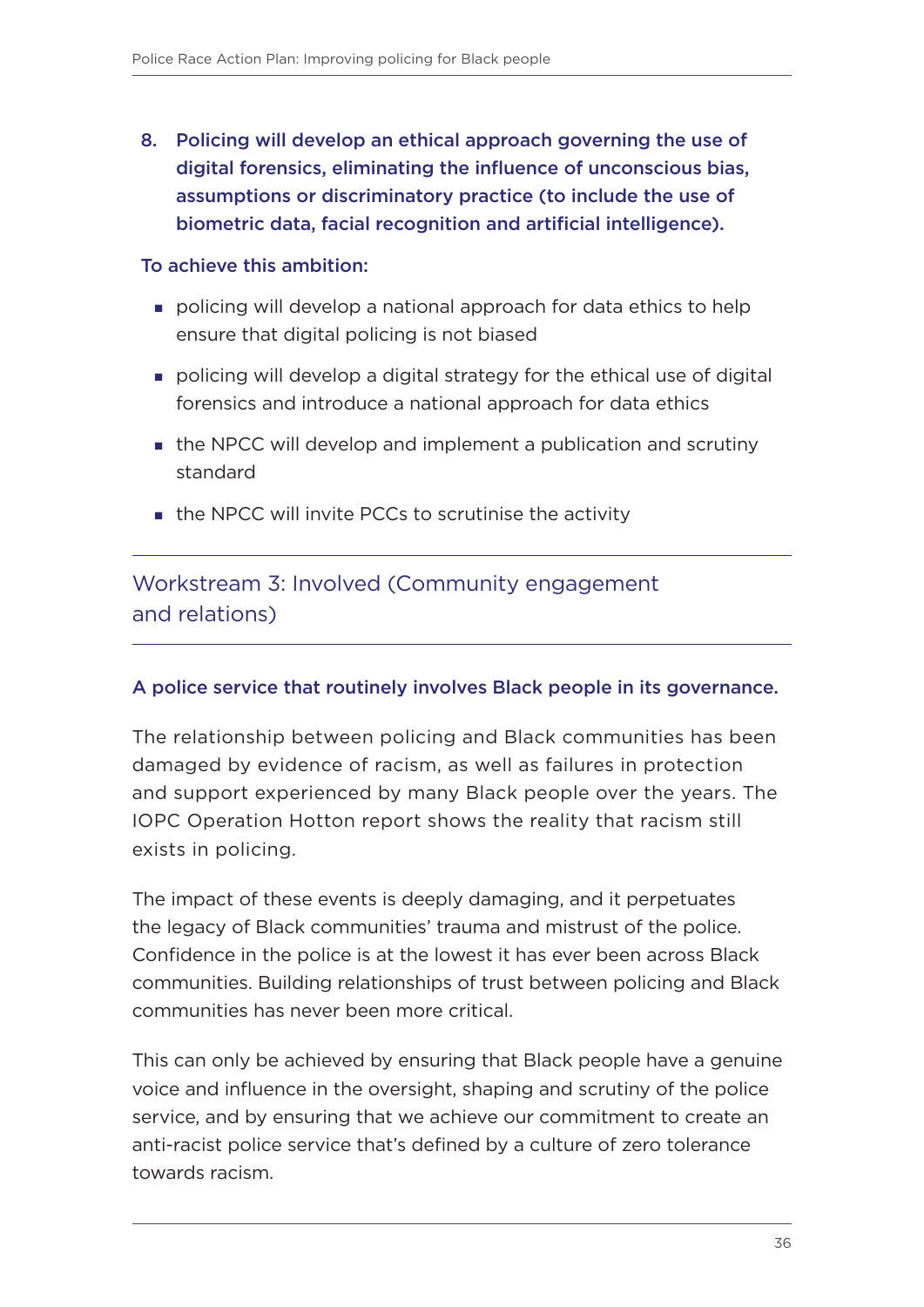We know we need to improve existing opportunities for Black people to be involved in shaping how we work, as well as identifying new and more wide-ranging points of contact and engagement. We also know we need to find ways of addressing the legacy of trauma and mistrust, including reaching out and connecting with members of Black communities where mistrust is greatest.

Here, we set out actions that we will take – working with communities, organisations, policing stakeholders and the ISOB – to improve community engagement and the relationship between the police and Black communities.

### Detailed overview of actions and delivery: Involved workstream

1. Develop a national approach to improve engagement in policing activity and governance. Work with Black people and external partners to design engagement methods that ensure Black voices are heard and can influence policing. This will involve engagement with, and learning from, other non-policing organisations.

- the NPCC and the College will work with the APCC and with Black communities to test existing formal arrangements, such as independent advisory groups and scrutiny panels, which seek to enable Black communities to have a voice and influence policing governance
- the NPCC and the College will look outside of policing to review the evidence base for effective methods of community engagement
- the NPCC and the College will pilot examples in forces that will be subject to joint policing and community evaluation
- **the NPCC and the College will produce evaluated practice models,** as well as a knowledge bank that will be accessible to both police personnel and the public
- the NPCC will work with the APCC and Black communities to develop principles to implement a 'You said, we did' accountability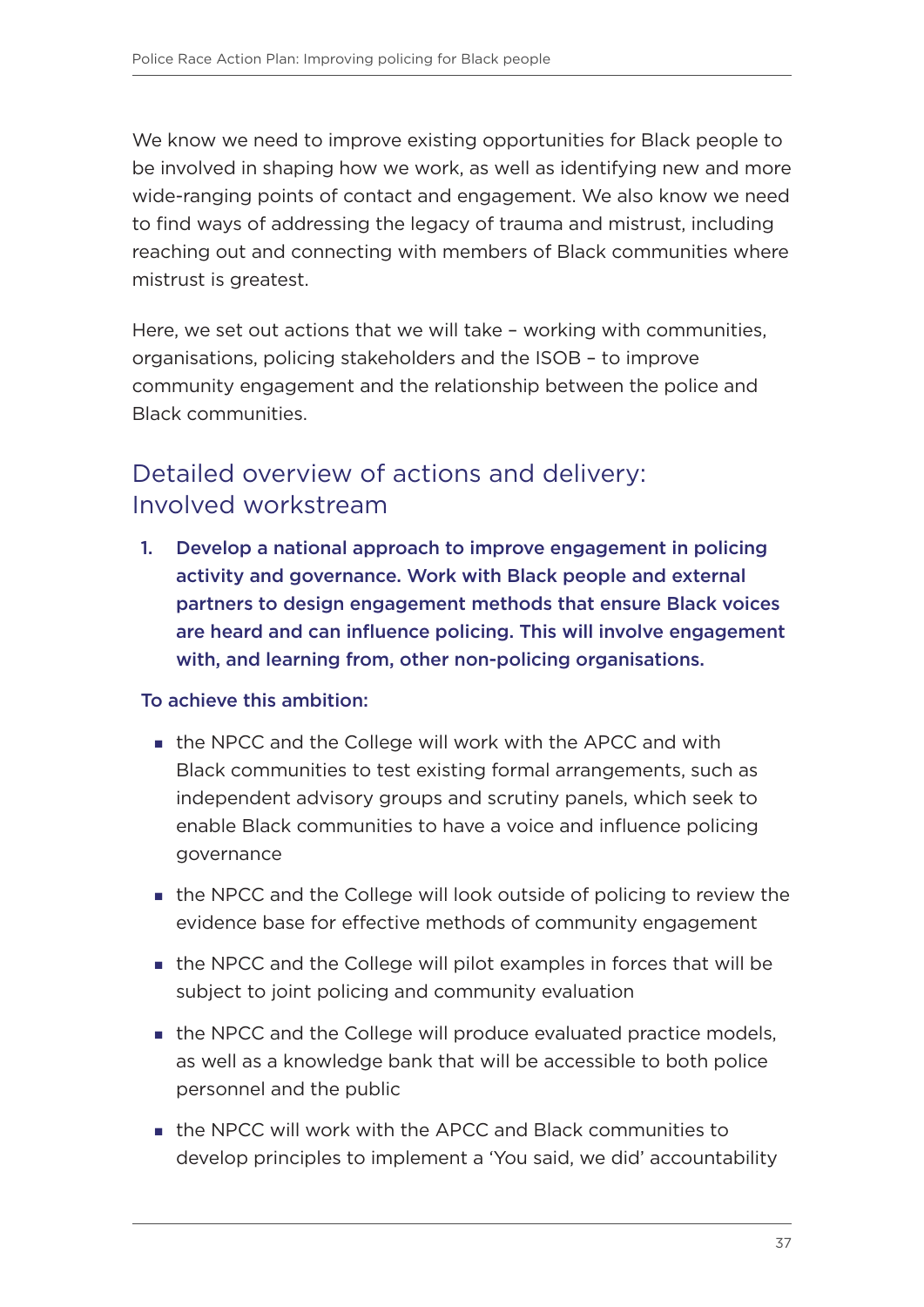process, which will define local community needs and publicise police progress

- forces will self-assess their ability to deliver on those priorities
- forces will produce an action plan for addressing actions and implementing the learning from the engagements
- **the NPCC will compile a national strategic assessment around** engagement with Black communities and how these voices are able to influence policing
- the NPCC will work with the APCC to support the creation of a consistent data set and collection approach around community confidence mapping for forces
- **the NPCC will carry out assessment of forces in implementation of** neighbourhood policing guidelines in respect to Black communities specifically
- **the forces will publicise the level of representation from Black** communities on local governance and oversight bodies that shape and influence policing issues
- **the NPCC will review and monitor implementation of self**assessments and action plans
- 2. The NPCC will carry out an assessment of neighbourhood policing, school, education and community support activities carried out by warranted officers, special constables, staff and volunteers. The assessment will seek to measure and determine the benefits of specialist community intervention upon community confidence.

- we will work with Black communities to assess the impact of the presence and visibility of specialist roles that focus on engaging and safeguarding the community
- the NPCC and the College will challenge the current neighbourhood policing deployment model, establishing whether it achieves a consistent approach to Black community engagement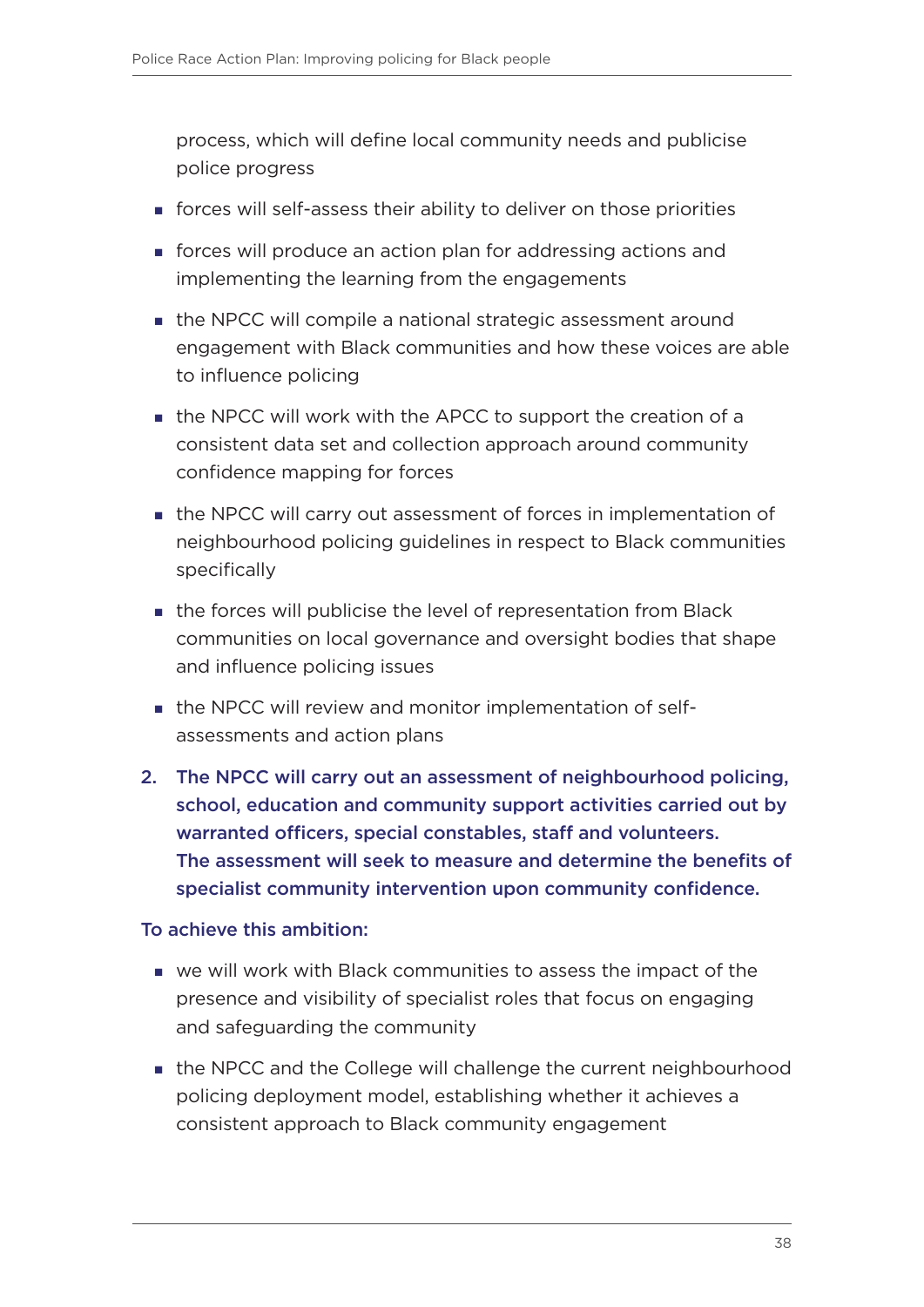- <span id="page-40-0"></span> forces will assist the NPCC in developing deployment models and piloting approaches to improve community safeguarding
- the NPCC and the College will develop and provide guidelines for forces to implement
- we will measure success via a public confidence survey
- 3. Using the output from a rapid evidence review being undertaken by the College, we will co-design pilots with the NBPA, external partners and Black communities that aim to improve relations, acknowledge and reconcile previous harms, and engage seldomly heard voices from Black communities.

- the College will use the findings from a rapid review assessment to develop a template for reconciliation activities and a tactical toolkit to be utilised by forces, which will include a suite of evidence-based approaches
- forces will undertake local activities from the suite of options appropriate for their Black communities and publish an overview of their intended actions
- the NPCC Assessment Hub will monitor and report on the activities undertaken by forces utilising surveys and data-gathering processes
- we will invite HMICFRS to include reconciliation in their annual assessment of police efficiency, effectiveness and legitimacy

#### Workstream 4: Not under-protected against victimisation

#### A police service that protects Black people from crime and seeks justice for Black people.

Black communities are often described as over-policed and underprotected. The under-protected aspect of this is apparent in the disproportionate rates of victimisation that Black people suffer for certain crime types – in particular, homicide and violent crime.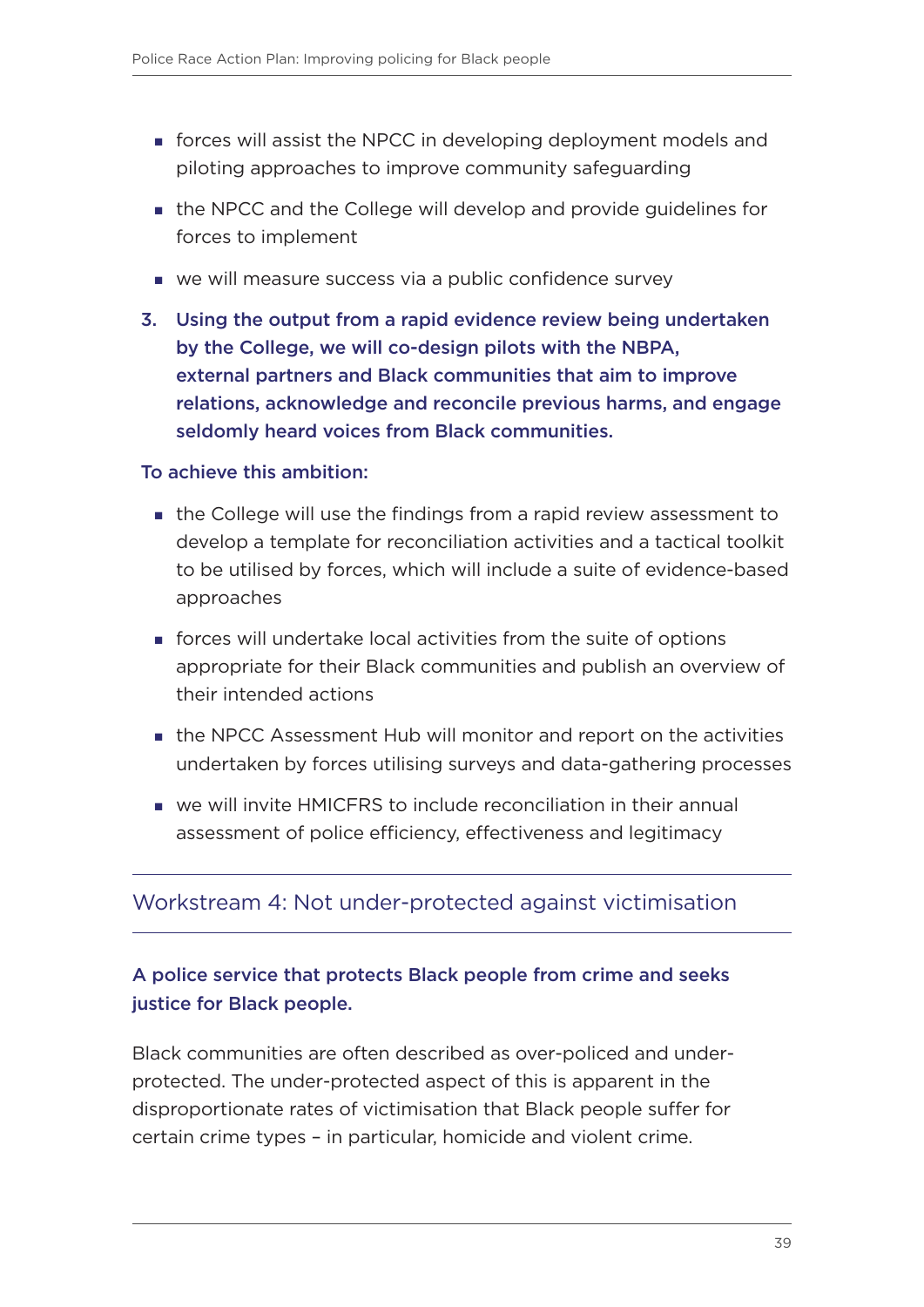In the three years to year ending March 2021, the average homicide rate for Black people was around six times higher than for White people, and almost four times higher than victims of other ethnicities.<sup>21</sup> While homicide rates across all ethnic groups over the last three years have increased compared with the three-year period to year ending March 2015, the homicide rate for Black victims has shown the biggest increase, from 28.0 to 50.5 per million population.22

Knife crime is an area of significant public concern with a disproportionate impact on Black people, particularly in our large cities.23 The extent to which Black children and young people, particularly boys, are vulnerable to harm from criminal exploitation has been described by the Child Safeguarding Practice Review Panel as a cause for 'serious concern'.<sup>24</sup> Black women, meanwhile, are disproportionately victims of sexual assault<sup>25</sup> and the community as a whole is disproportionately targeted for hate crime.<sup>26</sup>

Against this backdrop of increased victimisation, Black people are less likely than White and Asian adults to have confidence in their local police. In all, 74% percent of White adults in England and Wales

<sup>21</sup> Office for National Statistics. **[Homicide in England and Wales: year ending March](https://www.ons.gov.uk/peoplepopulationandcommunity/crimeandjustice/articles/homicideinenglandandwales/yearendingmarch2021)  [2021](https://www.ons.gov.uk/peoplepopulationandcommunity/crimeandjustice/articles/homicideinenglandandwales/yearendingmarch2021)** [internet]. [Accessed May 2022]

<sup>22</sup> Office for National Statistics. **[Homicide in England and Wales: year ending March](https://www.ons.gov.uk/peoplepopulationandcommunity/crimeandjustice/articles/homicideinenglandandwales/yearendingmarch2021)  [2021](https://www.ons.gov.uk/peoplepopulationandcommunity/crimeandjustice/articles/homicideinenglandandwales/yearendingmarch2021)** [internet]. [Accessed May 2022]

<sup>23</sup> According to data compiled by Policy Exchange, the rate of admission to hospitals for White and Asian stabbing victims was 33 and 34 per 100,000 of their respective London population between March 2012 and September 2020. Over the same period, the rate was 164 and 163 per 100,000 for the Black and Mixed/Other London population. See: Falkner S. (2021). **[Knife crime in the capital: How gangs are](https://policyexchange.org.uk/wp-content/uploads/Knife-Crime-in-the-Capital.pdf)  [drawing another generation into a life of violent crime](https://policyexchange.org.uk/wp-content/uploads/Knife-Crime-in-the-Capital.pdf)** [internet], p 19. Policy Exchange. [Accessed May 2022]

<sup>24</sup> The Child Safeguarding Practice Review Panel. (2020). **[It was hard to escape:](https://assets.publishing.service.gov.uk/government/uploads/system/uploads/attachment_data/file/870035/Safeguarding_children_at_risk_from_criminal_exploitation_review.pdf)  [Safeguarding children at risk from criminal exploitation](https://assets.publishing.service.gov.uk/government/uploads/system/uploads/attachment_data/file/870035/Safeguarding_children_at_risk_from_criminal_exploitation_review.pdf)** [internet]. [Accessed May 2022]

<sup>25</sup> Office for National Statistics. **[Sexual offences victim characteristics, England and](https://www.ons.gov.uk/peoplepopulationandcommunity/crimeandjustice/articles/sexualoffencesvictimcharacteristicsenglandandwales/march2020#ethnicity)  [Wales: year ending March 2020](https://www.ons.gov.uk/peoplepopulationandcommunity/crimeandjustice/articles/sexualoffencesvictimcharacteristicsenglandandwales/march2020#ethnicity)** [internet]. [Accessed May 2022]. See section 5, 'Ethnicity'.

<sup>26</sup> According to Crime Survey data cited in: House of Commons Home Affairs Committee. (2021). **[The Macpherson Report: Twenty-two years on](https://publications.parliament.uk/pa/cm5802/cmselect/cmhaff/139/13906.htm#_idTextAnchor035)** [internet]. [Accessed May 2022]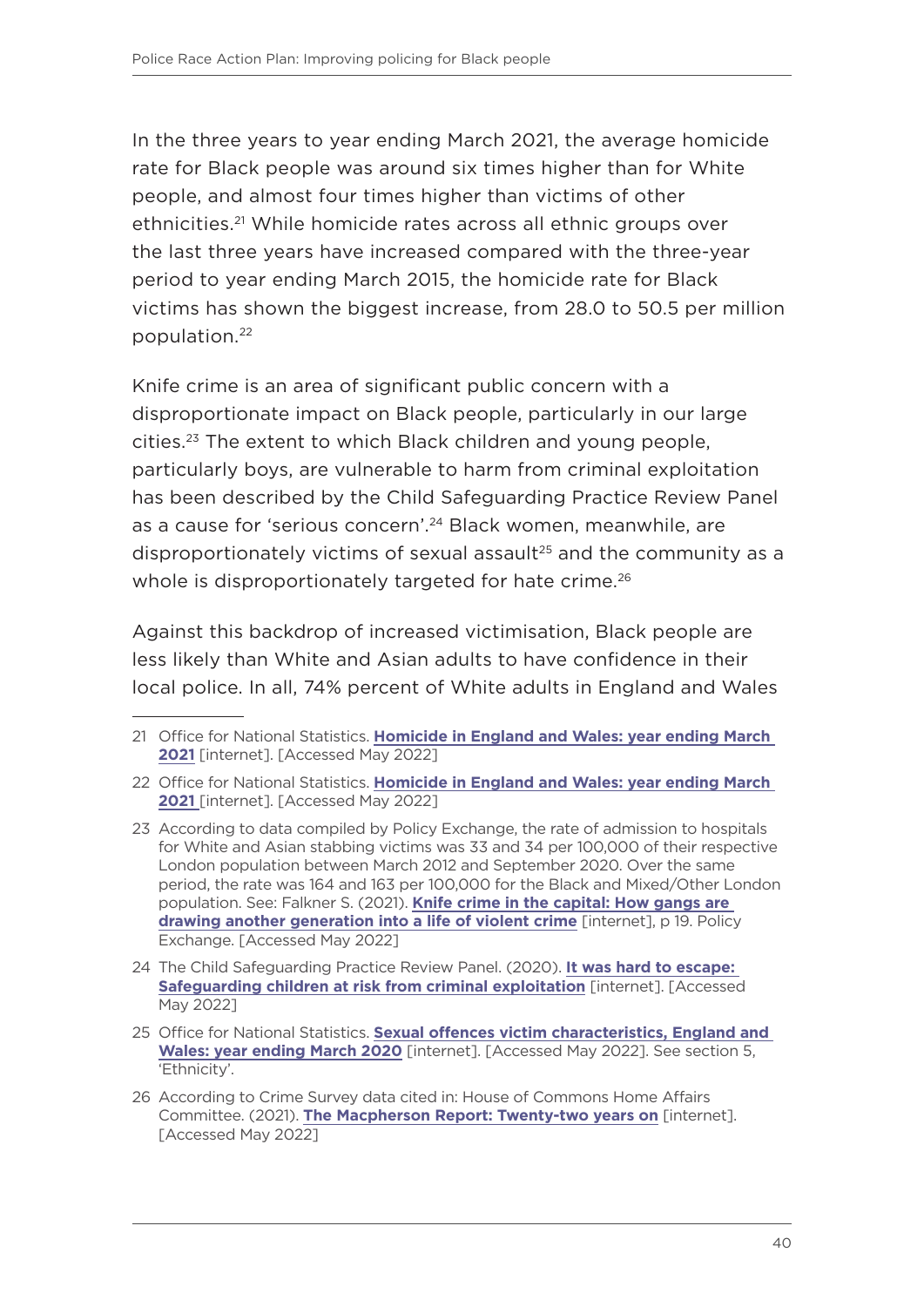have confidence in their local police, compared to 77% of Asian adults, 64% of Black adults and 54% of Black Caribbean adults.<sup>27</sup>

Victims of hate crime are notably less satisfied with the police response than victims of other crimes. Those who have received a negative or unsatisfactory response when reporting a hate crime feel less trusting towards the police and are less likely to complain.<sup>28</sup>

This lack of trust and confidence in policing compounds the vulnerability to crime of Black people and young Black people in particular. When people do not perceive the police to be 'on their side', analysis suggests that they are less willing to disclose information to the police and less likely to ask for their help.<sup>29</sup>

Concerns about the police response to crimes that disproportionately impact Black people have been echoed in independent inspection. While the police response to hate crime has been acknowledged to have improved since the Macpherson Report,<sup>30</sup> HMICFRS has raised concern about the 'overall approach to hate crime' and concluded that it 'did not see a uniform commitment by the force leaders to treat victims of hate crime as a priority'.<sup>31</sup> A separate HMICFRS inspection found that, despite some overall improvement, police forces are not consistently identifying young people in danger of harm through criminal exploitation.<sup>32</sup>

The actions set out below include a commitment to making sure that we understand the nature, extent and causes of higher victimisation rates for Black people. The actions also establish the steps we will

<sup>27</sup> GOV.UK. (2021). **[Confidence in the local police](https://www.ethnicity-facts-figures.service.gov.uk/crime-justice-and-the-law/policing/confidence-in-the-local-police/latest)** [internet]. [Accessed May 2022]

<sup>28</sup> Home Office. (2020). **[Home Office \(2020\) Hate crime, England and Wales, 2019 to](https://www.gov.uk/government/statistics/hate-crime-england-and-wales-2019-to-2020/hate-crime-england-and-wales-2019-to-2020)  [2020](https://www.gov.uk/government/statistics/hate-crime-england-and-wales-2019-to-2020/hate-crime-england-and-wales-2019-to-2020)** [internet]. [Accessed May 2022]

<sup>29</sup> GOV.UK. (2021). **[Confidence in the local police](https://www.ethnicity-facts-figures.service.gov.uk/crime-justice-and-the-law/policing/confidence-in-the-local-police/latest)**; [internet]. [Accessed May 2022]. Also see: McNeill A and Wheller L. (2019). **[Knife crime evidence briefing](https://assets.college.police.uk/s3fs-public/2022-03/Knife_Crime_Evidence_Briefing.pdf)** [internet]. College of Policing. p 5. [Accessed May 2022]

<sup>30</sup> House of Commons Home Affairs Committee. (2021). **[The Macpherson Report:](https://publications.parliament.uk/pa/cm5802/cmselect/cmhaff/139/13906.htm#_idTextAnchor029)  [Twenty-two years on](https://publications.parliament.uk/pa/cm5802/cmselect/cmhaff/139/13906.htm#_idTextAnchor029)** [internet]. Paragraph 105. [Accessed May 2022]

<sup>31</sup> HMICFRS. (2018). **[Understanding the difference: the initial police response to hate](https://www.justiceinspectorates.gov.uk/hmicfrs/wp-content/uploads/understanding-the-difference-the-initial-police-response-to-hate-crime.pdf)  [crime](https://www.justiceinspectorates.gov.uk/hmicfrs/wp-content/uploads/understanding-the-difference-the-initial-police-response-to-hate-crime.pdf)** [internet]. [Accessed May 2022]

<sup>32</sup> HMICFRS. (2020). **[Both sides of the coin: The police and National Crime Agency's](https://www.justiceinspectorates.gov.uk/hmicfrs/wp-content/uploads/both-sides-of-the-coin-police-nca-response-vulnerable-people-county-lines-drug-offending.pdf)  [response to vulnerable people in 'county lines' drug offending](https://www.justiceinspectorates.gov.uk/hmicfrs/wp-content/uploads/both-sides-of-the-coin-police-nca-response-vulnerable-people-county-lines-drug-offending.pdf)** [internet]. [Accessed May 2022]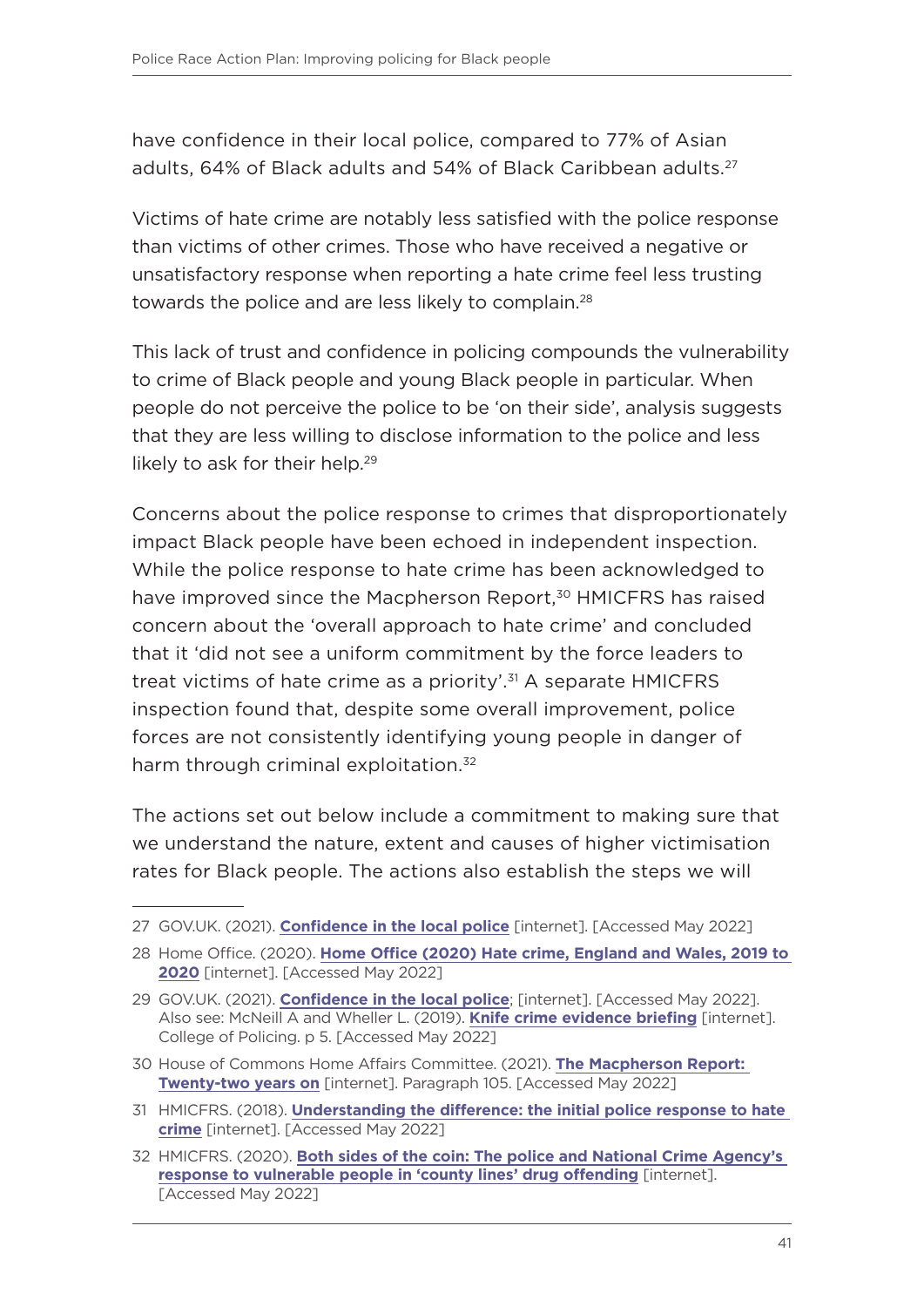take to use that enhanced understanding to improve the policing response. We hope that these improvements will, in time, lead to Black communities being better protected by the police and to these communities having greater confidence in the protection that the service provides.

### Detailed overview of actions and delivery: Not under-protected workstream

1. Undertake analysis to identify which crime types have the most disproportional impact on Black people and the service level that Black victims receive. This analysis will form the basis of ensuring equality of service.

- the NPCC will use the Office for National Statistics (ONS) Crime Severity Score methodology to map crime and harm that has an impact on Black communities
- the NPCC will help forces to identify geographical areas where the identified offences are occurring
- the College and the NPCC will work with analysts from the Home Office Inequalities Team to cross-reference data. While recording standards may differ between forces, consistency will be achieved by a change to the annual data requirement on ethnicity
- forces will complete a problem profile for race disparity that has an impact on Black people in their communities
- **the NPCC will consult with the APCC regarding their strategy for** commissioning victim services for Black people
- the NPCC will work with the Inclusive Britain Delivery Group to develop a new Black crime victim satisfaction survey
- the NPCC lead on Criminal Justice will work with the Ministry of Justice to further develop the Criminal Justice Scorecard – a key additional measure sought will be the comparison of time taken to complete criminal investigations into offences committed against Black people and those identifying as other ethnicities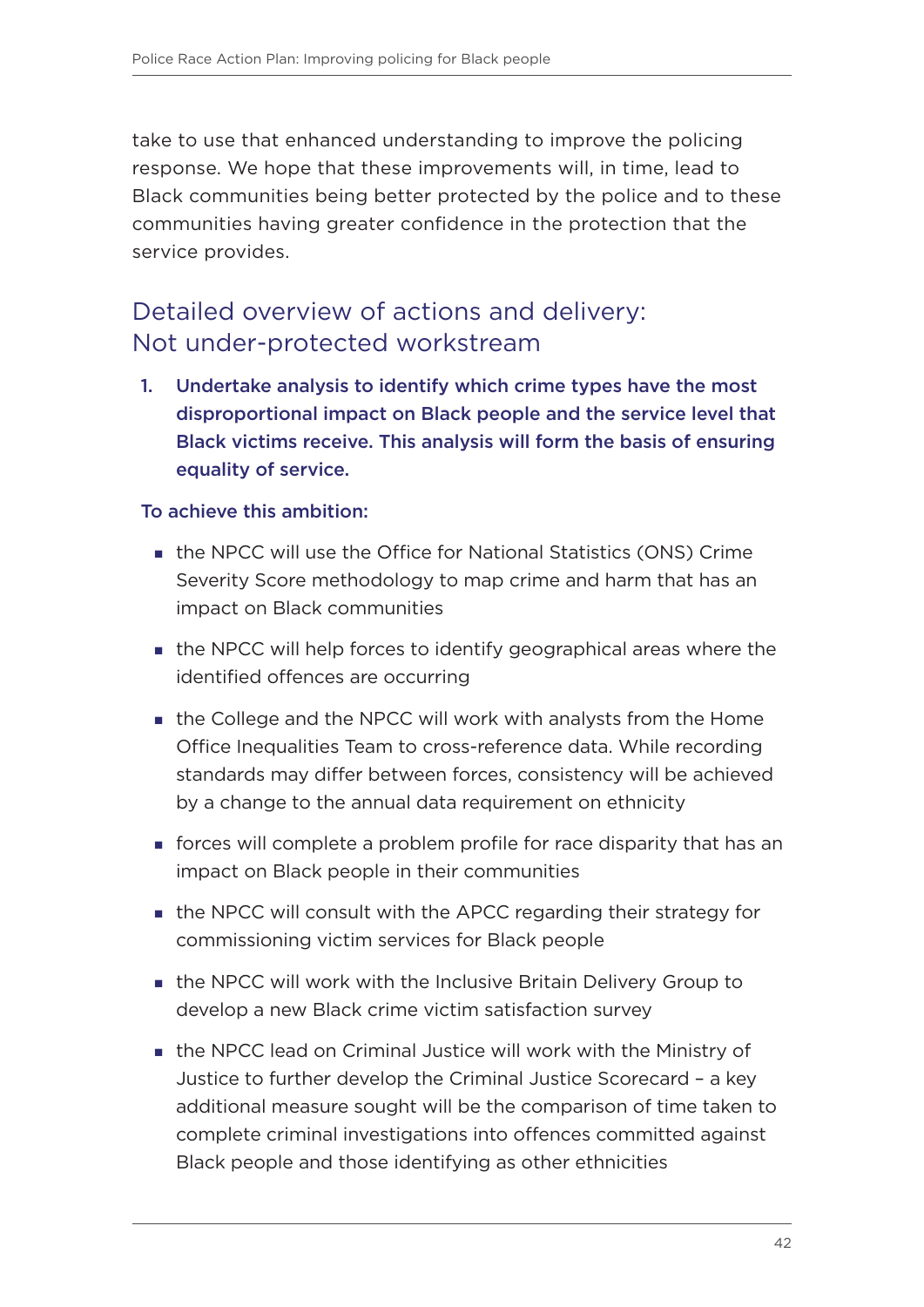2. Develop a more effective response to hate crime committed against Black people, including online and on social media, to improve the governance, understanding and police response.

#### To achieve this ambition:

- the NPCC and the College will review the recommendations from the **[Inclusive Britain report](https://www.gov.uk/government/publications/inclusive-britain-action-plan-government-response-to-the-commission-on-race-and-ethnic-disparities/inclusive-britain-government-response-to-the-commission-on-race-and-ethnic-disparities)** to tackle racist and discriminatory actions
- forces will work alongside their local BPA, Race Equality Network and external partners to review local policies, guidance and training delivery, to ensure that police personnel have the knowledge, training and understanding of how to deliver the most appropriate service to Black people who are victims of hate crime and their families
- **the number of hate crime incidents, criminal allegations, victim** satisfaction levels and outcome rate will continue to be subject to national monitoring
- 3. The NPCC will engage PCCs and local authorities to identify a more effective public safety response that improves the service given to Black people who are victims of hate crime and their families. This will seek to address the criminal exploitation of vulnerable Black people by disrupting the cycle of victims becoming offenders and ensuring the consistent use of age-appropriate policing.

- the College will undertake a rapid evidence review to assess the current policies and toolkits available to forces, local authorities and the voluntary sector to reduce the criminal exploitation of Black people
- **the NPCC and the College, working alongside the NBPA and Black** communities, will review current policies, training and CPD to ensure that staff have the knowledge, understanding and awareness to recognise and intervene where a Black person is vulnerable to criminal exploitation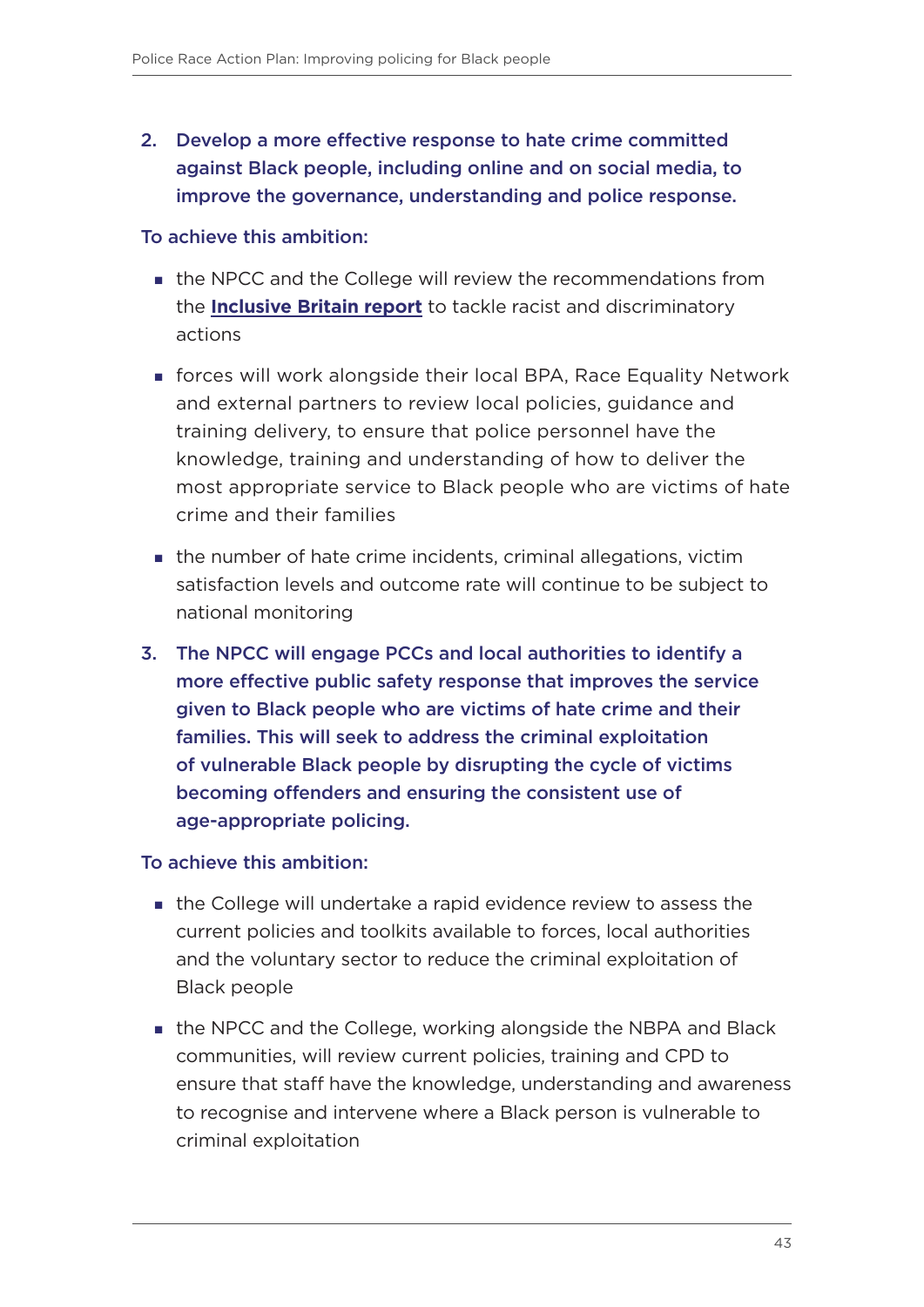- the NPCC, the College and the NBPA will utilise the output from the rapid evidence review to identify or develop diversion schemes that are successful in supporting vulnerable Black people to return to full-time education or employment
- the NPCC, the College and the NBPA will work with the Home Office to explore the development of a bespoke National Referral Mechanism to safeguard vulnerable Black people at risk of criminal exploitation
- **the NPCC will develop a national information approach available** to all forces identifying the service provision and availability to support Black victims of criminal exploitation
- 4. Improve the police response and effectiveness in supporting missing persons from Black communities.

- where they arise, the NPCC and the College will review IOPC recommendations on how police officers react and interact with Black people and their families who are reported as missing from home
- the NPCC and the College, working alongside the NBPA and Black communities, will review current APP, training and CPD to ensure that staff have the knowledge, understanding and awareness to recognise and intervene where a Black person is reported missing
- forces will work alongside their local BPA, Race Equality Network and external partners to review local policies, guidance and training delivery, to ensure that police personnel have the knowledge, understanding and awareness to deliver the most appropriate care to missing people from the Black community
- **the NPCC will seek the support of the APCC to identify a more** effective public safety response to identifying and improving the service given to Black people who go missing and their families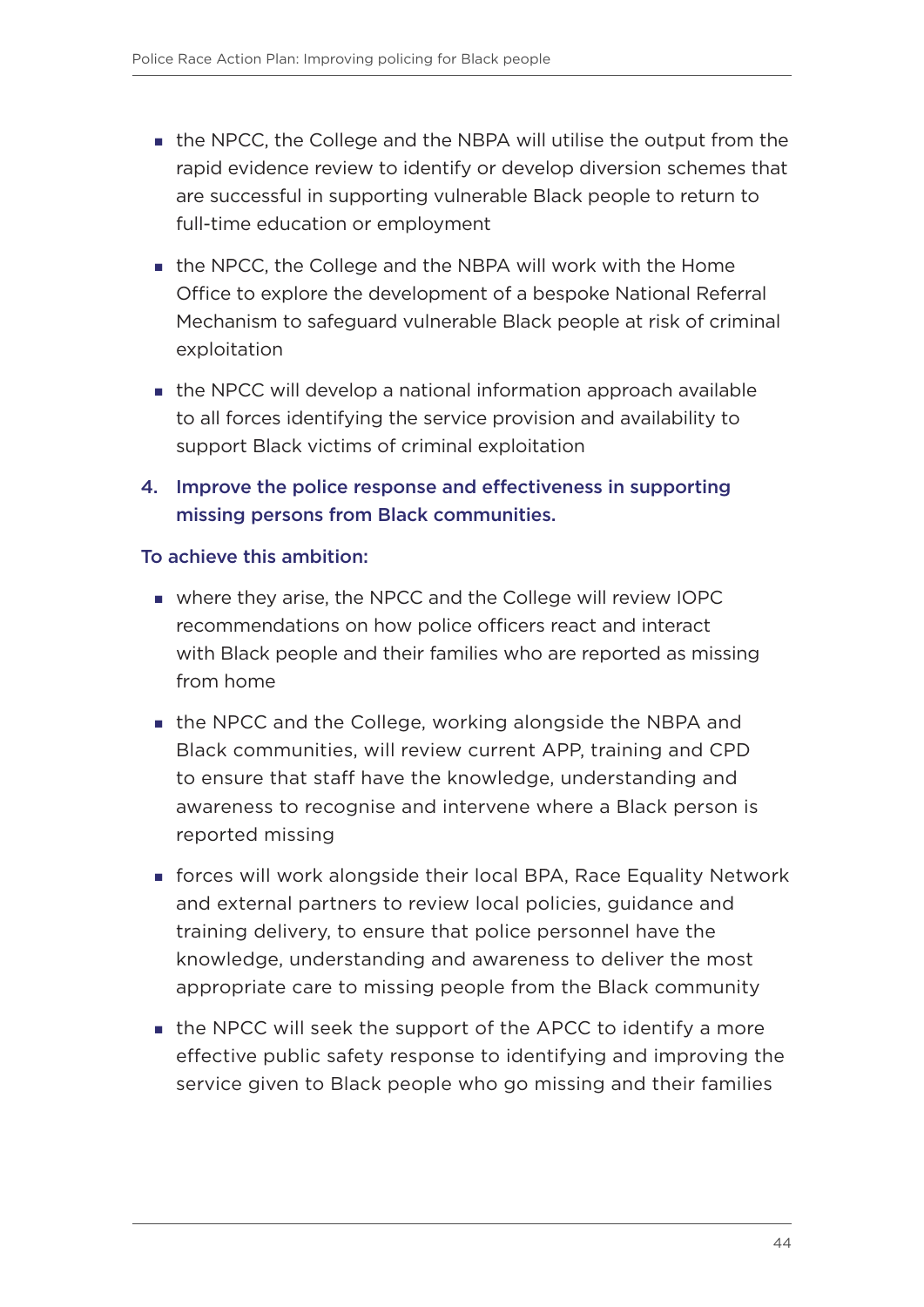### 5. Develop a greater awareness of mental distress within Black communities to use that knowledge to improve policing interactions.

- the NPCC and the College will review IOPC recommendations on how police officers react and interact with Black people suffering mental distress, then will consider the levels of disproportionate contact between the police and Black people suffering mental distress to establish whether this is as a result of a request for help, a police incident or a request from another agency
- the College, working alongside relevant NPCC portfolio leads, will review its current curriculum of training and CPD from initial police contact onwards, to ensure that police personnel have the knowledge, understanding and awareness to deliver the most appropriate care to a Black person suffering from mental distress
- the College, working with the NBPA and external partners, will amend the current APP and co-design appropriate training material
- forces will work alongside their local BPA, Race Equality Network and external partners to review local policies, guidance and training delivery, to ensure that police personnel have the knowledge, understanding and awareness to deliver the most appropriate care to a Black person suffering from mental distress.
- we will invite HMICFRS to include mental distress, either in thematic inspections within portfolios or in their annual assessment of police efficiency, effectiveness and legitimacy
- the NPCC will engage with PCCs and local authorities to identify a more effective public safety response to identifying and improving the service given to Black people suffering mental distress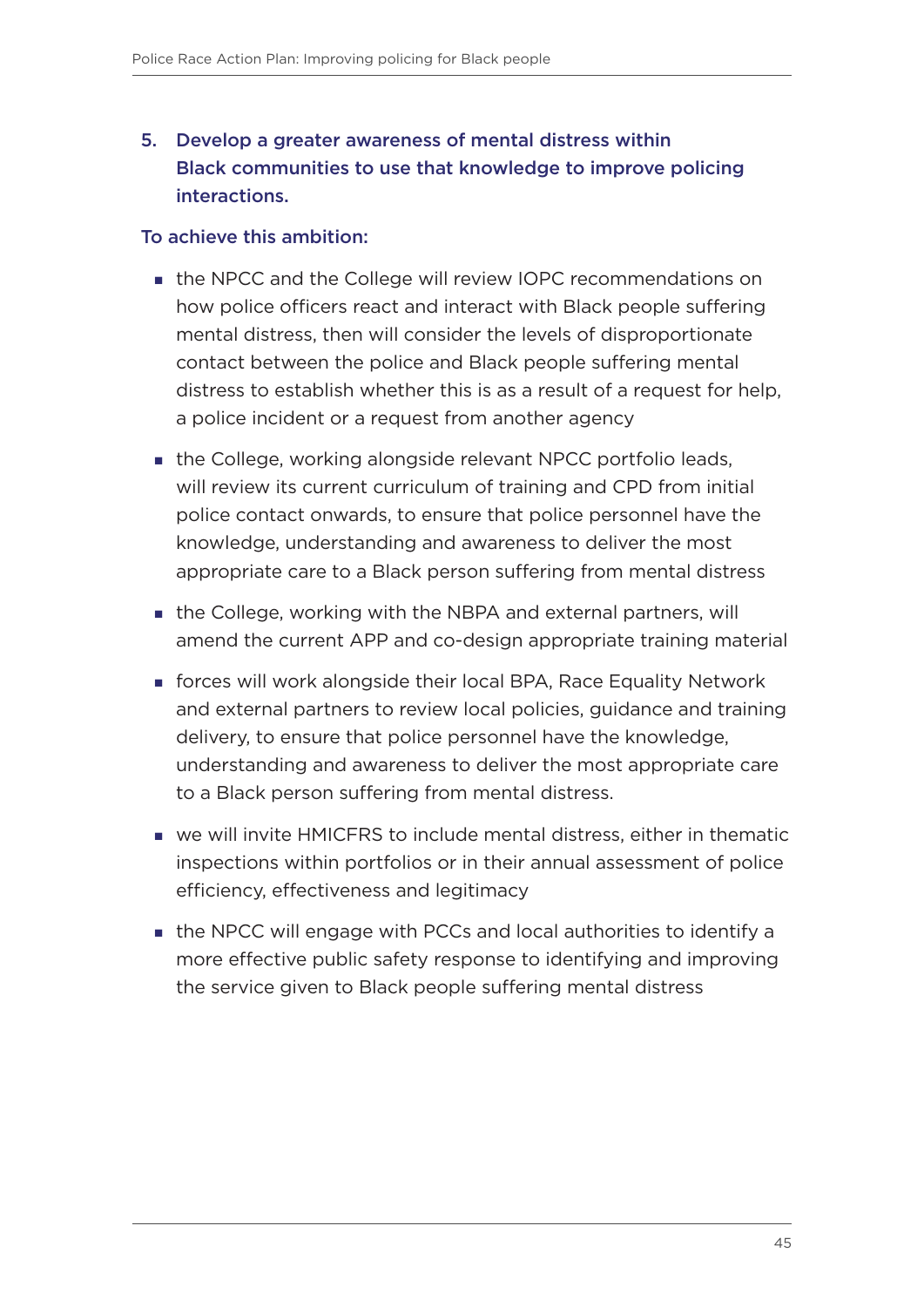### 6. Creating a National Black Mentoring Scheme aimed at enabling the police service to be more effective at understanding and supporting Black people who feel marginalised.

#### To achieve this ambition:

- the NPCC and the College will work with the NBPA and external partners to develop the principles of a National Black Mentoring Scheme, which will include developing a national register of Black peer mentors to work with senior police personnel and placement opportunities with organisations recognised for their race equality status
- chief officers will work with local BPAs and Race Equality Networks to develop a cohort of Black mentors to work with frontline officers and those aspiring to become future police leaders
- **the NPCC and the College will encourage and monitor the adoption** of the National Black Mentoring Scheme across senior leaders, as well as its impact on understanding, activities and behaviour
- 7. The police are a service for all communities. Police and partners will refresh crime prevention plans to improve the support to Black communities. Forces will be asked to focus on areas within plans that introduce initiatives designed to reduce victimisation and marginalisation experienced by Black people.

- the NPCC will work with the APCC and independent advocates for their advice and recommendations on how to reduce victimisation within the Black community, then the NPCC will review the application of techniques by local forces
- the College will work with the APCC and independent advocates to consider current crime prevention activity within Black communities – the results of this assessment and subsequent activity will be made publicly available
- **the College will review current training materials to make sure** they are effective, drive CPD and promote effective crime prevention technique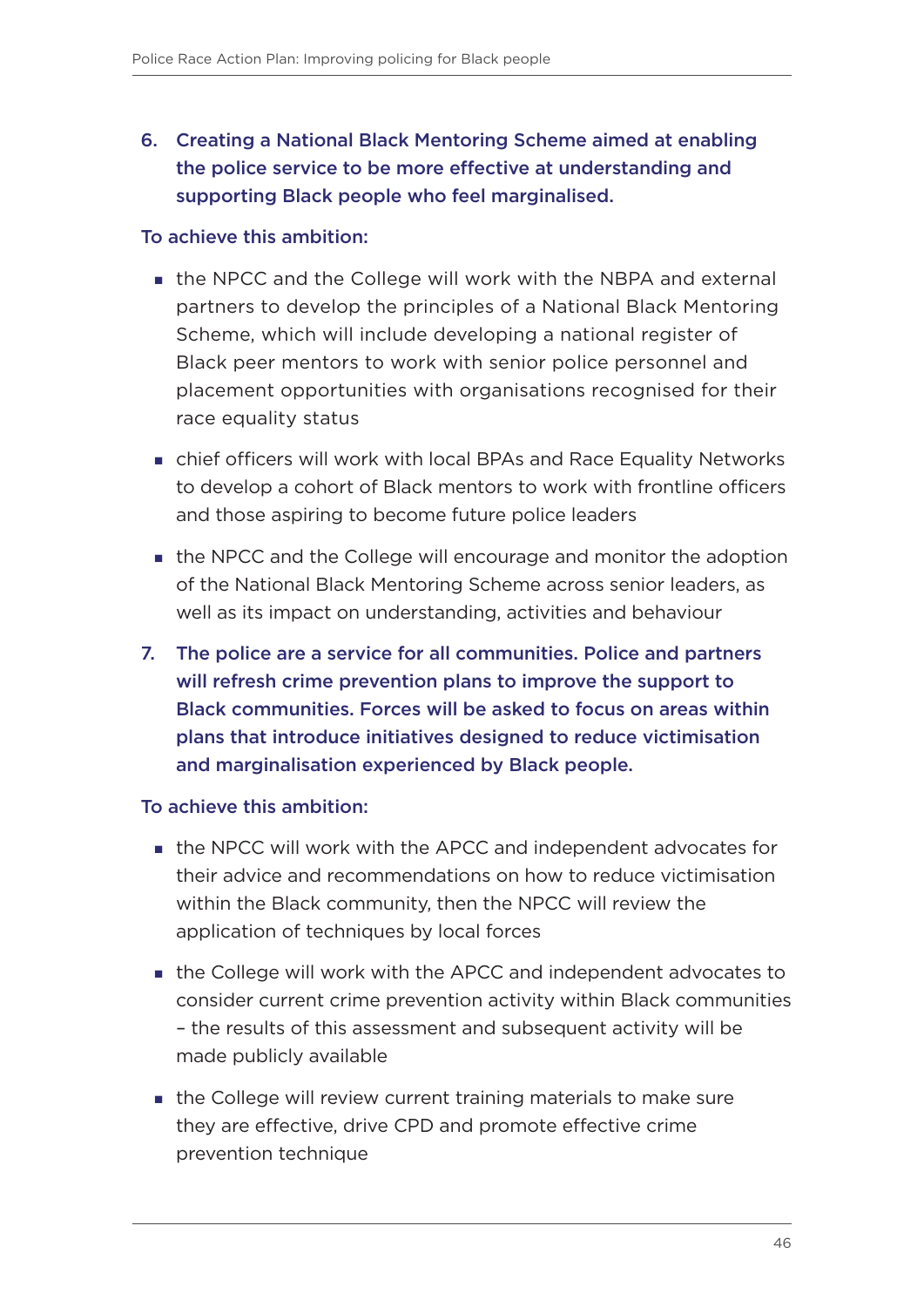- we will invite HMICFRS to include crime prevention in their annual assessment of police efficiency, effectiveness and legitimacy
- 8. To establish a working relationship with appropriate government departments, to maximise the use of current funding opportunities and deliver more effective outcomes for Black people.

- the NPCC and the College will work with the Inclusive Britain Delivery Group (opportunity and agency) to assess current areas of opportunity and to consider its effect on improving neighbourhood policing for Black communities
- the NPCC will explore appropriate funding opportunities and partnerships to access and enhance local activity, including working with PCCs
- the NPCC and the College will seek to enhance awareness and access to government inequality initiatives, enhancing portfolio leads awareness and supporting more effective joint practice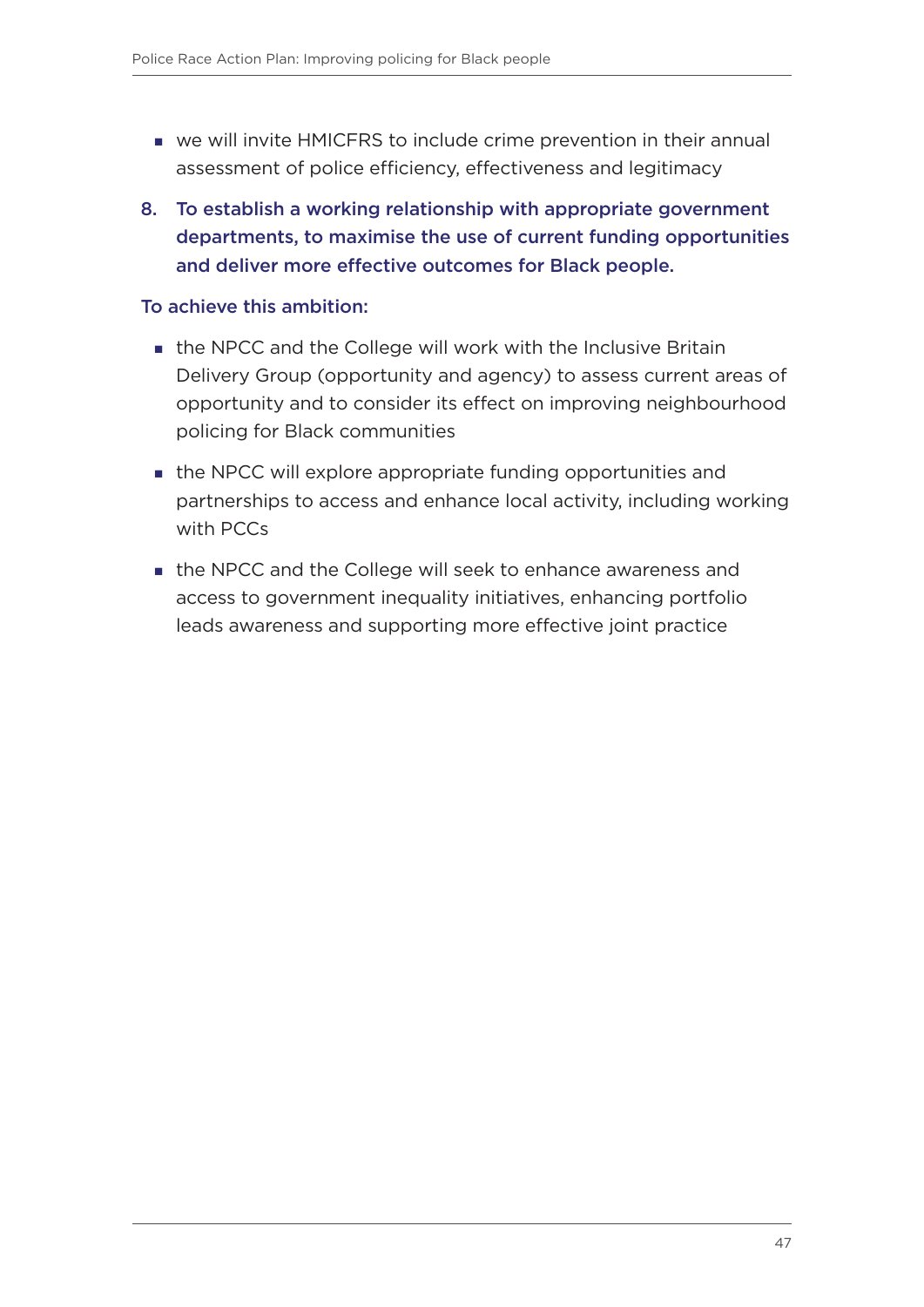# <span id="page-49-0"></span>Appendix A

## **Glossary**

**Anti-racism:** Tackling racial disparities proactively and not exacerbating racial disparities that may exist in society. Being continually aware of, and addressing, issues of race and racism.

**Bias:** A tendency, trend, inclination, feeling or opinion, especially one that is preconceived or unreasoned, such as unreasonably hostile feelings or opinions about a social group.

**Discrimination:** The unjust or prejudicial treatment of different groups of people, especially on the grounds of protected characteristics (such as race, age, sex or disability).

**Disparity:** A noticeable and usually significant difference or dissimilarity.

**Disproportionality:** A group's representation in a category that exceeds expectations for that group or differs substantially from the representation of others in that category.

**Institutional racism:** Sir William Macpherson's definition of institutional racism, given in the 1998 Stephen Lawrence Inquiry, is as follows. 'The collective failure of an organisation to provide an appropriate and professional service to people because of their colour, culture or ethnic origin. It can be seen or detected in processes, attitudes and behaviour which amount to discrimination through unwitting prejudice, ignorance, thoughtlessness and racial stereotyping.'

**Prejudice:** An unfavourable opinion or feeling that is formed without knowledge, thought or reason.

**Racial disparity:** Defined by the Sentencing Project as existing in the criminal justice system when 'the proportion of a racial/ethnic group within the control of the system is greater than the proportion of such groups in the general population'.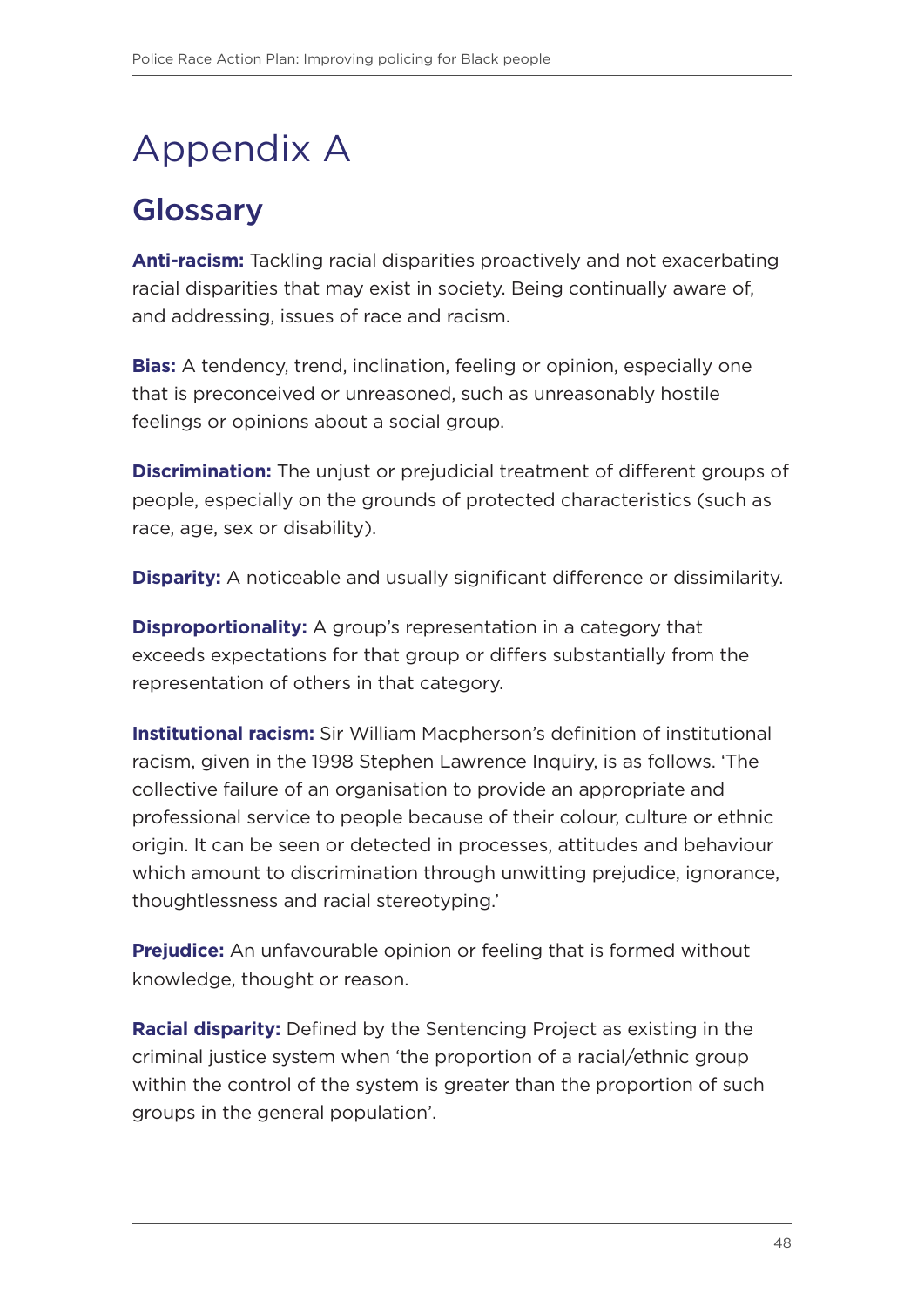**Racism:** A belief or doctrine that inherent differences among the various human racial groups determine cultural or individual achievement, usually involving the idea that one's own race is superior and has the right to dominate others or that a particular racial group is inferior to the others.

**Unconscious bias:** Also known as implicit bias. A term that describes the associations we hold outside our conscious awareness and control. Unconscious bias affects everyone. Unconscious bias is triggered by our brain automatically making quick judgements and assessments.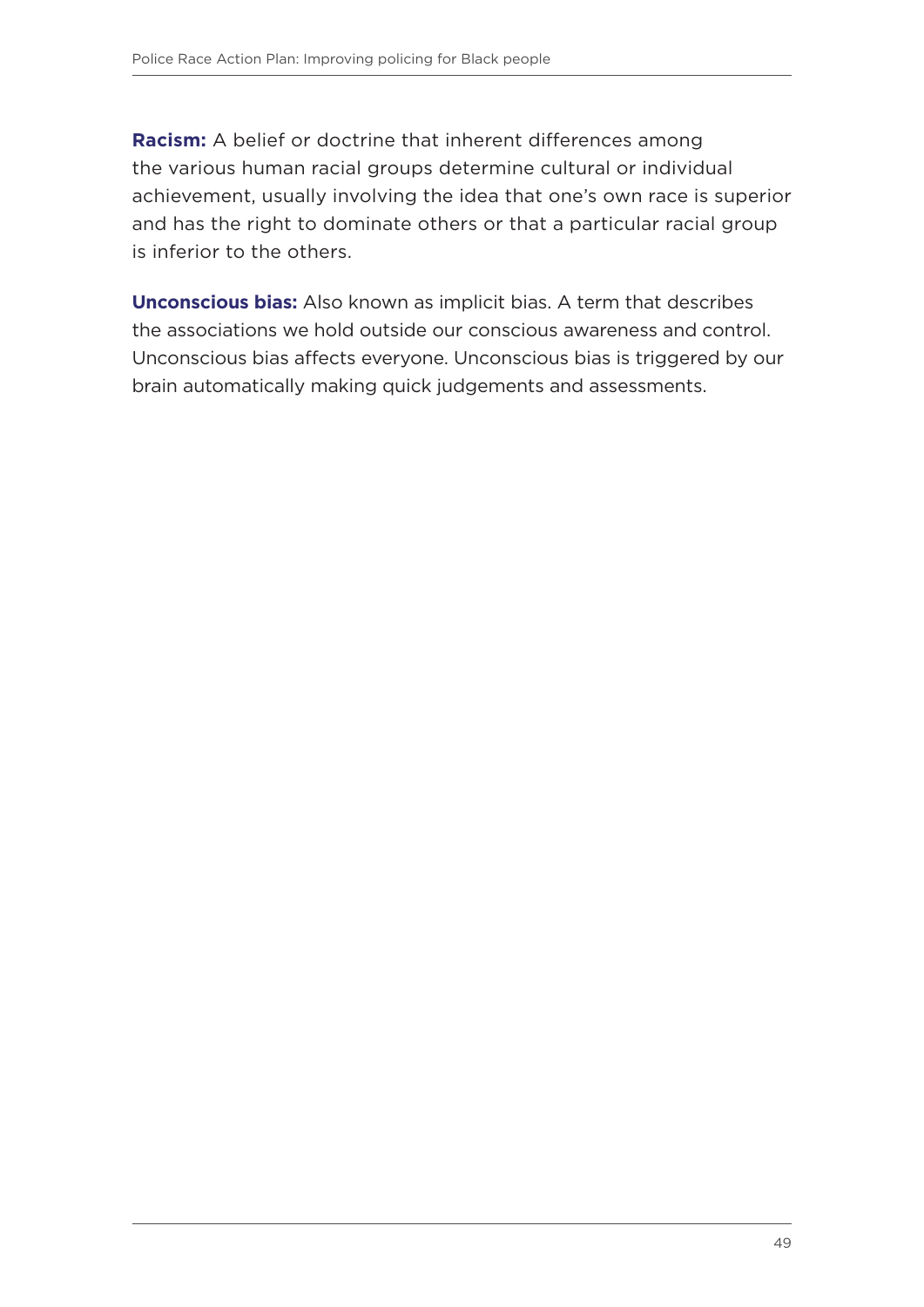# <span id="page-51-0"></span>Appendix B

## Data approach

There are three clear areas of work within the data and performance enabling workstream:

### Data transparency

The Data and Information Strategy to be developed for the improvement of policing data publication in relation to race and inclusion:

- data vision and data strategy
- national data overview gap analysis
- **data collection plan**
- **F** recommendations for data gaps to be addressed
- **improve existing data publication opportunities, such as [Police.uk](https://www.police.uk/)** publications

### Data improvement and opportunity

Work across policing to improve the consistency of capture, application, and use of data and information relating to race and inclusion.

- Recommendations for data capture gaps to be closed via Home Office requirements and the mechanisms available, ADR and the Crime Survey of England and Wales (CSEW).
- I Identify existing inconsistencies in the application and use of data, such as proportionality calculations.
- Address identified issues with current data use and application. This could be through the use of APP, changes in mandatory publications or alternative routes.

### Monitoring and scrutiny

- Data and information to monitor the programme impact for internal purposes, such as workstream leaders, data to support the outcomes framework and linked work with the College of Policing.
- Data and information to allow external scrutiny of the programme.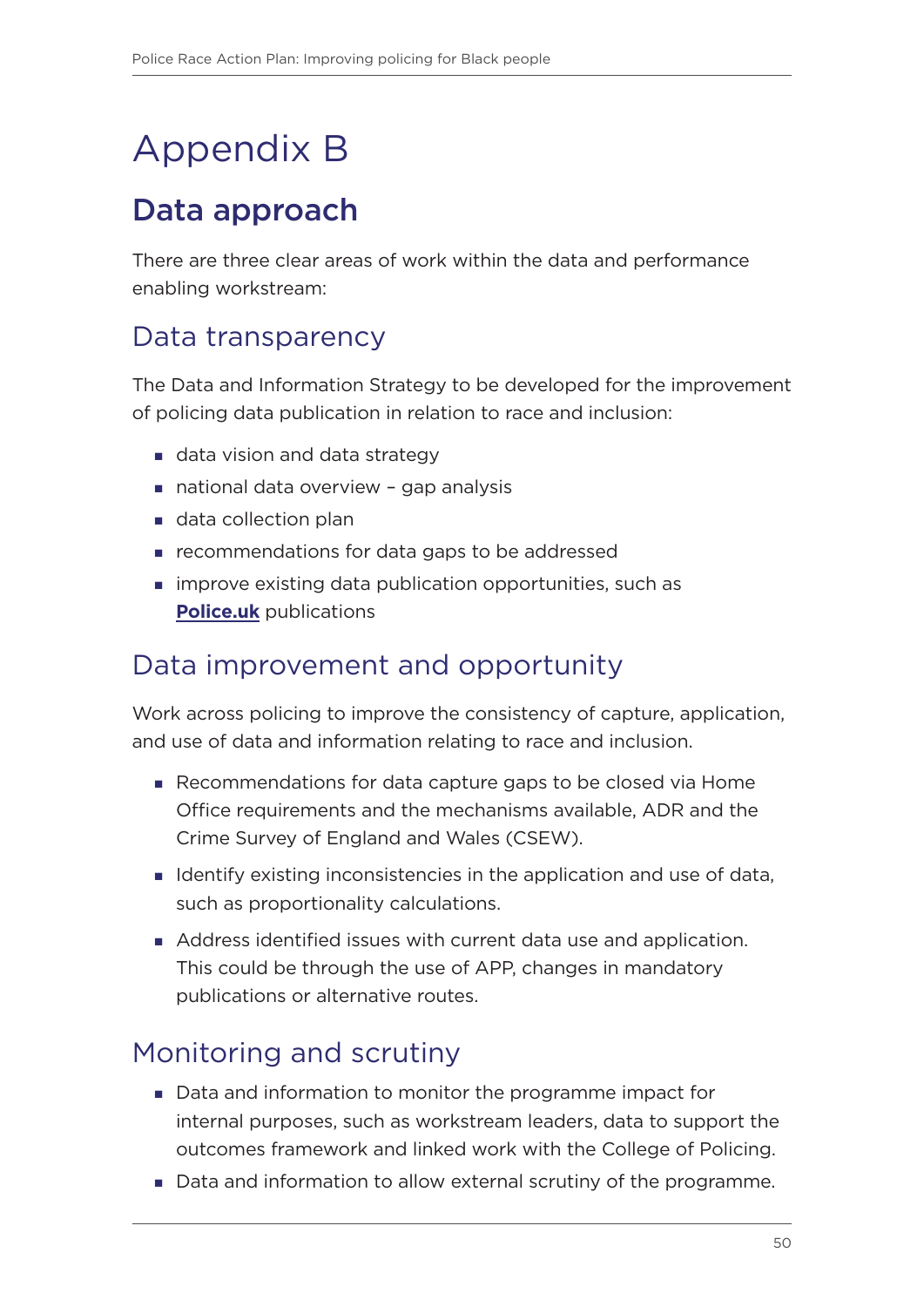# <span id="page-52-0"></span>Appendix C

### Referenced documents summary

College of Policing. (2016). **[Stop and search](https://www.college.police.uk/app/stop-and-search/stop-and-search)** [internet]. [Accessed May 2022]

College of Policing. (2021). **[Discovery report into workplace](https://assets.college.police.uk/s3fs-public/2021-08/discovery-report-workplace-adjustments.pdf)  [adjustments](https://assets.college.police.uk/s3fs-public/2021-08/discovery-report-workplace-adjustments.pdf)** [internet]. [Accessed May 2022]

GOV.UK. (2021). **[Confidence in the local police](https://www.ethnicity-facts-figures.service.gov.uk/crime-justice-and-the-law/policing/confidence-in-the-local-police/latest)** [internet]. [Accessed May 2022]

GOV.UK. (2021). **[Stop and search](https://www.ethnicity-facts-figures.service.gov.uk/crime-justice-and-the-law/policing/stop-and-search/latest)** [internet]. [Accessed May 2022]

House of Commons Home Affairs Committee. (2021). **[The Macpherson](https://publications.parliament.uk/pa/cm5802/cmselect/cmhaff/139/13906.htm#_idTextAnchor902)  [Report: Twenty-two years on](https://publications.parliament.uk/pa/cm5802/cmselect/cmhaff/139/13906.htm#_idTextAnchor902)**. Paragraph 105: 'The Macpherson report brought about a transformation in the way police recognise racist incidents and deal with racist crimes, and we found a strong commitment from senior police officers to maintain the progress that had been made. This seismic change is one of the most important legacies of the Stephen Lawrence Inquiry and the vital work of those who fought to make sure the inquiry happened.'

Independent Office for Police Conduct. (2022). **[Operation Hotton:](https://www.policeconduct.gov.uk/sites/default/files/Operation%20Hotton%20Learning%20report%20-%20January%202022.pdf)  [Learning report](https://www.policeconduct.gov.uk/sites/default/files/Operation%20Hotton%20Learning%20report%20-%20January%202022.pdf)** [internet]. [Accessed May 2022]

Keeling P. (2017). **[No respect: Young BAME men, the police and stop](https://www.criminaljusticealliance.org/wp-content/uploads/No-Respect-Young-BAME-men.pdf)  [and search](https://www.criminaljusticealliance.org/wp-content/uploads/No-Respect-Young-BAME-men.pdf)** [internet]. Criminal Justice Alliance. [Accessed May 2022]

National Police Chiefs' Council. (2018). **[NPCC Diversity, Equality](https://www.npcc.police.uk/documents/edhr/2018/NPCC%20Diversity%20Equality%20Inclusion%20Strategy%20May%202018.pdf)  [Inclusion Strategy](https://www.npcc.police.uk/documents/edhr/2018/NPCC%20Diversity%20Equality%20Inclusion%20Strategy%20May%202018.pdf)**, 2018-2025 [internet]. [Accessed May 2022]

The Traveller Movement. (2021). **[Policing by consent: Understanding](https://wp-main.travellermovement.org.uk/wp-content/uploads/2021/09/Policing-by-Consent-Report-long.pdf)  [and Improving relations between Gypsies, Roma, Travellers and the](https://wp-main.travellermovement.org.uk/wp-content/uploads/2021/09/Policing-by-Consent-Report-long.pdf)  [police](https://wp-main.travellermovement.org.uk/wp-content/uploads/2021/09/Policing-by-Consent-Report-long.pdf)** [internet]. [Accessed May 2022]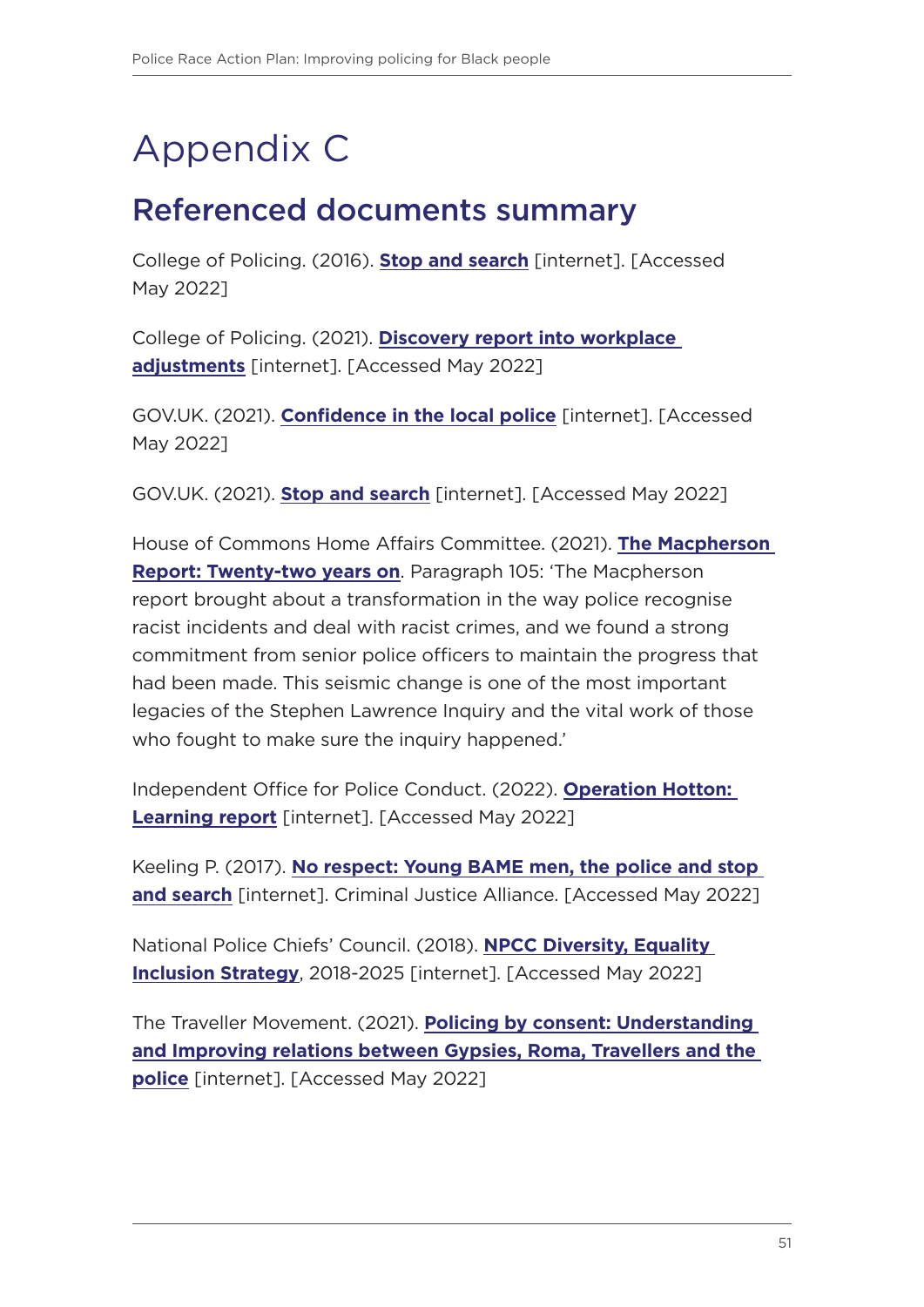#### <span id="page-53-0"></span>Appendix D Programme and governance structure Community Diversity and Inclusion Forum Protection Against Victimisation ACC Matt Ward Internal Culture and Use of Powers  $\blacksquare$  Inclusivity CC Pam Kelly CC Lucy D'Orsi **Community** Engagement and Relations DCC Claire Parmenter Enabling workstreams **Programme delivery Scrutiny and consultation** Stakeholder group CC Garry Forsyth National Police Chiefs' Council Chair: CC Martin Hewitt Inclusion and Race Programme Board Chairs: CC Sir Dave Thompson/CC Andy Marsh Programme Co-ordination Group Chair: DCC Tyron Joyce National Policing Board Independent Scrutiny and Oversight Board Chair: Abimbola Johnson

Communications – Natasha Bolton

Performance Data and Analysis – CC Shaun Sawyer

Evidence and Evaluation – Fiona Eldridge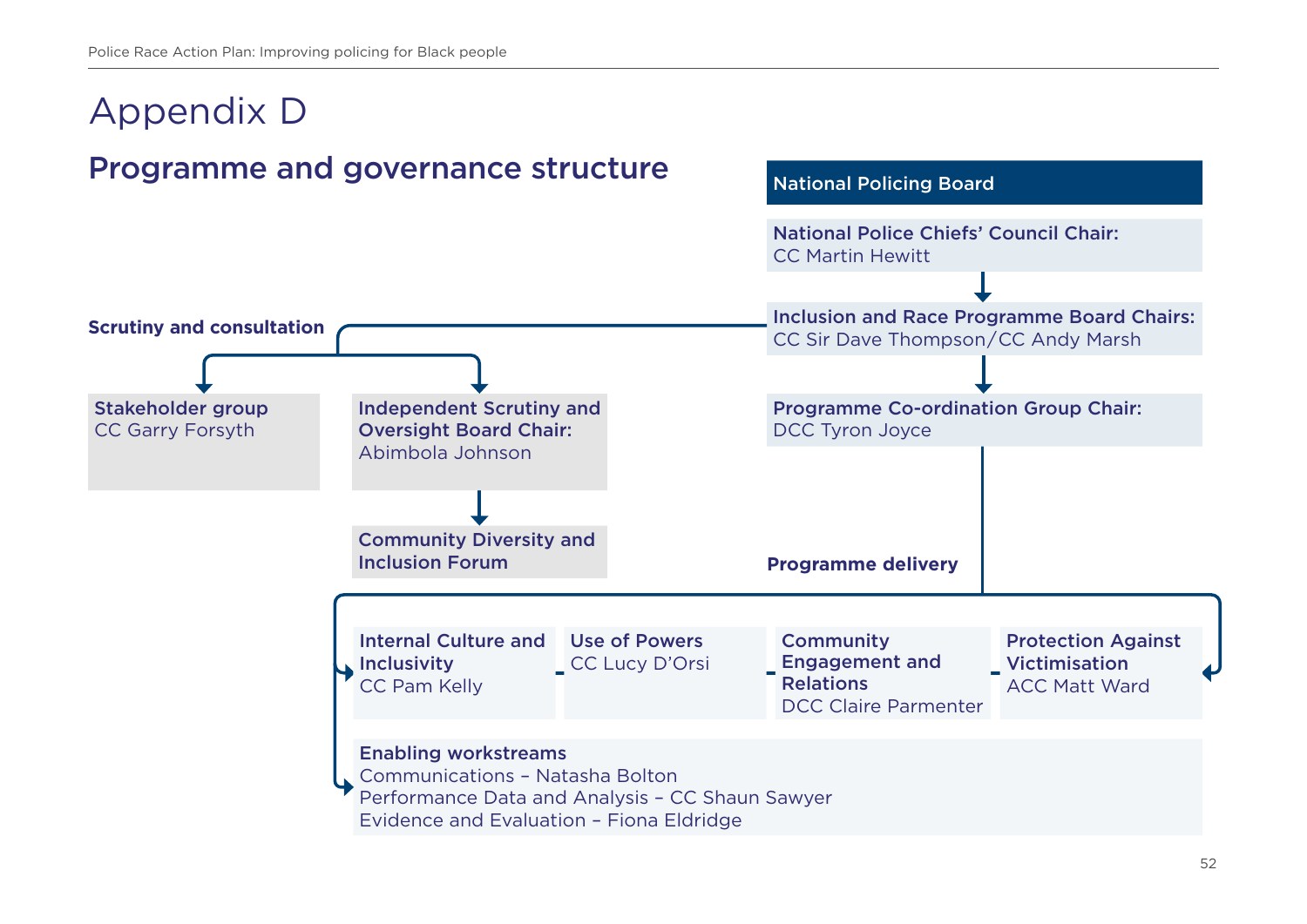### <span id="page-54-0"></span>Board membership

### Programme board

CC David Thompson QPM – Vice Chair, NPCC; Senior Responsible Officer for the Police Race Action Plan

CC Andy Marsh QPM – CEO, College of Policing

DCC Tyron Joyce – Programme Lead

CC Carl Foulkes QPM – Chair, NPCC Diversity Equality and Inclusion Committee

CC Garry Forsyth – Chair, Stakeholder Group; NPCC Lead for Race, Religion and Belief Portfolio

Rachel Tuffin OBE – Director What Works Centre for Crime Reduction, and Diversity and Inclusion Portfolio, College of Policing

CC Pam Kelly – Gwent Police, Police Race Action Plan Workstream Lead

DCC Clare Parmenter – Dyfed Powys, Police Race Action Plan Workstream Lead

CC Lucy D'Orsi QPM – British Transport Police, Police Race Action Plan Workstream Lead

ACC Matt Ward – West Midlands Police, Police Race Action Plan Workstream Lead

Alison Lowe – Deputy Mayor for Police and Crime, West Yorkshire Combined Authority; APCC Lead for Equality, Diversity and Human Rights

John Campion – Police and Crime Commissioner, West Mercia; APCC Lead for Equality, Diversity and Human Rights

AC Neil Basu QPM – Head of Specialist Operations, Metropolitan Police Service

Helen Ball QPM – Acting Deputy Commissioner of the Metropolitan Police Service

Rachel Watson – Policing Director, Home Office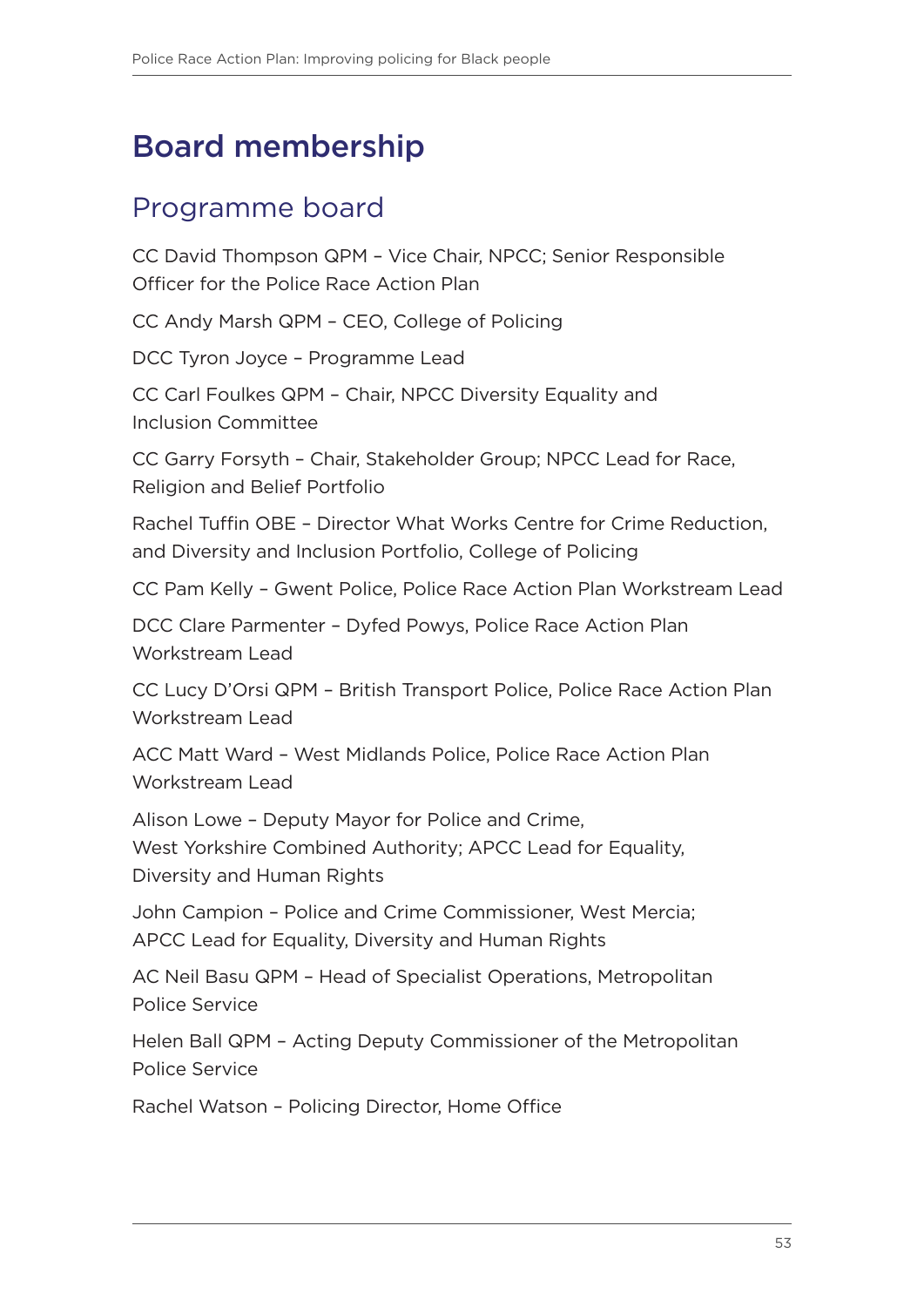Jo Farrar – Second Permanent Secretary, Ministry of Justice and Chief Executive Officer, HM Prison & Probation Service

Johanna Keech-Jowers – Divisional Director of Diversity, Inclusion & Wellbeing, Ministry of Justice UK

Wendy Williams CBE – Senior Responsible Officer for HMICFRS's Criminal Justice and Joint Inspection portfolio, HMICFRS

Sal Neesam – Regional Director for London, IOPC

Andy George – President, NBPA

#### As part of the development of the plan, the views of the following organisations and individuals were sought

Criminal Justice Alliance

Dr Leroy Logan

The Runnymede Trust

Police Superintendents' Association

Police Federation

National LGBT+ Police Network

National Black Police Association

National Association of Muslim Police

Leicestershire Police Hindu Association

UNISON

Dame Diana Johnson MP, Chair of the Home Affairs Committee

Yvette Cooper MP, Shadow Home Secretary

### Independent Scrutiny and Oversight Board

Abimbola Johnson (Chair) Katrina Ffrench Colin Douglas Racheal Grant Nick Glynn Ram Joshi